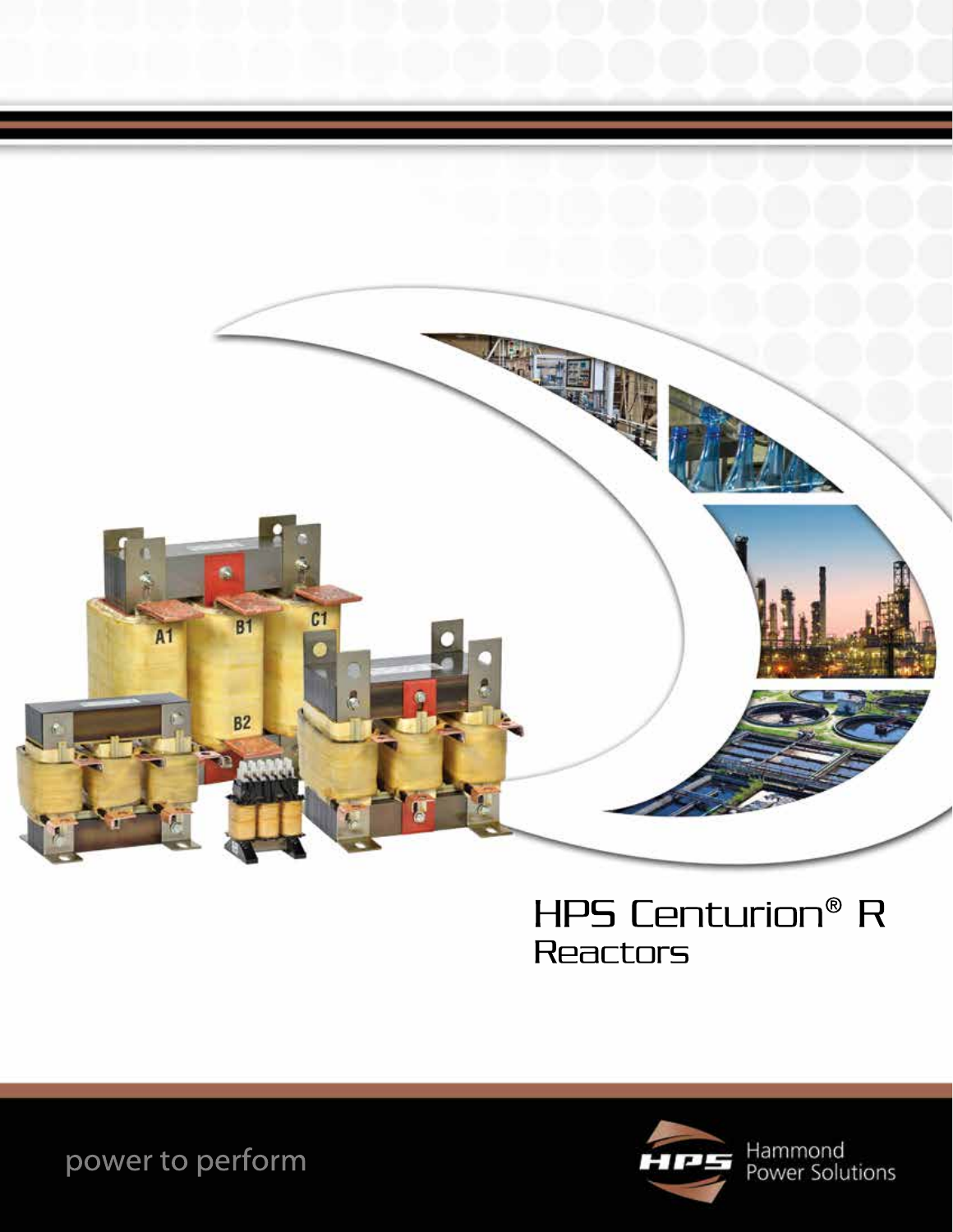# **HPS Centurion® R Line Reactor**

## **HPS Centurion® R Reactor**

The new HPS Centurion**®** R reactor provides a unique blend of improved performance and reliability while reducing the product footprint. HPS Centurion**®** R reactors deliver protection for your motors and AC drives, while minimizing power system harmonics. They are available in standard ratings from 0.5 HP (373 Watts) to 1000 HP (746 kilowatts), up to 690 V and are fully compliant with UL, CSA, CE, IEC, and NEMA standards.

The efficient and cost effective HPS Centurion**®** R reactors are built to satisfy the power quality needs of demanding AC drive applications.



### **Why Choose a Reactor?**

HPS reactors are designed to address line-side issues associated with variable frequency drives. They attenuate voltage and current transients that can cause nuisance tripping of a drive. Reactors also minimize harmonic current levels within the drive supply circuit. When used on the output side of IGBT-based, PWM-type AC drives, HPS reactors reduce the motor operating temperature and audible noise by moderating line transients seen by the motor. The use of HPS reactors enhances the overall system performance, life expectancy, and efficiency of the motor.



Voltage waveform illustrating line notching caused by the DC rectifier in typical AC drives



Ideal sine wave from the utility supply

## **Connection Diagram**

#### (a) single motor



#### (a) single motor



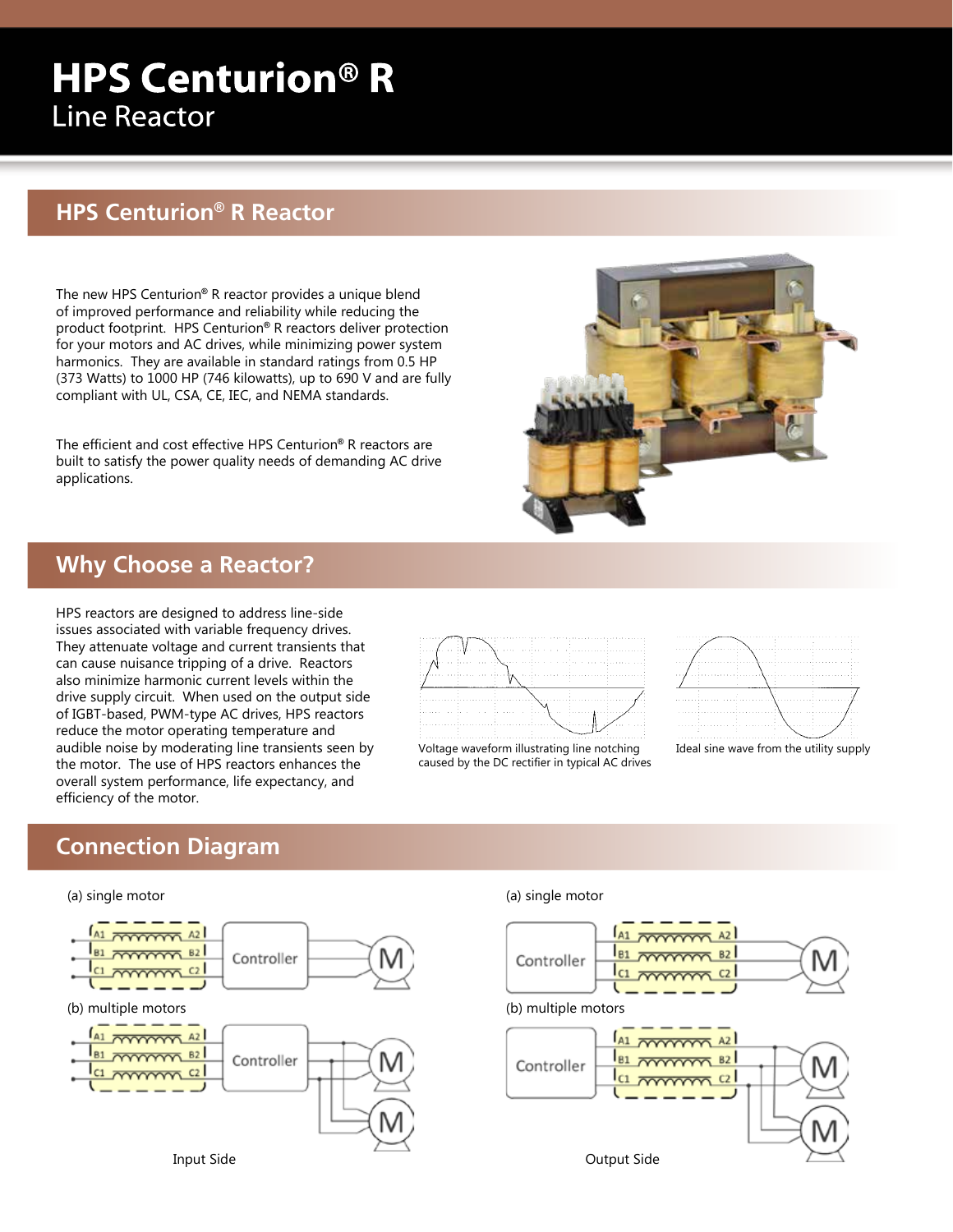

## **CONSTRUCTION**

### **Assembly**

- The impedance of the reactors is accurately controlled bymaintaining the core gaps in the flux path.
- In some HP ranges, bobbins are used to provide exceptional mechanical strength and increase the product reliability.
- Every reactor is vacuum pressure impregnated (VPI) with VT (vinyl-toluene) Polyester Resin to minimize audible noise.

### **Terminations**

- Finger-proof terminal blocks are provided on rated currents of approximately below 65 Amps.
- Terminal pads are supplied on approximately 65 Amps and above.
	- Terminal pads are brazed to ensure electrical integrity.

### **Mounting**

- Core and Coil: Floor mounting available on all units. Wall and ceiling mounting available on units up to 200lbs.
- Enclosed: Floor mounting available on all units. Wall and ceiling mounting available on enclosure style N1, N2, CH2 and CH4 only.

### **SPECIFICATIONS**

| <b>Power Rating:</b>                     | 0.5 to 1250 HP (0.37 - 932 kW)                                                                                                                     |                    |  |  |  |
|------------------------------------------|----------------------------------------------------------------------------------------------------------------------------------------------------|--------------------|--|--|--|
| <b>Impedance Rating:</b>                 | 1.5%, 3% and 5%                                                                                                                                    |                    |  |  |  |
| <b>System Frequency:</b>                 | 50/60 Hertz*                                                                                                                                       |                    |  |  |  |
| <b>System Voltage</b>                    | 120 V, 208 V, 240 V, 480 V, 600 V and<br>690 V (de-rated) at 60 Hz                                                                                 |                    |  |  |  |
| <b>Ratings:</b>                          | 380 V, 525 V and 690 V at 50 Hz                                                                                                                    |                    |  |  |  |
| <b>Altitude (de-rating):</b>             | Comply with NEMA ST20                                                                                                                              |                    |  |  |  |
| <b>Inductance Tolerance:</b>             | $+15/ -10%$                                                                                                                                        |                    |  |  |  |
| <b>Inductance Curve:</b>                 | % Nominal<br>Inductance                                                                                                                            | % Rated<br>Current |  |  |  |
|                                          | 100                                                                                                                                                | 100                |  |  |  |
|                                          | 95                                                                                                                                                 | 110                |  |  |  |
|                                          | 80                                                                                                                                                 | 150                |  |  |  |
|                                          | 50                                                                                                                                                 | 200                |  |  |  |
| <b>Dielectric strength</b><br>to ground: | 4000 volts for 1 minute or equivalent                                                                                                              |                    |  |  |  |
| <b>Cooling Method:</b>                   | Natural convection                                                                                                                                 |                    |  |  |  |
| <b>Insulation System:</b>                | - 70°C rise over average 50°C ambient<br>for 130°C Temperature Class with<br>Temperature Insulation Class up to 40A                                |                    |  |  |  |
|                                          | - 115°C rise over average 50°C ambient<br>for 180°C and 220°C Temperature Class<br>with Temperature Insulation Classes on<br>units larger than 40A |                    |  |  |  |
| <b>Warranty:</b>                         | 10 year limited warranty                                                                                                                           |                    |  |  |  |

for 180ºC and 220ºC Temperature Classes with Temperature Insulation Classes on

\* Impedance levels are for 60 Hz operation

- Type 1 standard (3R available; consult HPS for availability of enclosed units)
- Rugged steel enclosures with UL50 ANSI 61 grey paint
- Enclosure Kits are available separately allowing assembly in an approved facility.

### **Specials**

• For special applications or for any features that you may require beyond the standard line listed, please contact our sales office.

### **BENEFITS**

- Mitigate nuisance tripping
- Extend the life of switching components and motors
- Reduce audible motor noise and motor operating temperature
- Mitigate the effect of long lead length
- Minimize harmonic distortion
- Reduce line notching

### **APPLICATIONS**







Oil & Gas

Irrigation Fields Wastewater



Food Processing HVAC Pharmaceutical





Steel Pulp & Paper Automotive

 $\mathbb{G}$   $\in$   $\in$ 

U)

## **COMPLIANCE & APPROVALS**

HPS Centurion**®** R is certified to the following standards:

- UL 508  $-$  CSA C9
- 
- CSA C22.2 No. 47 standards
- CE Mark (IEC 61558-2-20:2000)
- UL Listed (up to 600 V), file No. E61431
- CSA Certified file No. LR3902
- IEC 61558-2-20

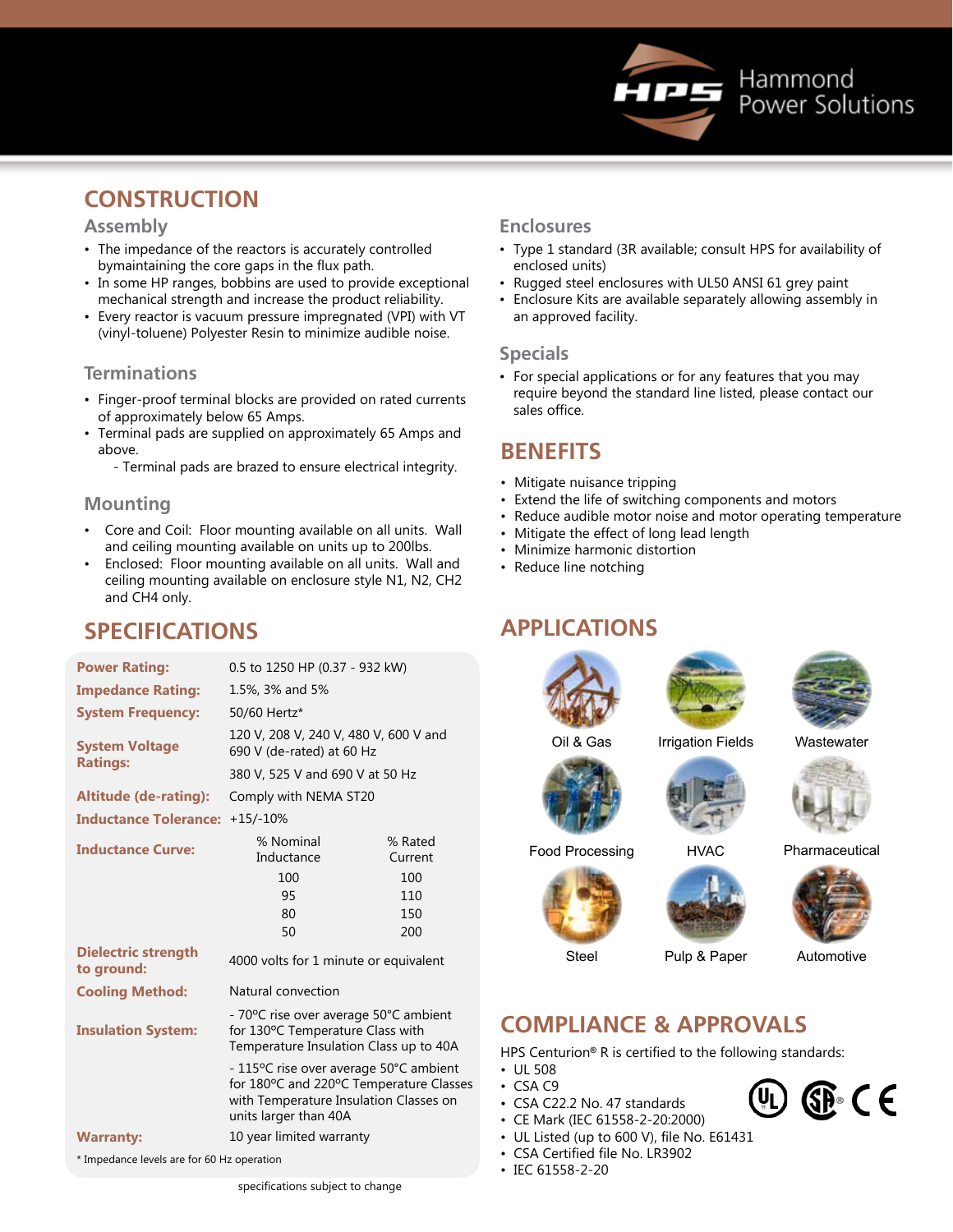# **HPS Centurion® R Line Reactor**

## **HPS Centurion® R Features**



**HPS Centurion® R Part Number Guide**

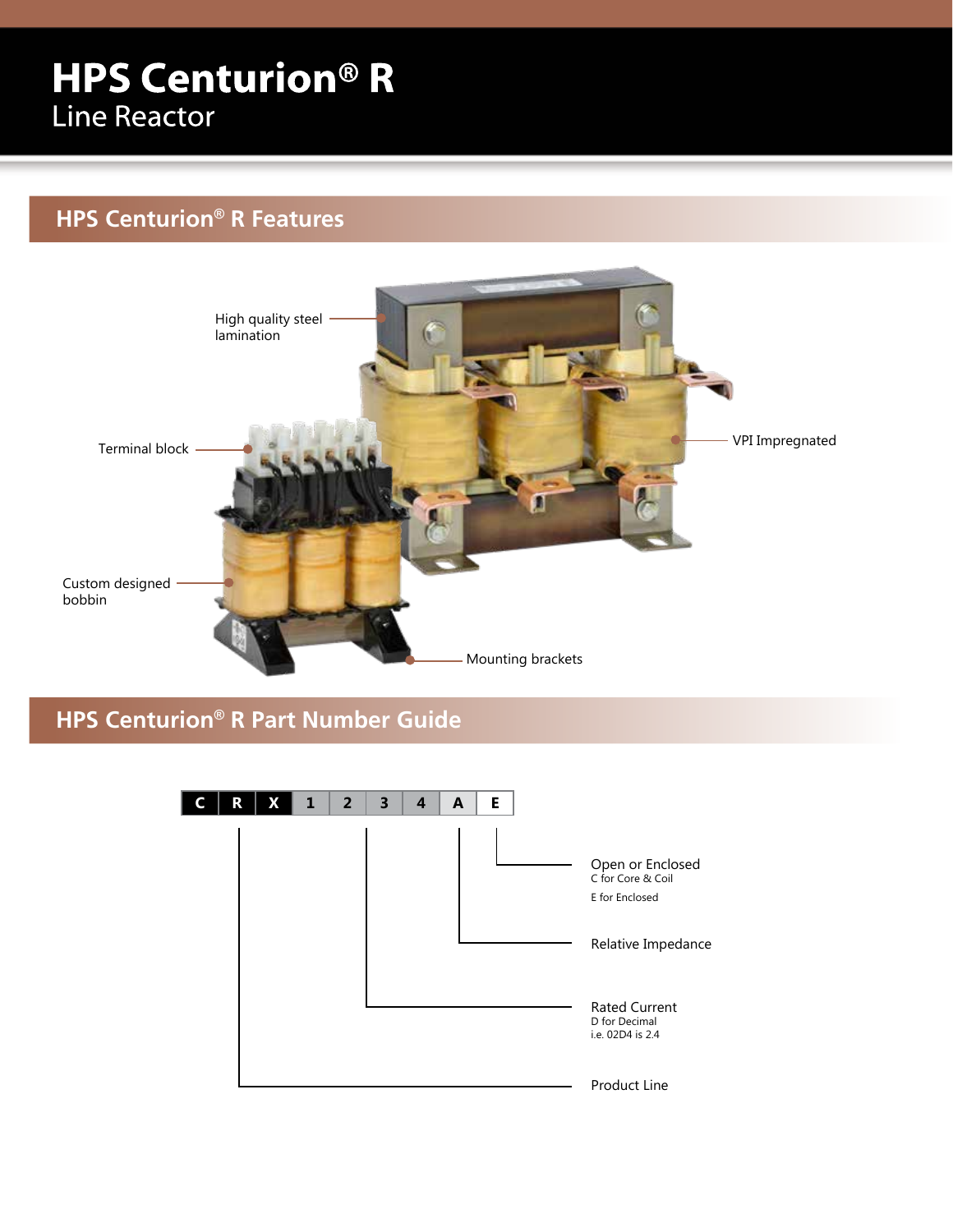

## **SELECTION TABLES**

|                | 208 Volt - 60Hz |                          |                       |             |                          |                              |  |  |  |  |  |  |  |
|----------------|-----------------|--------------------------|-----------------------|-------------|--------------------------|------------------------------|--|--|--|--|--|--|--|
| HP             |                 | 3% Impedance*            |                       |             | 5% Impedance*            |                              |  |  |  |  |  |  |  |
| Rating         | <b>Amps</b>     | Core & Coil<br>Part Num. | Enclosed Part<br>Num. | <b>Amps</b> | Core & Coil<br>Part Num. | <b>Enclosed Part</b><br>Num. |  |  |  |  |  |  |  |
| 0.5            | 2.4             | CRX02D4BC                | CRX02D4BE             | 2.4         | CRX02D4DC                | CRX02D4DE                    |  |  |  |  |  |  |  |
| 0.75           | 3.5             | CRX03D5AC                | CRX03D5AE             | 3.5         | CRX03D5DC                | CRX03D5DE                    |  |  |  |  |  |  |  |
| 1              | 4.6             | CRX04D6BC                | CRX04D6BE             | 4.6         | CRX04D6CC                | CRX04D6CE                    |  |  |  |  |  |  |  |
| 1.5            | 6.6             | CRX06D6BC                | CRX06D6BE             | 6.6         | CRX06D6CC                | CRX06D6CE                    |  |  |  |  |  |  |  |
| $\overline{2}$ | 7.5             | CRX07D5AC                | CRX07D5AE             | 7.5         | CRX07D5DC                | CRX07D5DE                    |  |  |  |  |  |  |  |
| 3              | 10.7            | CRX10D7BC                | CRX10D7BE             | 10.7        | CRX10D7DC                | CRX10D7DE                    |  |  |  |  |  |  |  |
| 5              | 16.7            | CRX16D7BC                | CRX16D7BE             | 16.7        | CRX16D7DC                | CRX16D7DE                    |  |  |  |  |  |  |  |
| 7.5            | 24              | CRX0024AC                | <b>CRX0024AE</b>      | 24          | <b>CRX0024CC</b>         | <b>CRX0024CE</b>             |  |  |  |  |  |  |  |
| 10             | 31              | CRX0031BC                | CRX0031BE             | 31          | <b>CRX0031CC</b>         | <b>CRX0031CE</b>             |  |  |  |  |  |  |  |
| 15             | 46              | <b>CRX0046BC</b>         | CRX0046BE             | 46          | CRX0046CC                | <b>CRX0046CE</b>             |  |  |  |  |  |  |  |
| 20             | 59              | CRX0059AC                | <b>CRX0059AE</b>      | 59          | <b>CRX0059CC</b>         | <b>CRX0059CE</b>             |  |  |  |  |  |  |  |
| 25             | 75              | CRX0075AC                | <b>CRX0075AE</b>      | 75          | <b>CRX0075CC</b>         | <b>CRX0075CE</b>             |  |  |  |  |  |  |  |
| 30             | 88              | CRX0088BC                | <b>CRX0088BE</b>      | 88          | <b>CRX0088CC</b>         | <b>CRX0088CE</b>             |  |  |  |  |  |  |  |
| 40             | 114             | CRX0114AC                | <b>CRX0114AE</b>      | 114         | CRX0114CC                | <b>CRX0114CE</b>             |  |  |  |  |  |  |  |
| 50             | 143             | CRX0143AC                | <b>CRX0143AE</b>      | 143         | CRX0143DC                | <b>CRX0143DE</b>             |  |  |  |  |  |  |  |
| 60             | 170             | CRX0170BC                | <b>CRX0170BE</b>      | 170         | CRX0170DC                | CRX0170DE                    |  |  |  |  |  |  |  |
| 75             | 211             | CRX0211BC                | CRX0211BE             | 211         | <b>CRX0211CC</b>         | <b>CRX0211CE</b>             |  |  |  |  |  |  |  |
| 100            | 273             | <b>CRX0273BC</b>         | <b>CRX0273BE</b>      | 273         | <b>CRX0273CC</b>         | <b>CRX0273CE</b>             |  |  |  |  |  |  |  |
| 125            | 343             | CRX0343BC                | CRX0343BE             | 343         | CRX0343CC                | <b>CRX0343CE</b>             |  |  |  |  |  |  |  |
| 150            | 396             | CRX0396BC                | CRX0396BE             | 396         | CRX0396DC                | <b>CRX0396DE</b>             |  |  |  |  |  |  |  |
| 200            | 528             | <b>CRX0528BC</b>         | <b>CRX0528BE</b>      | 528         | <b>CRX0528CC</b>         | <b>CRX0528CE</b>             |  |  |  |  |  |  |  |

|                |      |                          | 240 Volt - 60Hz              |             |                          |                              |
|----------------|------|--------------------------|------------------------------|-------------|--------------------------|------------------------------|
| HP             |      | 3% Impedance*            |                              |             | 5% Impedance*            |                              |
| Rating         | Amps | Core & Coil<br>Part Num. | <b>Enclosed Part</b><br>Num. | <b>Amps</b> | Core & Coil<br>Part Num. | <b>Enclosed Part</b><br>Num. |
| 0.5            | 2.4  | CRX02D4AC                | CRX02D4AE                    | 2.4         | CRX02D4CC                | CRX02D4CE                    |
| 0.75           | 3.5  | CRX03D5BC                | CRX03D5BE                    | 3.5         | CRX03D5CC                | CRX03D5CE                    |
| 1              | 4.6  | CRX04D6AC                | CRX04D6AE                    | 4.6         | CRX04D6DC                | CRX04D6DE                    |
| 1.5            | 6.6  | CRX06D6AC                | CRX06D6AE                    | 6.6         | CRX06D6DC                | CRX06D6DE                    |
| $\overline{2}$ | 7.5  | CRX07D5BC                | CRX07D5BE                    | 7.5         | CRX07D5CC                | CRX07D5CE                    |
| $\overline{3}$ | 10.7 | CRX10D7AC                | CRX10D7AE                    | 10.7        | CRX10D7CC                | CRX10D7CE                    |
| 5              | 16.7 | CRX16D7AC                | CRX16D7AE                    | 16.7        | CRX16D7CC                | CRX16D7CE                    |
| 7.5            | 24   | CRX0024BC                | <b>CRX0024BE</b>             | 24          | CRX0024DC                | <b>CRX0024DE</b>             |
| 10             | 31   | CRX0031AC                | CRX0031AE                    | 31          | CRX0031DC                | CRX0031DE                    |
| 15             | 46   | CRX0046AC                | <b>CRX0046AE</b>             | 46          | CRX0046DC                | <b>CRX0046DE</b>             |
| 20             | 59   | <b>CRX0059BC</b>         | <b>CRX0059BE</b>             | 59          | CRX0059DC                | <b>CRX0059DE</b>             |
| 25             | 75   | CRX0075BC                | CRX0075BE                    | 75          | CRX0075DC                | <b>CRX0075DE</b>             |
| 30             | 88   | CRX0088AC                | <b>CRX0088AE</b>             | 88          | CRX0088DC                | <b>CRX0088DE</b>             |
| 40             | 114  | CRX0114BC                | CRX0114BE                    | 114         | CRX0114DC                | <b>CRX0114DE</b>             |
| 50             | 143  | CRX0143BC                | CRX0143BE                    | 143         | CRX0143CC                | <b>CRX0143CE</b>             |
| 60             | 170  | CRX0170AC                | <b>CRX0170AE</b>             | 170         | CRX0170CC                | <b>CRX0170CE</b>             |
| 75             | 211  | CRX0211AC                | <b>CRX0211AE</b>             | 211         | CRX0211DC                | <b>CRX0211DE</b>             |
| 100            | 273  | CRX0273AC                | <b>CRX0273AE</b>             | 273         | CRX0273DC                | <b>CRX0273DE</b>             |
| 125            | 343  | CRX0343AC                | CRX0343AE                    | 343         | CRX0343DC                | CRX0343DE                    |
| 150            | 396  | CRX0396AC                | CRX0396AE                    | 396         | CRX0396CC                | <b>CRX0396CE</b>             |
| 200            | 528  | CRX0528AC                | <b>CRX0528AE</b>             | 528         | CRX0528DC                | <b>CRX0528DE</b>             |

|                |                |                          | 480 Volt - 60Hz              |                |                               |                              |  |  |  |
|----------------|----------------|--------------------------|------------------------------|----------------|-------------------------------|------------------------------|--|--|--|
| HP             |                | 3% Impedance*            |                              | 5% Impedance*  |                               |                              |  |  |  |
| Rating         | Amps           | Core & Coil<br>Part Num. | <b>Enclosed Part</b><br>Num. | <b>Amps</b>    | Core & Coil<br>Part Num.      | <b>Enclosed Part</b><br>Num. |  |  |  |
| 0.5            | 1.1            | CRX01D1AC                | CRX01D1AE                    | 1.1            | CRX01D1BC                     | CRX01D1BE                    |  |  |  |
| 0.75           | 1.6            | CRX01D6AC                | CRX01D6AE                    | 1.6            | CRX01D6BC                     | CRX01D6BE                    |  |  |  |
| 1              | 2.1            | CRX02D1AC                | CRX02D1AE                    | 2.1            | CRX02D1BC                     | CRX02D1BE                    |  |  |  |
| 1.5            | $\overline{3}$ | <b>CRX0003AC</b>         | <b>CRX0003AE</b>             | $\overline{3}$ | <b>CRX0003BC</b>              | <b>CRX0003BE</b>             |  |  |  |
| $\overline{2}$ | 3.4            | CRX03D4AC                | CRX03D4AE                    | 3.4            | CRX03D4BC                     | CRX03D4BE                    |  |  |  |
| $\overline{3}$ | 4.8            | CRX04D8AC                | CRX04D8AE                    | 4.8            | CRX04D8BC                     | CRX04D8BE                    |  |  |  |
| 5              | 7.6            | CRX07D6AC                | CRX07D6AE                    | 7.6            | CRX07D6BC                     | CRX07D6BE                    |  |  |  |
| 7.5            | 11             | CRX0011BC                | <b>CRX0011BE</b>             | 11             | <b>CRX0011CC</b>              | <b>CRX0011CE</b>             |  |  |  |
| 10             | 14             | CRX0014AC                | CRX0014AE                    | 14             | CRX0014BC                     | CRX0014BE                    |  |  |  |
| 15             | 21             | <b>CRX0021AC</b>         | <b>CRX0021AE</b>             | 21             | <b>CRX0021BC</b>              | <b>CRX0021BE</b>             |  |  |  |
| 20             | 27             | <b>CRX0027BC</b>         | <b>CRX0027BE</b>             | 27             | <b>CRX0027CC</b>              | <b>CRX0027CE</b>             |  |  |  |
| 25             | 34             | <b>CRX0034AC</b>         | <b>CRX0034AE</b>             | 34             | <b>CRX0034BC</b>              | <b>CRX0034BE</b>             |  |  |  |
| 30             | 40             | CRX0040AC                | CRX0040AE                    | 40             | CRX0040BC                     | <b>CRX0040BE</b>             |  |  |  |
| 40             | 52             | <b>CRX0052BC</b>         | <b>CRX0052BE</b>             | 52             | <b>CRX0052DC</b>              | <b>CRX0052DE</b>             |  |  |  |
| 50             | 65             | CRX0065AC                | <b>CRX0065AE</b>             | 65             | <b>CRX0065BC</b>              | <b>CRX0065BE</b>             |  |  |  |
| 60             | 77             | CRX0077AC                | CRX0077AE                    | 77             | CRX0077DC                     | <b>CRX0077DE</b>             |  |  |  |
| 75             | 96             | CRX0096AC                | CRX0096AE                    | 96             | <b>CRX0096BC</b>              | <b>CRX0096BE</b>             |  |  |  |
| 100            | 124            | <b>CRX0124AC</b>         | <b>CRX0124AE</b>             | 124            | <b>CRX0124BC</b>              | <b>CRX0124BE</b>             |  |  |  |
| 125            | 156            | CRX0156AC                | <b>CRX0156AE</b>             | 156            | CRX0156BC                     | <b>CRX0156BE</b>             |  |  |  |
| 150            | 180            | CRX0180AC                | CRX0180AE                    | 180            | CRX0180BC                     | <b>CRX0180BE</b>             |  |  |  |
| 200            | 240            | CRX0240AC                | <b>CRX0240AE</b>             | 240            | <b>CRX0240BC</b>              | <b>CRX0240BE</b>             |  |  |  |
| 250            | 302            | <b>CRX0302AC</b>         | <b>CRX0302AE</b>             | 302            | <b>CRX0302BC</b>              | <b>CRX0302BE</b>             |  |  |  |
| 300            | 361            | CRX0361AC                | CRX0361AE                    | 361            | CRX0361BC                     | CRX0361BE                    |  |  |  |
| 350            | 414            | CRX0414AC                | <b>CRX0414AE</b>             | 414            | CRX0414BC                     | CRX0414BE                    |  |  |  |
| 400            | 477            | CRX0477AC                | <b>CRX0477AE</b>             | 477            | CRX0477BC                     | <b>CRX0477BE</b>             |  |  |  |
| 450            | 515            | CRX0515AC                | <b>CRX0515AE</b>             | 515            | <b>CRX0515BC</b>              | <b>CRX0515BE</b>             |  |  |  |
| 500            | 590            | CRX0590AC                | CRX0590AE                    | 590            | <b>CRX0590BC</b>              | <b>CRX0590BE</b>             |  |  |  |
| 600            | 720            | CRX0720AC                | <b>CRX0720AE</b>             | 750            | CRX0750DC                     | <b>CRX0750DE</b>             |  |  |  |
| 700            | 840            | <b>CRX0840AC</b>         | <b>CRX0840AE</b>             | 900            | CRX0900DC                     | <b>CRX0900DE</b>             |  |  |  |
| 800            | 960            | CRX0960AC                | <b>CRX0960AE</b>             | 1000           | CRX1000DC<br><b>CRX1000DE</b> |                              |  |  |  |
| 900            | 1080           | <b>CRX1080AC</b>         | <b>CRX1080AE</b>             | 1080           |                               | Consult Factory              |  |  |  |
| 1000           | 1200           | CRX1200AC                | <b>CRX1200AE</b>             | 1200           | CRX1200DC                     | <b>CRX1200DE</b>             |  |  |  |

|           |      |                  | 600 Volt - 60Hz      |             |                  |                      |
|-----------|------|------------------|----------------------|-------------|------------------|----------------------|
| <b>HP</b> |      | 3% Impedance*1   |                      |             | 5% Impedance*1   |                      |
| Rating    | Amps | Core & Coil      | <b>Enclosed Part</b> | <b>Amps</b> | Core & Coil      | <b>Enclosed Part</b> |
|           |      | Part Num.        | Num.                 |             | Part Num.        | Num.                 |
| 0.5       | 1    | CRX0001AC        | <b>CRX0001AE</b>     | 1           | CRX0001BC        | CRX0001BE            |
| 0.75      | 1.4  | CRX01D4AC        | CRX01D4AE            | 1.4         | CRX01D4BC        | CRX01D4BE            |
| 1         | 1.8  | CRX01D8AC        | CRX01D8AE            | 1.8         | CRX01D8BC        | CRX01D8BE            |
| 1.5       | 2.6  | CRX02D6AC        | CRX02D6AE            | 2.6         | CRX02D6BC        | CRX02D6BE            |
| 2         | 2.7  | CRX02D7AC        | CRX02D7AE            | 2.7         | CRX02D7BC        | CRX02D7BE            |
| 3         | 3.9  | CRX03D9AC        | CRX03D9AE            | 3.9         | CRX03D9BC        | CRX03D9BE            |
| 5         | 6.1  | CRX06D1AC        | CRX06D1AE            | 6.1         | CRX06D1BC        | CRX06D1BE            |
| 7.5       | 9    | <b>CRX0009AC</b> | <b>CRX0009AE</b>     | 9           | <b>CRX0009BC</b> | <b>CRX0009BE</b>     |
| 10        | 11   | CRX0011AC        | CRX0011AE            | 11          | CRX0011DC        | CRX0011DE            |
| 15        | 17   | CRX0017AC        | CRX0017AE            | 17          | CRX0017BC        | CRX0017BE            |
| 20        | 22   | CRX0022AC        | <b>CRX0022AE</b>     | 22          | <b>CRX0022BC</b> | <b>CRX0022BE</b>     |
| 25        | 27   | CRX0027AC        | <b>CRX0027AE</b>     | 27          | CRX0027DC        | <b>CRX0027DE</b>     |
| 30        | 32   | CRX0032AC        | <b>CRX0032AE</b>     | 32          | CRX0032BC        | CRX0032BE            |
| 40        | 41   | CRX0041AC        | <b>CRX0041AE</b>     | 41          | CRX0041BC        | <b>CRX0041BE</b>     |
| 50        | 52   | <b>CRX0052AC</b> | <b>CRX0052AE</b>     | 52          | <b>CRX0052CC</b> | <b>CRX0052CE</b>     |
| 60        | 62   | <b>CRX0062AC</b> | <b>CRX0062AE</b>     | 62          | <b>CRX0062BC</b> | <b>CRX0062BE</b>     |
| 75        | 77   | CRX0077BC        | <b>CRX0077BE</b>     | 77          | <b>CRX0077CC</b> | <b>CRX0077CE</b>     |
| 100       | 99   | CRX0099AC        | <b>CRX0099AE</b>     | 99          | <b>CRX0099BC</b> | <b>CRX0099BE</b>     |
| 125       | 125  | CRX0125AC        | <b>CRX0125AE</b>     | 125         | <b>CRX0125BC</b> | <b>CRX0125BE</b>     |
| 150       | 144  | CRX0144AC        | CRX0144AE            | 144         | <b>CRX0144BC</b> | <b>CRX0144BE</b>     |
| 200       | 192  | <b>CRX0192AC</b> | <b>CRX0192AE</b>     | 192         | CRX0192BC        | CRX0192BE            |
| 250       | 242  | CRX0242AC        | <b>CRX0242AE</b>     | 242         | <b>CRX0242BC</b> | <b>CRX0242BE</b>     |
| 300       | 289  | CRX0289AC        | <b>CRX0289AE</b>     | 289         | <b>CRX0289BC</b> | <b>CRX0289BE</b>     |
| 350       | 336  | <b>CRX0336AC</b> | <b>CRX0336AE</b>     | 336         | <b>CRX0336BC</b> | <b>CRX0336BE</b>     |
| 400       | 382  | CRX0382AC        | CRX0382AE            | 382         | CRX0382BC        | CRX0382BE            |
| 450       | 412  | CRX0412AC        | CRX0412AE            | 412         | CRX0412BC        | <b>CRX0412BE</b>     |
| 500       | 472  | CRX0472AC        | CRX0472AE            | 472         | CRX0472BC        | CRX0472BE            |
| 600       | 600  | <b>CRX0600CC</b> | <b>CRX0600CE</b>     | 600         | <b>CRX0600EC</b> | <b>CRX0600EE</b>     |
| 700       | 700  | CRX0700CC        | <b>CRX0700CE</b>     | 700         | CRX0700EC        | CRX0700EE            |
| 800       | 750  | <b>CRX0750CC</b> | <b>CRX0750CE</b>     | 750         | <b>CRX0750EC</b> | <b>CRX0750EE</b>     |
| 900       | 900  | CRX0900CC        | <b>CRX0900CE</b>     | 900         | CRX0900EC        | <b>CRX0900EE</b>     |
| 1000      | 1000 | <b>CRX1000CC</b> | <b>CRX1000CE</b>     | 1000        | <b>CRX1000EC</b> | <b>CRX1000EE</b>     |
| 1250      | 1200 | <b>CRX1200CC</b> | <b>CRX1200CE</b>     | 1200        | <b>CRX1200EC</b> | <b>CRX1200EE</b>     |

\*Impedance levels are for 60 Hz operation 1 De-rated for 690V All dimensions in inches Refer to page 18 for drawings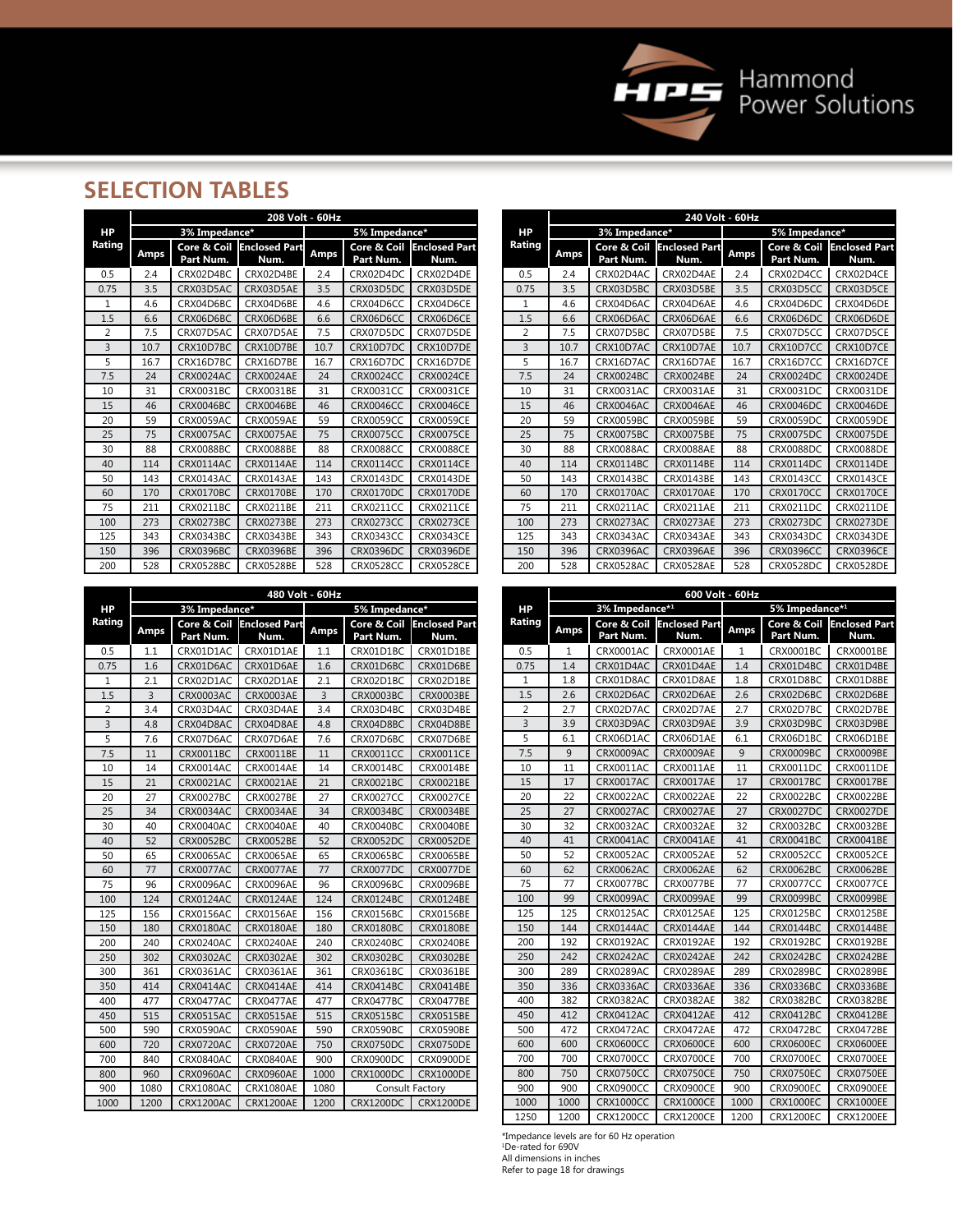## **SELECTION TABLES Continued...**

|              | 380 Volt - 50Hz |                          |                              |       |                          |                              |  |  |  |  |  |  |  |
|--------------|-----------------|--------------------------|------------------------------|-------|--------------------------|------------------------------|--|--|--|--|--|--|--|
| HP<br>Rating |                 | 3% Impedance*            |                              |       | 5% Impedance*            |                              |  |  |  |  |  |  |  |
| (kW)         | <b>Amps</b>     | Core & Coil<br>Part Num. | <b>Enclosed</b><br>Part Num. | Amps  | Core & Coil<br>Part Num. | <b>Enclosed</b><br>Part Num. |  |  |  |  |  |  |  |
| 1(0.75)      | 2.1             | CRX02D1NC                | CRX02D1NE                    | 2.1   | CRX02D1PC                | CRX02D1PE                    |  |  |  |  |  |  |  |
| 1.5(1.1)     | 3.0             | CRX0003NC                | <b>CRX0003NE</b>             | 3.0   | CRX0003PC                | CRX0003PE                    |  |  |  |  |  |  |  |
| 2(1.5)       | 3.7             | Consult<br>Factory       | Consult<br>Factory           | 3.7   | Consult<br>Factory       | Consult<br>Factory           |  |  |  |  |  |  |  |
| 3            | 4.8             | CRX04D8NC                | CRX04D8NE                    | 4.8   | CRX04D8PC                | CRX04D8PE                    |  |  |  |  |  |  |  |
| 5            | 8.0             | CRX0008NC                | <b>CRX0008NE</b>             | 8.0   | <b>CRX0008PC</b>         | <b>CRX0008PE</b>             |  |  |  |  |  |  |  |
| 7.5          | 11.8            | CRX11D8NC                | CRX11D8NE                    | 11.8  | CRX11D8PC                | CRX11D8PE                    |  |  |  |  |  |  |  |
| 10           | 15.6            | CRX15D6NC                | CRX15D6NE                    | 15.6  | CRX15D6PC                | CRX15D6PE                    |  |  |  |  |  |  |  |
| 15           | 23.0            | CRX0023NC                | <b>CRX0023NE</b>             | 23.0  | <b>CRX0023PC</b>         | <b>CRX0023PE</b>             |  |  |  |  |  |  |  |
| 20           | 30.5            | CRX30D5NC                | CRX30D5NE                    | 30.5  | CRX30D5PC                | CRX30D5PE                    |  |  |  |  |  |  |  |
| 25           | 37.8            | CRX37D8NC                | CRX37D8NE                    | 37.8  | CRX37D8PC                | CRX37D8PE                    |  |  |  |  |  |  |  |
| 30           | 45.2            | CRX45D2NC                | CRX45D2NE                    | 45.2  | CRX45D2PC                | CRX45D2PE                    |  |  |  |  |  |  |  |
| 40           | 59.8            | CRX59D8NC                | CRX59D8NE                    | 59.8  | CRX59D8PC                | CRX59D8PE                    |  |  |  |  |  |  |  |
| 50           | 74.4            | CRX74D4NC                | CRX74D4NE                    | 74.4  | CRX74D4PC                | CRX74D4PE                    |  |  |  |  |  |  |  |
| 60           | 89.0            | CRX0089NC                | <b>CRX0089NE</b>             | 89.0  | <b>CRX0089PC</b>         | <b>CRX0089PE</b>             |  |  |  |  |  |  |  |
| 75           | 110.7           | Consult<br>Factory       | Consult<br>Factory           | 110.7 | CRX0111PC                | <b>CRX0111PE</b>             |  |  |  |  |  |  |  |
| 100          | 147.0           | CRX0147NC                | <b>CRX0147NE</b>             | 147   | CRX0147PC                | <b>CRX0147PE</b>             |  |  |  |  |  |  |  |
| 125          | 183.0           | CRX0183NC                | <b>CRX0183NE</b>             | 183   | CRX0183PC                | CRX0183PE                    |  |  |  |  |  |  |  |
| 150          | 219.0           | CRX0219NC                | <b>CRX0219NE</b>             | 219   | CRX0219PC                | <b>CRX0219PE</b>             |  |  |  |  |  |  |  |
| 200          | 291.0           | CRX0291NC                | <b>CRX0219NE</b>             | 291   | CRX0291PC                | <b>CRX0291PE</b>             |  |  |  |  |  |  |  |

|                | 525 Volt - 50Hz |                          |                              |             |                          |                              |  |  |  |  |  |  |  |
|----------------|-----------------|--------------------------|------------------------------|-------------|--------------------------|------------------------------|--|--|--|--|--|--|--|
| НP             |                 | 3% Impedance*            |                              |             | 5% Impedance*            |                              |  |  |  |  |  |  |  |
| Rating         | Amps            | Core & Coil<br>Part Num. | <b>Enclosed Part</b><br>Num. | <b>Amps</b> | Core & Coil<br>Part Num. | <b>Enclosed Part</b><br>Num. |  |  |  |  |  |  |  |
| $\mathbf{1}$   | 2.0             | Consult Factory          | Consult Factory              | 2.0         | Consult Factory          | Consult Factory              |  |  |  |  |  |  |  |
| 1.5            | 2.0             | Consult Factory          | <b>Consult Factory</b>       | 2.0         | Consult Factory          | <b>Consult Factory</b>       |  |  |  |  |  |  |  |
| $\overline{2}$ | 4.0             | Consult Factory          | Consult Factory              | 4.0         | Consult Factory          | Consult Factory              |  |  |  |  |  |  |  |
| $\overline{3}$ | 4.0             | <b>Consult Factory</b>   | <b>Consult Factory</b>       | 4.0         | Consult Factory          | <b>Consult Factory</b>       |  |  |  |  |  |  |  |
| 5              | 8.0             | Consult Factory          | Consult Factory              | 8.0         | Consult Factory          | Consult Factory              |  |  |  |  |  |  |  |
| 7.5            | 12.0            | Consult Factory          | <b>Consult Factory</b>       | 12.0        | Consult Factory          | <b>Consult Factory</b>       |  |  |  |  |  |  |  |
| 10             | 12.0            | Consult Factory          | Consult Factory              | 12.0        | Consult Factory          | Consult Factory              |  |  |  |  |  |  |  |
| 15             | 18.0            | Consult Factory          | Consult Factory              | 18.0        | Consult Factory          | <b>Consult Factory</b>       |  |  |  |  |  |  |  |
| 20             | 25.0            | Consult Factory          | Consult Factory              | 25.0        | Consult Factory          | Consult Factory              |  |  |  |  |  |  |  |
| 25             | 35.0            | Consult Factory          | Consult Factory              | 35.0        | Consult Factory          | <b>Consult Factory</b>       |  |  |  |  |  |  |  |
| 30             | 35.0            | Consult Factory          | Consult Factory              | 35.0        | Consult Factory          | Consult Factory              |  |  |  |  |  |  |  |
| 40             | 45.0            | Consult Factory          | Consult Factory              | 45.0        | <b>Consult Factory</b>   | <b>Consult Factory</b>       |  |  |  |  |  |  |  |
| 50             | 55.0            | Consult Factory          | Consult Factory              | 55.0        | Consult Factory          | Consult Factory              |  |  |  |  |  |  |  |
| 60             | 80.0            | Consult Factory          | Consult Factory              | 80.0        | Consult Factory          | Consult Factory              |  |  |  |  |  |  |  |
| 75             | 80.0            | Consult Factory          | Consult Factory              | 80.0        | Consult Factory          | Consult Factory              |  |  |  |  |  |  |  |
| 100            | 110.0           | Consult Factory          | <b>Consult Factory</b>       | 110.0       | Consult Factory          | Consult Factory              |  |  |  |  |  |  |  |
| 125            | 130.0           | Consult Factory          | Consult Factory              | 130.0       | Consult Factory          | Consult Factory              |  |  |  |  |  |  |  |
| 150            | 160.0           | <b>Consult Factory</b>   | <b>Consult Factory</b>       | 160.0       | <b>Consult Factory</b>   | Consult Factory              |  |  |  |  |  |  |  |
| 200            | 200.0           | Consult Factory          | Consult Factory              | 200.0       | Consult Factory          | Consult Factory              |  |  |  |  |  |  |  |

|                |       |                          | 690 Volt - 50Hz              |       |                          |                              |
|----------------|-------|--------------------------|------------------------------|-------|--------------------------|------------------------------|
| <b>HP</b>      |       | 3% Impedance*            |                              |       | 5% Impedance*            |                              |
| Rating         | Amps  | Core & Coil<br>Part Num. | <b>Enclosed Part</b><br>Num. | Amps  | Core & Coil<br>Part Num. | <b>Enclosed Part</b><br>Num. |
| $\mathbf{1}$   | 1.2   | CRX01D2NC                | CRX01D2NE                    | 1.2   | Consult Factory          | Consult Factory              |
| 1.5            | 1.6   | CRX01D6NC                | CRX01D6NE                    | 1.7   | <b>Consult Factory</b>   | <b>Consult Factory</b>       |
| $\overline{2}$ | 2.0   | <b>CRX0002NC</b>         | <b>CRX0002NE</b>             | 2.0   | Consult Factory          | Consult Factory              |
| $\overline{3}$ | 3.4   | CRX03D4NC                | CRX03D4NE                    | 3.4   | <b>Consult Factory</b>   | Consult Factory              |
| 5              | 4.5   | Consult Factory          | Consult Factory              | 4.5   | Consult Factory          | Consult Factory              |
| 7.5            | 7.5   | CRX07D5NC                | CRX07D5NE                    | 7.5   | Consult Factory          | Consult Factory              |
| 10             | 11.0  | CRX0011NC                | <b>CRX0011NE</b>             | 11.0  | Consult Factory          | Consult Factory              |
| 15             | 14.0  | CRX0014NC                | <b>CRX0014NE</b>             | 14.0  | Consult Factory          | Consult Factory              |
| 20             | 18.0  | CRX0018NC                | <b>CRX0018NE</b>             | 18.0  | Consult Factory          | Consult Factory              |
| 25             | 21.0  | CRX0021NC                | <b>CRX0021NE</b>             | 21.0  | Consult Factory          | Consult Factory              |
| 30             | 25.0  | <b>CRX0025NC</b>         | <b>CRX0025NE</b>             | 25.0  | Consult Factory          | Consult Factory              |
| 40             | 33.0  | CRX0033NC                | CRX0033NE                    | 33.0  | <b>Consult Factory</b>   | <b>Consult Factory</b>       |
| 50             | 45.0  | CRX0045NC                | <b>CRX0045NE</b>             | 45.0  | Consult Factory          | Consult Factory              |
| 60             | 55.0  | <b>CRX0055NC</b>         | <b>CRX0055NE</b>             | 55.0  | Consult Factory          | <b>Consult Factory</b>       |
| 75             | 65.0  | <b>CRX0065NC</b>         | <b>CRX0065NE</b>             | 65.0  | Consult Factory          | Consult Factory              |
| 100            | 80.0  | <b>CRX0080NC</b>         | <b>CRX0080NE</b>             | 80.0  | <b>Consult Factory</b>   | Consult Factory              |
| 125            | 96.0  | <b>CRX0096NC</b>         | <b>CRX0096NE</b>             | 100.0 | Consult Factory          | Consult Factory              |
| 150            | 130.0 | CRX0130NC                | CRX0130NE                    | 130.0 | Consult Factory          | Consult Factory              |
| 200            | 160.0 | CRX0160NC                | CRX0160NE                    | 160.0 | Consult Factory          | Consult Factory              |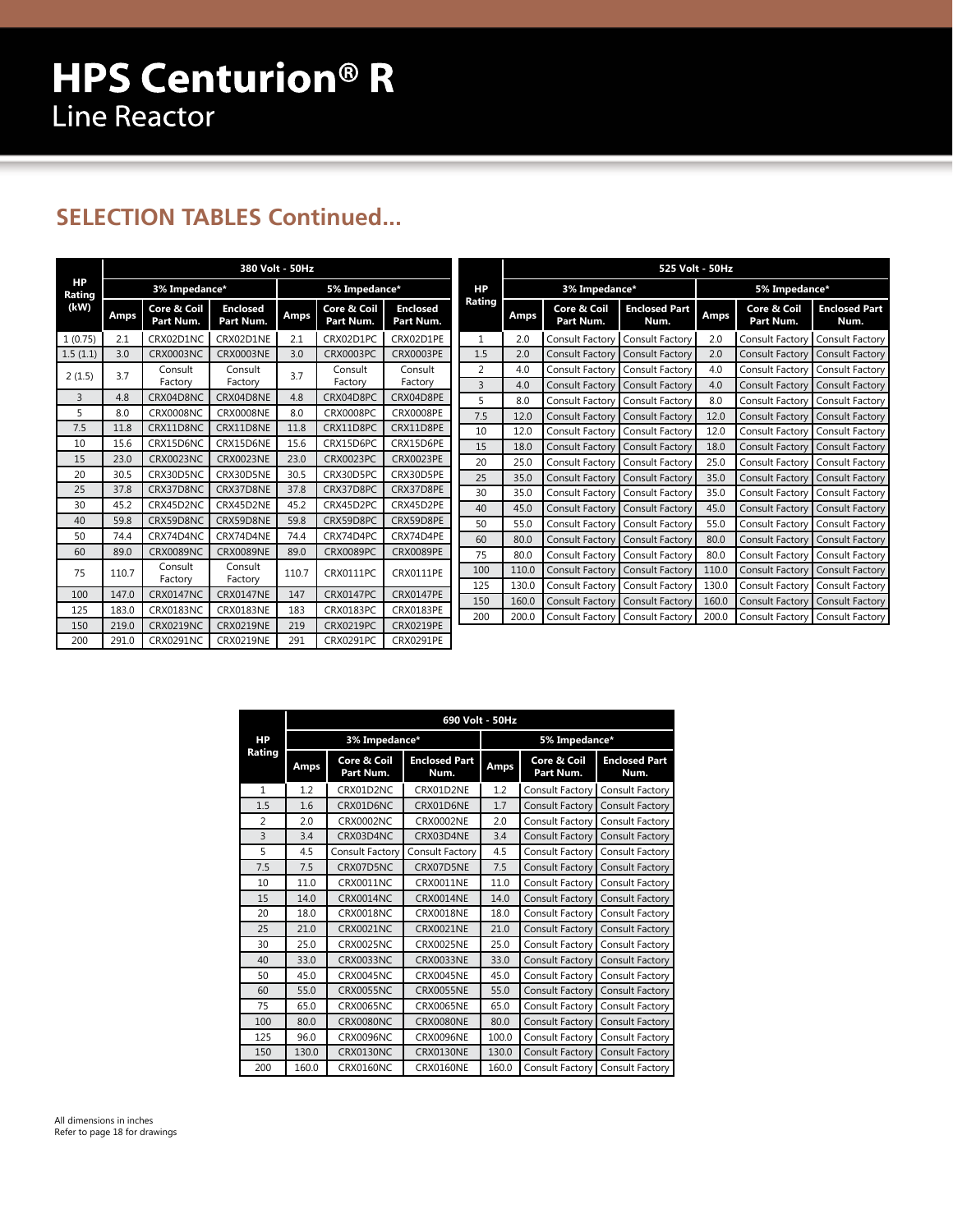

# **Open Core & Coil Specification Charts**

|                   |                        |                    |                                    |              |              |               |               |                |                                          |                                 |                                  |                      |                                                               | 60 Hz            |
|-------------------|------------------------|--------------------|------------------------------------|--------------|--------------|---------------|---------------|----------------|------------------------------------------|---------------------------------|----------------------------------|----------------------|---------------------------------------------------------------|------------------|
| <b>RMS</b><br>Amp | Core & Coil            | Inductance<br>(mH) | Watts<br>Loss                      | Width        | <b>Depth</b> | <b>Height</b> | Mtg.<br>Width | Mtg.<br>Depth  | Mtg. Slot<br>w x d                       | <b>Diagram</b><br><b>Figure</b> | <b>Termination</b><br>Style Ref. | Frame<br><b>Size</b> | <b>Enclosure</b><br>Kit<br>(Optional<br>for Field<br>Install) | Weight<br>(lb)   |
| $\mathbf{1}$      | CRX0001AC              | 27.2               | 21                                 | 4.13         | 2.29         | 5.13          | 2.81          | 1.79           | $0.28 \times 0.38$                       | $\mathbf{1}$                    | $\mathbf{1}$                     | 1A                   | CREN1                                                         | 2.5              |
|                   | CRX0001BC              | 47.09              | 12                                 | 4.13         | 2.29         | 5.13          | 2.81          | 1.79           | $0.28 \times 0.38$                       | $1\,$                           | $\mathbf{1}$                     | 1A                   | CREN1                                                         | 2.5              |
| 1.1               | CRX01D1AC              | 20.36              | 12                                 | 4.13         | 2.29         | 5.13          | 2.81          | 1.79           | $0.28 \times 0.38$                       | $\mathbf{1}$                    | $\mathbf{1}$                     | 1A                   | CREN1                                                         | 2.5              |
|                   | CRX01D1BC<br>CRX01D4AC | 33.94<br>20.36     | 15<br>12                           | 4.13<br>4.13 | 2.29<br>2.29 | 5.13<br>5.13  | 2.81<br>2.81  | 1.79<br>1.79   | $0.28 \times 0.38$<br>$0.28 \times 0.38$ | $1\,$<br>$\mathbf{1}$           | $\mathbf{1}$<br>$\mathbf 1$      | 1A<br>1A             | CREN1<br>CREN1                                                | 2.5<br>2.5       |
| 1.4               | CRX01D4BC              | 33.94              | 15                                 | 4.13         | 2.29         | 5.13          | 2.81          | 1.79           | $0.28 \times 0.38$                       | $1\,$                           | $\mathbf 1$                      | 1A                   | CREN1                                                         | 2.5              |
|                   | CRX01D6AC              | 14.91              | 15                                 | 4.13         | 2.29         | 5.13          | 2.81          | 1.79           | $0.28 \times 0.38$                       | $\mathbf{1}$                    | $\mathbf 1$                      | 1A                   | CREN1                                                         | 2.5              |
| 1.6               | CRX01D6BC              | 23.55              | 12                                 | 4.13         | 2.29         | 5.13          | 2.81          | 1.79           | $0.28 \times 0.38$                       | $1\,$                           | $\mathbf 1$                      | 1A                   | CREN1                                                         | 2.5              |
| 1.8               | CRX01D8AC              | 14.91              | 15                                 | 4.13         | 2.29         | 5.13          | 2.81          | 1.79           | $0.28 \times 0.38$                       | $\mathbf{1}$                    | $\mathbf 1$                      | 1A                   | CREN1                                                         | 2.5              |
|                   | CRX01D8BC              | 27.2               | 21                                 | 4.13         | 2.29         | 5.13          | 2.81          | 1.79           | $0.28 \times 0.38$                       | $\mathbf{1}$                    | $\mathbf 1$                      | 1A                   | CREN1                                                         | 2.5              |
| $\overline{2}$    | <b>CRX0002CC</b>       | 20                 | 15                                 | 4.13         | 2.29         | 5.13          | 2.81          | 1.79           | $0.28 \times 0.38$                       | $\mathbf{1}$                    | $\mathbf{1}$                     | 1A                   | CREN1                                                         | 3                |
| 2.1               | CRX02D1AC<br>CRX02D1BC | 10.61<br>17.83     | 19<br>21                           | 4.13<br>4.13 | 2.29<br>2.29 | 5.13<br>5.13  | 2.81<br>2.81  | 1.79<br>1.79   | $0.28 \times 0.38$<br>$0.28 \times 0.38$ | $\mathbf 1$<br>$\mathbf{1}$     | $\mathbf 1$<br>$\mathbf{1}$      | 1A<br>1A             | CREN1<br>CREN1                                                | 2.5<br>3         |
|                   | CRX02D4AC              | 4.67               | 29                                 | 4.13         | 2.29         | 5.13          | 2.81          | 1.79           | $0.28 \times 0.38$                       | $1\,$                           | $\mathbf 1$                      | 1A                   | CREN1                                                         | $\overline{3}$   |
|                   | CRX02D4BC              | 4.08               | 9                                  | 4.13         | 2.29         | 5.13          | 2.81          | 1.79           | $0.28 \times 0.38$                       | $\mathbf{1}$                    | $\mathbf 1$                      | 1A                   | CREN1                                                         | 2.5              |
| 2.4               | CRX02D4CC              | 7.06               | 22                                 | 4.13         | 2.29         | 5.13          | 2.81          | 1.79           | $0.28 \times 0.38$                       | $\mathbf{1}$                    | $\mathbf 1$                      | 1A                   | CREN1                                                         | 3                |
|                   | CRX02D4DC              | 7.06               | 22                                 | 4.13         | 2.29         | 5.13          | 2.81          | 1.79           | $0.28 \times 0.38$                       | $\mathbf{1}$                    | $\mathbf 1$                      | 1A                   | CREN1                                                         | 3                |
| 2.6               | CRX02D6AC              | 10.61              | 35                                 | 4.13         | 2.29         | 5.13          | 2.81          | 1.79           | $0.28 \times 0.38$                       | $\mathbf{1}$                    | $\mathbf 1$                      | 1A                   | CREN1                                                         | 3                |
|                   | CRX02D6BC              | 17.83              | 21                                 | 4.13         | 2.29         | 5.13          | 2.81          | 1.79           | $0.28 \times 0.38$                       | $1\,$                           | $\mathbf 1$                      | 1A                   | CREN1                                                         | 3                |
| 2.7               | CRX02D7AC<br>CRX02D7BC | 10.61<br>17.83     | 19<br>21                           | 4.13<br>4.13 | 2.29<br>2.29 | 5.13<br>5.13  | 2.81<br>2.81  | 1.79<br>1.79   | $0.28 \times 0.38$<br>$0.28 \times 0.38$ | $\mathbf{1}$<br>$\mathbf{1}$    | $\mathbf{1}$<br>$\mathbf 1$      | 1A<br>1A             | CREN1<br>CREN1                                                | 2.5<br>3         |
|                   | <b>CRX0003AC</b>       | 7.06               | 22                                 | 4.13         | 2.29         | 5.13          | 2.81          | 1.79           | $0.28 \times 0.38$                       | $1\,$                           | $\mathbf{1}$                     | 1A                   | CREN1                                                         | 3                |
| 3                 | CRX0003BC              | 10.61              | 35                                 | 4.13         | 2.29         | 5.13          | 2.81          | 1.79           | $0.28 \times 0.38$                       | $\mathbf{1}$                    | $\mathbf 1$                      | 1A                   | CREN1                                                         | 3                |
|                   | CRX03D4AC              | 7.06               | $\overline{22}$                    | 4.13         | 2.29         | 5.13          | 2.81          | 1.79           | $0.28 \times 0.38$                       | $1\,$                           | $\mathbf 1$                      | 1A                   | CREN1                                                         | $\overline{3}$   |
| 3.4               | CRX03D4BC              | 10.61              | $\overline{35}$                    | 4.13         | 2.29         | 5.13          | 2.81          | 1.79           | $0.28 \times 0.38$                       | $\mathbf{1}$                    | $\mathbf 1$                      | 1A                   | CREN1                                                         | 3                |
|                   | CRX03D5AC              | 2.8                | 15                                 | 4.13         | 2.29         | 5.13          | 2.81          | 1.79           | $0.28 \times 0.38$                       | $\,1\,$                         | $\,1\,$                          | 1A                   | CREN1                                                         | 2.5              |
| 3.5               | CRX03D5BC              | 3.55               | 18                                 | 4.13         | 2.29         | 5.13          | 2.81          | 1.79           | $0.28 \times 0.38$                       | $\mathbf{1}$                    | $\mathbf 1$                      | 1A                   | CREN1                                                         | 2.5              |
|                   | CRX03D5CC              | 5.09               | 40                                 | 6.5          | 5            | 6.13          | 4.38          | $\overline{4}$ | $0.28 \times 0.38$                       | $\mathbf{1}$                    | $\overline{2}$                   | 1D                   | CREN1                                                         | 11               |
|                   | CRX03D5DC              | 4.67               | $\overline{29}$<br>$\overline{22}$ | 4.13         | 2.29         | 5.13          | 2.81          | 1.79           | $0.28 \times 0.38$                       | $\mathbf 1$<br>$\,1\,$          | $1\,$                            | 1A<br>1A             | CREN1                                                         | 3                |
| 3.9               | CRX03D9AC<br>CRX03D9BC | 7.06<br>10.61      | 35                                 | 4.13<br>4.13 | 2.29<br>2.29 | 5.13<br>5.13  | 2.81<br>2.81  | 1.79<br>1.79   | $0.28 \times 0.38$<br>$0.28 \times 0.38$ | $\mathbf{1}$                    | $\,1\,$<br>$\mathbf 1$           | 1A                   | CREN1<br>CREN1                                                | $\mathsf 3$<br>3 |
| $\overline{4}$    | <b>CRX0004CC</b>       | 9.1                | 26                                 | 4.13         | 2.29         | 5.13          | 2.81          | 1.79           | $0.28 \times 0.38$                       | $\,1\,$                         | $\,1\,$                          | 1A                   | CREN1                                                         | $\overline{3}$   |
|                   | CRX04D6AC              | 2.13               | 15                                 | 4.13         | 2.29         | 5.13          | 2.81          | 1.79           | $0.28 \times 0.38$                       | $\mathbf{1}$                    | $\mathbf{1}$                     | 1A                   | CREN1                                                         | 2.5              |
|                   | CRX04D6BC              | 2.13               | 15                                 | 4.13         | 2.29         | 5.13          | 2.81          | 1.79           | $0.28 \times 0.38$                       | $\mathbf{1}$                    | $1\,$                            | 1A                   | CREN1                                                         | 2.5              |
| 4.6               | CRX04D6CC              | 3.55               | 18                                 | 4.13         | 2.29         | 5.13          | 2.81          | 1.79           | $0.28 \times 0.38$                       | $\mathbf{1}$                    | $\mathbf 1$                      | 1A                   | CREN1                                                         | 2.5              |
|                   | CRX04D6DC              | 4.67               | 29                                 | 4.13         | 2.29         | 5.13          | 2.81          | 1.79           | $0.28 \times 0.38$                       | $\mathbf{1}$                    | $\mathbf{1}$                     | 1A                   | CREN1                                                         | 3                |
| 4.8               | CRX04D8AC              | 4.7                | 22                                 | 4.13         | 2.29         | 5.13          | 2.81          | 1.79           | $0.28 \times 0.38$                       | $\mathbf{1}$                    | $\mathbf 1$                      | 1A                   | CREN1                                                         | 3                |
|                   | CRX04D8BC<br>CRX06D1AC | 7.78<br>4.67       | 35<br>29                           | 4.13<br>4.13 | 3.51<br>2.29 | 5.13<br>5.13  | 2.87<br>2.81  | 2.63<br>1.79   | $0.28 \times 0.38$<br>$0.28 \times 0.38$ | $\mathbf{1}$<br>$\mathbf{1}$    | $\mathbf{1}$<br>$\mathbf 1$      | 1B<br>1A             | CREN1<br>CREN1                                                | 4.5<br>3         |
| 6.1               | CRX06D1BC              | 7.78               | 35                                 | 4.13         | 3.51         | 5.13          | 2.87          | 2.63           | $0.28 \times 0.38$                       | $1\,$                           | $\mathbf{1}$                     | 1B                   | CREN1                                                         | 4.5              |
|                   | CRX06D6AC              | 1.48               | 18                                 | 4.13         | 2.29         | 5.13          | 2.81          | 1.79           | $0.28 \times 0.38$                       | $\mathbf{1}$                    | $\mathbf 1$                      | 1A                   | CREN1                                                         | 2.5              |
|                   | CRX06D6BC              | 1.48               | $18$                               | 4.13         | 2.29         | 5.13          | 2.81          | 1.79           | $0.28 \times 0.38$                       | $\mathbf{1}$                    | $\overline{1}$                   | $1A$                 | CREN1                                                         | $\overline{2.5}$ |
| 6.6               | CRX06D6CC              | 2.33               | 24                                 | 4.13         | 2.29         | 5.13          | 2.81          | 1.79           | $0.28 \times 0.38$                       | 1                               | 1                                | 1A                   | CREN1                                                         | 3                |
|                   | CRX06D6DC              | 3.06               | 31                                 | 4.13         | 3.51         | 5.13          | 2.87          | 2.63           | $0.28 \times 0.38$                       | $\mathbf{1}$                    | $1\,$                            | 1B                   | CREN1                                                         | 4.5              |
|                   | CRX07D5AC              | 1.31               | 18                                 | 4.13         | 2.29         | 5.13          | 2.81          | 1.79           | $0.28 \times 0.38$                       | $\mathbf{1}$                    | $\mathbf 1$                      | 1A                   | CREN1                                                         | 2.5              |
| 7.5               | CRX07D5BC              | 1.53               | 25                                 | 4.13         | 3.51         | 5.38          | 2.87          | 2.63           | $0.28 \times 0.38$                       | $\mathbf{1}$                    | $\overline{2}$                   | 1C                   | CREN1                                                         | 4.5              |
|                   | CRX07D5CC              | 2.33               | 24                                 | 4.13         | 2.29         | 5.13          | 2.81          | 1.79           | $0.28 \times 0.38$                       | $\mathbf{1}$                    | $\mathbf 1$                      | 1A                   | CREN1                                                         | 3                |
|                   | CRX07D5DC<br>CRX07D6AC | 2.33<br>3.06       | 24<br>31                           | 4.13<br>4.13 | 2.29<br>3.51 | 5.13<br>5.13  | 2.81<br>2.87  | 1.79<br>2.63   | $0.28 \times 0.38$<br>$0.28 \times 0.38$ | $\mathbf{1}$<br>$\mathbf{1}$    | $\mathbf 1$<br>$\mathbf{1}$      | 1A<br>1B             | CREN1<br>CREN1                                                | 3<br>4.5         |
| 7.6               | CRX07D6BC              | 5.09               | 40                                 | 6.5          | 5            | 6.13          | 4.38          | 4              | $0.28 \times 0.38$                       | $\mathbf{1}$                    | $\overline{2}$                   | 1D                   | CREN1                                                         | 11               |
| 8                 | <b>CRX0008CC</b>       | 7.5                | 39                                 | 6.5          | 5            | 6.13          | 4.38          | 4              | $0.28 \times 0.38$                       | $\mathbf{1}$                    | $\overline{2}$                   | 1D                   | CREN1                                                         | 12               |
| 9                 | CRX0009AC              | 3.06               | 31                                 | 4.13         | 3.51         | 5.13          | 2.87          | 2.63           | $0.28 \times 0.38$                       | $\mathbf{1}$                    | $\mathbf 1$                      | 1B                   | CREN1                                                         | 4.5              |
|                   | CRX0009BC              | 5.09               | 40                                 | 6.5          | 5            | 6.13          | 4.38          | 4              | $0.28 \times 0.38$                       | $\mathbf{1}$                    | $\overline{2}$                   | 1D                   | CREN1                                                         | 11               |
|                   | CRX10D7AC              | 0.95               | 30                                 | 4.13         | 3.51         | 5.38          | 2.87          | 2.63           | $0.28 \times 0.38$                       | $\mathbf{1}$                    | $\overline{2}$                   | 1C                   | CREN1                                                         | 4.5              |
| 10.7              | CRX10D7BC              | 0.95               | 30                                 | 4.13         | 3.51         | 5.38          | 2.87          | 2.63           | $0.28 \times 0.38$                       | $\mathbf{1}$                    | $\overline{2}$                   | 1C                   | CREN1                                                         | 4.5              |
|                   | CRX10D7CC              | 1.64               | 37                                 | 4.13         | 3.51         | 5.38          | 2.87          | 2.63           | $0.28 \times 0.38$                       | $\mathbf{1}$                    | $\overline{2}$                   | 1C                   | CREN1                                                         | 4.5              |
|                   | CRX10D7DC              | 1.53               | 25                                 | 4.13         | 3.51         | 5.38          | 2.87          | 2.63           | $0.28 \times 0.38$                       | $\mathbf{1}$                    | $\overline{2}$                   | 1C                   | CREN1                                                         | 4.5              |

All dimensions in inches Refer to page 18 for drawings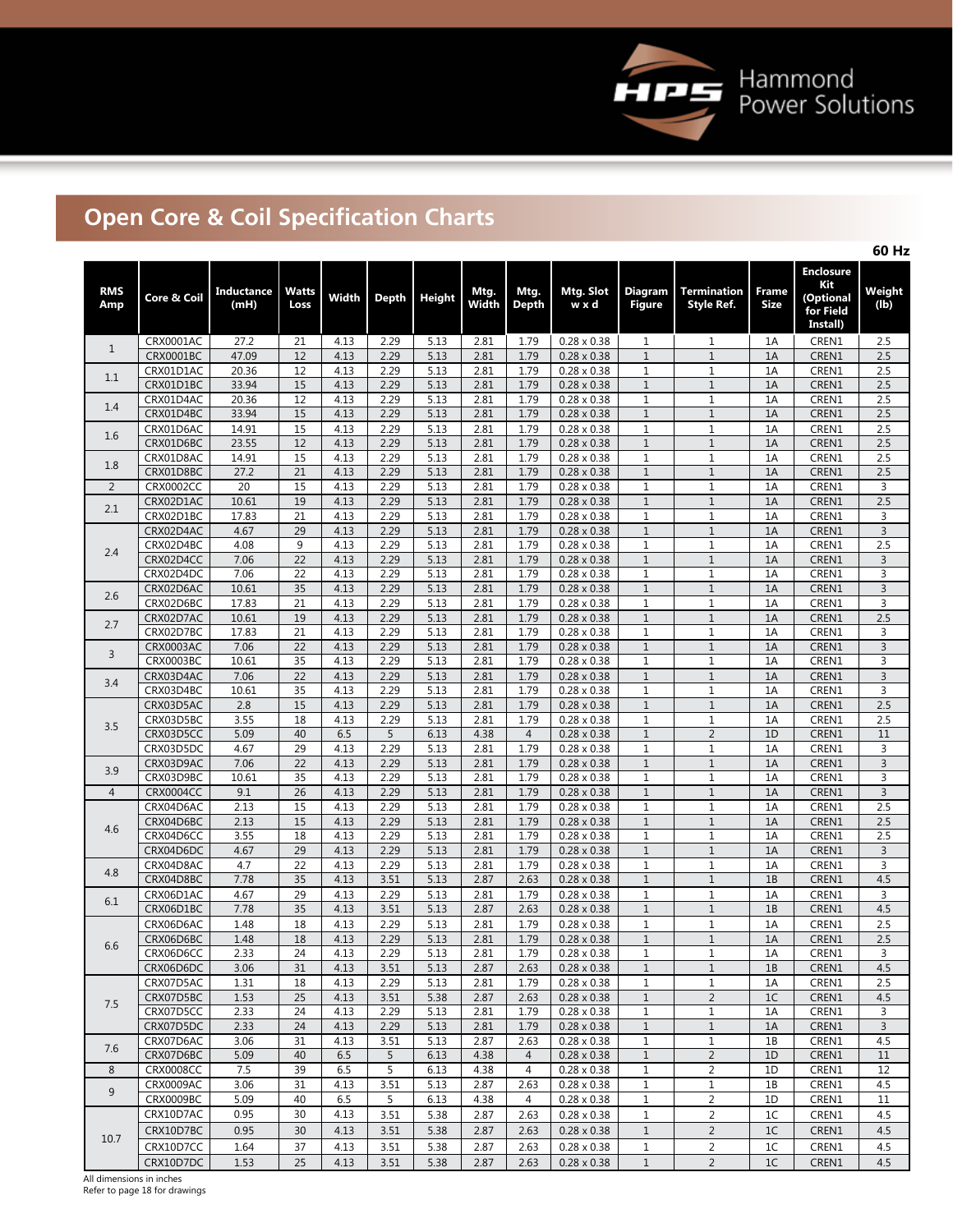## **Open Core & Coil Specification Charts Continued**

|                   |                               |                           |                 |              |              |               |               |                      |                                          |                                |                                         |                      |                                                               | 60 Hz           |
|-------------------|-------------------------------|---------------------------|-----------------|--------------|--------------|---------------|---------------|----------------------|------------------------------------------|--------------------------------|-----------------------------------------|----------------------|---------------------------------------------------------------|-----------------|
| <b>RMS</b><br>Amp | Core & Coil                   | <b>Inductance</b><br>(mH) | Watts<br>Loss   | Width        | <b>Depth</b> | <b>Height</b> | Mtg.<br>Width | Mtg.<br><b>Depth</b> | Mtg. Slot<br>w x d                       | Diagram<br><b>Figure</b>       | <b>Termination</b><br><b>Style Ref.</b> | Frame<br><b>Size</b> | <b>Enclosure</b><br>Kit<br>(Optional<br>for Field<br>Install) | Weight<br>(lb)  |
|                   | CRX0011AC                     | 2.57                      | 36              | 4.13         | 3.51         | 5.38          | 2.87          | 2.63                 | $0.28 \times 0.38$                       | $\mathbf{1}$                   | 2                                       | 1 <sup>C</sup>       | CREN1                                                         | 5               |
| 11                | CRX0011BC                     | 2.10                      | 31              | 4.13         | 3.51         | 5.38          | 2.87          | 2.63                 | $0.28 \times 0.38$                       | $\mathbf{1}$                   | $\overline{2}$                          | 1 <sup>C</sup>       | CREN1                                                         | 4.5             |
|                   | <b>CRX0011CC</b>              | 3.40                      | 39              | 6.50         | 5.00         | 6.13          | 4.38          | 4.00                 | $0.28 \times 0.38$                       | $\mathbf{1}$                   | $\overline{2}$                          | 1D                   | CREN1                                                         | 11              |
|                   | CRX0011DC                     | 4.28                      | 45              | 6.50         | 5.00         | 6.13          | 4.38          | 4.00                 | $0.28 \times 0.38$                       | $1\,$                          | $\overline{2}$                          | 1D                   | CREN1                                                         | 11              |
| 12                | <b>CRX0012CC</b>              | 4.20                      | 52              | 6.50         | 5.00         | 6.13          | 4.38          | 4.00                 | $0.28 \times 0.38$                       | $\mathbf{1}$                   | $\overline{2}$                          | 1D                   | CREN1                                                         | 12              |
| 14                | CRX0014AC                     | 1.64                      | 37              | 4.13         | 3.51         | 5.38          | 2.87          | 2.63                 | $0.28 \times 0.38$                       | $\mathbf{1}$                   | $\overline{2}$                          | 1 <sup>C</sup>       | CREN1                                                         | 4.5             |
|                   | CRX0014BC<br>CRX16D7AC        | 2.73<br>0.59              | 57<br>30        | 6.50<br>4.13 | 5.00<br>3.51 | 6.13<br>5.38  | 4.38<br>2.87  | 4.00<br>2.63         | $0.28 \times 0.38$<br>$0.28 \times 0.38$ | 1<br>$1\,$                     | $\overline{2}$<br>$\overline{2}$        | 1D<br>1C             | CREN1<br>CREN1                                                | 11.5<br>4.5     |
|                   | CRX16D7BC                     | 0.59                      | 30              | 4.13         | 3.51         | 5.38          | 2.87          | 2.63                 | $0.28 \times 0.38$                       | $\mathbf{1}$                   | $\overline{2}$                          | 1 <sup>C</sup>       | CREN1                                                         | 4.5             |
| 16.7              | CRX16D7CC                     | 1.06                      | 57              | 6.50         | 5.00         | 6.13          | 4.38          | 4.00                 | $0.28 \times 0.38$                       | $\mathbf{1}$                   | $\overline{\mathbf{3}}$                 | 1D                   | CREN1                                                         | 11.5            |
|                   | CRX16D7DC                     | 0.95                      | 30              | 4.13         | 3.51         | 5.38          | 2.87          | 2.63                 | $0.28 \times 0.38$                       | $\mathbf{1}$                   | $\overline{2}$                          | 1C                   | CREN1                                                         | 4.5             |
|                   | CRX0017AC                     | 1.66                      | 51              | 6.50         | 5.00         | 6.13          | 4.38          | 4.00                 | $0.28 \times 0.38$                       | $\mathbf{1}$                   | $\overline{2}$                          | 1D                   | CREN1                                                         | 10.5            |
| 17                | CRX0017BC                     | 2.73                      | 57              | 6.50         | 5.00         | 6.13          | 4.38          | 4.00                 | $0.28 \times 0.38$                       | $\mathbf{1}$                   | $\overline{2}$                          | 1D                   | CREN1                                                         | 11.5            |
|                   | CRX0021AC                     | 1.06                      | 57              | 6.50         | 5.00         | 6.13          | 4.38          | 4.00                 | $0.28 \times 0.38$                       | $\mathbf{1}$                   | $\mathsf{3}$                            | 1D                   | CREN1                                                         | 11.5            |
| 21                | CRX0021BC                     | 1.80                      | 57              | 6.50         | 5.00         | 6.13          | 4.38          | 4.00                 | $0.28 \times 0.38$                       | $\mathbf{1}$                   | $\overline{2}$                          | 1D                   | CREN1                                                         | 11.5            |
| 22                | <b>CRX0022AC</b>              | 1.28                      | 51              | 6.50         | 5.00         | 6.13          | 4.38          | 4.00                 | $0.28 \times 0.38$                       | $\mathbf{1}$                   | $\overline{2}$                          | 1D                   | CREN1                                                         | $11\,$          |
|                   | CRX0022BC                     | 2.14                      | $\overline{77}$ | 6.50         | 5.00         | 6.13          | 4.38          | 4.00                 | $0.28 \times 0.38$                       | $\mathbf{1}$                   | $\overline{2}$                          | 1D                   | CREN1                                                         | 12              |
|                   | <b>CRX0024AC</b>              | 0.41                      | $\overline{35}$ | 4.13         | 3.51         | 5.38          | 2.87          | 2.63                 | $0.28 \times 0.38$                       | $\mathbf{1}$                   | $\overline{2}$                          | 1 <sup>C</sup>       | CREN1                                                         | 4.5             |
| 24                | CRX0024BC                     | 0.55                      | 68              | 6.50         | 5.00         | 6.13          | 4.38          | 4.00                 | $0.28 \times 0.38$                       | $1\,$                          | 3                                       | 1D                   | CREN1                                                         | 12              |
|                   | <b>CRX0024CC</b>              | 0.68                      | 47              | 6.50         | 5.00         | 6.13          | 4.38          | 4.00                 | $0.28 \times 0.38$                       | $1\,$                          | $\overline{2}$                          | 1D                   | CREN1                                                         | 11              |
|                   | CRX0024DC<br><b>CRX0027AC</b> | 0.86                      | 60              | 6.50         | 5.00         | 6.13          | 4.38<br>4.38  | 4.00                 | $0.28 \times 0.38$                       | $\mathbf{1}$                   | 3                                       | 1D                   | CREN1<br>CREN1                                                | 10.5            |
|                   | <b>CRX0027BC</b>              | 1.06<br>0.86              | 57<br>60        | 6.50<br>6.50 | 5.00<br>5.00 | 6.13<br>6.13  | 4.38          | 4.00<br>4.00         | $0.28 \times 0.38$<br>$0.28 \times 0.38$ | $\mathbf{1}$<br>$\mathbf{1}$   | $\overline{3}$<br>3                     | 1D<br>1D             | CREN1                                                         | 11.5<br>10.5    |
| 27                | <b>CRX0027CC</b>              | 1.40                      | 57              | 6.50         | 5.00         | 6.13          | 4.38          | 4.00                 | $0.28 \times 0.38$                       | $\mathbf{1}$                   | $\overline{3}$                          | 1D                   | CREN1                                                         | 12.5            |
|                   | CRX0027DC                     | 1.77                      | 93              | 7.12         | 4.69         | 6.38          | 4.80          | 3.27                 | $0.38 \times 0.50$                       | $\overline{2}$                 | 3                                       | 2A                   | CREN2                                                         | 11.5            |
|                   | CRX0031AC                     | 0.32                      | 31              | 6.50         | 5.00         | 6.13          | 4.38          | 4.00                 | $0.28 \times 0.38$                       | $\mathbf{1}$                   | $\overline{3}$                          | 1D                   | CREN1                                                         | 10.5            |
|                   | CRX0031BC                     | 0.32                      | 31              | 6.50         | 5.00         | 6.13          | 4.38          | 4.00                 | $0.28 \times 0.38$                       | $\mathbf{1}$                   | 3                                       | 1D                   | CREN1                                                         | 10.5            |
| 31                | CRX0031CC                     | 0.55                      | 68              | 6.50         | 5.00         | 6.13          | 4.38          | 4.00                 | $0.28 \times 0.38$                       | $\mathbf{1}$                   | $\overline{3}$                          | 1D                   | CREN1                                                         | 12              |
|                   | CRX0031DC                     | 0.68                      | 80              | 6.50         | 5.00         | 6.13          | 4.38          | 4.00                 | $0.28 \times 0.38$                       | $1\,$                          | 3                                       | 1D                   | CREN1                                                         | 12.5            |
| 32                | CRX0032AC                     | 0.88                      | 68              | 6.50         | 5.00         | 6.13          | 4.38          | 4.00                 | $0.28 \times 0.38$                       | $\mathbf{1}$                   | $\overline{3}$                          | 1D                   | CREN1                                                         | 12              |
|                   | CRX0032BC                     | 1.43                      | 80              | 7.12         | 4.69         | 6.38          | 4.80          | 3.27                 | $0.38 \times 0.50$                       | $\overline{2}$                 | 3                                       | 2A                   | CREN2                                                         | 12.5            |
| 34                | CRX0034AC                     | 0.68                      | 80              | 6.50         | 5.00         | 6.13          | 4.38          | 4.00                 | $0.28 \times 0.38$                       | $\mathbf{1}$                   | $\overline{3}$                          | 1D                   | CREN1                                                         | 12.5            |
|                   | CRX0034BC                     | 1.13                      | 115             | 7.12         | 5.19         | 6.38          | 4.80          | 3.77                 | $0.38 \times 0.50$                       | $\overline{2}$                 | 3                                       | 2B                   | CREN2                                                         | 12              |
| 35                | <b>CRX0035CC</b>              | 1.70                      | 93              | 7.12         | 5.19         | 6.38          | 4.80          | 3.77                 | $0.38 \times 0.50$                       | $\overline{2}$                 | $\overline{3}$                          | 2B                   | CREN2                                                         | $\overline{24}$ |
| 40                | CRX0040AC                     | 0.55                      | 68              | 6.50         | 5.00         | 6.13          | 4.38          | 4.00                 | $0.28 \times 0.38$                       | $\mathbf{1}$                   | 3                                       | 1D                   | CREN1                                                         | 12              |
|                   | CRX0040BC                     | 0.94                      | 105             | 7.12         | 4.69         | 6.38          | 4.80          | 3.27                 | $0.38 \times 0.50$                       | $\overline{2}$                 | 3                                       | 2A                   | CREN2                                                         | 12.5            |
| 41                | CRX0041AC<br>CRX0041BC        | 0.68<br>1.13              | 80<br>115       | 6.50<br>7.12 | 5.00<br>5.19 | 6.13<br>6.38  | 4.38<br>4.80  | 4.00<br>3.77         | $0.28 \times 0.38$<br>$0.38 \times 0.50$ | $\mathbf{1}$<br>$\overline{2}$ | 3<br>$\overline{3}$                     | 1D<br>2B             | CREN1<br>CREN2                                                | 12.5<br>12      |
| 45                | <b>CRX0045CC</b>              | 1.20                      | 140             | 7.12         | 5.19         | 6.38          | 4.80          | 3.77                 | $0.38 \times 0.50$                       | $\overline{2}$                 | 3                                       | 2B                   | CREN2                                                         | 24              |
|                   | CRX0046AC                     | 0.21                      | 40              | 6.50         | 5.00         | 6.13          | 4.38          | 4.00                 | $0.28 \times 0.38$                       | $\mathbf{1}$                   | $\overline{3}$                          | 1D                   | CREN1                                                         | 11              |
|                   | CRX0046BC                     | 0.21                      | 40              | 6.50         | 5.00         | 6.13          | 4.38          | 4.00                 | $0.28 \times 0.38$                       | $\mathbf{1}$                   | 3                                       | 1D                   | CREN1                                                         | 11              |
| 46                | <b>CRX0046CC</b>              | 0.36                      | 60              | 6.50         | $5.00$       | 6.13          | 4.38          | 4.00                 | $0.28 \times 0.38$                       | $\mathbf{1}$                   | $\overline{\mathbf{3}}$                 | $1\textsf{D}$        | CREN1                                                         | $11.5$          |
|                   | CRX0046DC                     | 0.45                      | 130             | 7.12         | 4.69         | 6.38          | 4.80          | 3.27                 | $0.38 \times 0.50$                       | 2                              | 3                                       | 2A                   | CREN <sub>2</sub>                                             | 19              |
|                   | <b>CRX0052AC</b>              | 0.50                      | 70              | 7.12         | 4.69         | 6.38          | 4.80          | 3.27                 | $0.38 \times 0.50$                       | $\overline{2}$                 | $\overline{3}$                          | 2A                   | CREN2                                                         | 15              |
|                   | CRX0052BC                     | 0.43                      | 85              | 7.12         | 4.69         | 6.38          | 4.80          | 3.27                 | $0.38 \times 0.50$                       | 2                              | 3                                       | 2A                   | CREN <sub>2</sub>                                             | 17              |
| 52                | CRX0052CC                     | 0.91                      | 130             | 7.12         | 5.19         | 6.38          | 4.8           | 3.77                 | $0.38 \times 0.50$                       | $\overline{2}$                 | 3                                       | 2B                   | CREN2                                                         | 25              |
|                   | <b>CRX0052DC</b>              | 0.74                      | 170             | 7.12         | 5.19         | 6.38          | 4.8           | 3.77                 | $0.38 \times 0.50$                       | $\overline{2}$                 | $\overline{3}$                          | 2B                   | CREN <sub>2</sub>                                             | 25              |
|                   | CRX0059AC                     | 0.17                      | 55              | 6.5          | 5            | 6.13          | 4.38          | 4                    | $0.28 \times 0.38$                       | 1                              | 3                                       | 1D                   | CREN1                                                         | 11.5            |
| 59                | <b>CRX0059BC</b>              | 0.22                      | 85              | 7.25         | 5.88         | 5.63          | 4.8           | 3.27                 | $0.38 \times 0.50$                       | 3                              | $\overline{4}$                          | 3A                   | CREN <sub>2</sub>                                             | 18              |
|                   | <b>CRX0059CC</b>              | 0.3                       | 75              | 7.12         | 4.69         | 6.38          | 4.8           | 3.27                 | $0.38 \times 0.50$                       | 2                              | 3                                       | 2A                   | CREN <sub>2</sub>                                             | 16              |
|                   | <b>CRX0059DC</b>              | 0.36                      | 110             | 7.25         | 6            | 5.63          | 4.8           | 3.77                 | $0.38 \times 0.50$                       | 3                              | 4                                       | 3C                   | CREN2                                                         | 25              |
| 62                | CRX0062AC                     | 0.45                      | 130             | 7.12         | 4.69         | 6.38          | 4.8           | 3.27                 | $0.38 \times 0.50$                       | $\overline{2}$                 | 3                                       | 2A                   | CREN <sub>2</sub>                                             | 19              |
|                   | <b>CRX0062BC</b>              | 0.74                      | 170             | 7.12         | 5.19         | 6.38          | 4.8           | 3.77                 | $0.38 \times 0.50$                       | $\overline{2}$                 | 3                                       | 2B                   | CREN <sub>2</sub>                                             | 25              |
| 65                | CRX0065AC                     | 0.34                      | 110             | 7.25         | 6            | 5.63          | 4.8           | 3.77                 | $0.38 \times 0.50$                       | 3                              | 4                                       | 3C                   | CREN2                                                         | 25              |
|                   | CRX0065BC                     | 0.57                      | 120             | 7.25         | 6            | 5.63          | 4.8           | 3.77                 | $0.38 \times 0.50$                       | 3                              | $\overline{4}$                          | 3C                   | CREN2                                                         | 25              |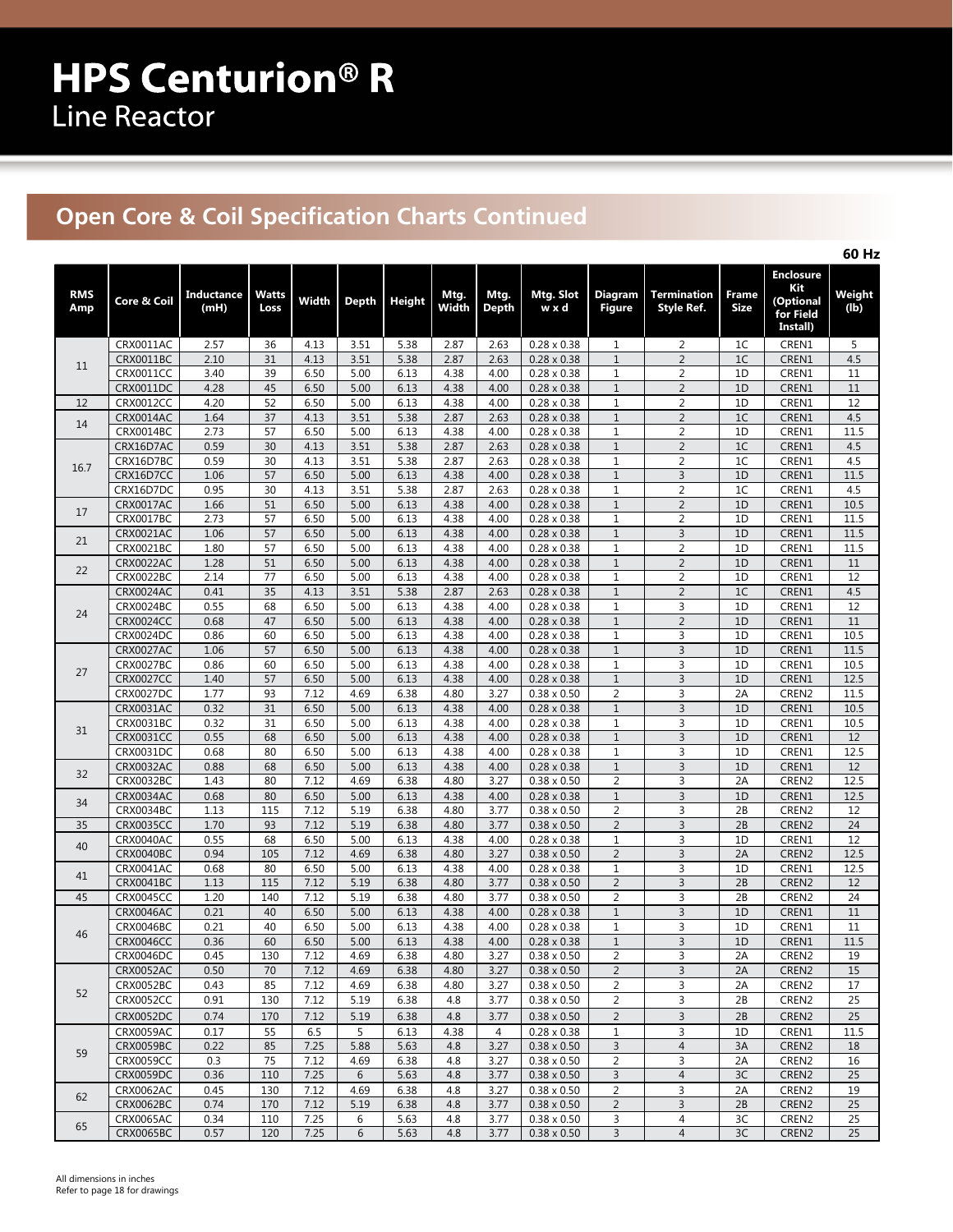

**60 Hz**

| <b>Height</b>  | Mtg.<br>Width | Mtg.<br><b>Depth</b> | Mtg. Slot<br>wxd   | <b>Diagram</b><br><b>Figure</b> | <b>Termination</b><br><b>Style Ref.</b> | <b>Frame</b><br>Size | <b>Enclosure</b><br>Kit<br>(Optional<br>for Field<br>Install) | Weight<br>(1b) |
|----------------|---------------|----------------------|--------------------|---------------------------------|-----------------------------------------|----------------------|---------------------------------------------------------------|----------------|
| 5.63           | 4.8           | 3.27                 | $0.38 \times 0.50$ | 3                               | $\overline{4}$                          | 3A                   | CREN2                                                         | 17             |
| 5.63           | 4.8           | 3.27                 | $0.38 \times 0.50$ | 3                               | $\overline{4}$                          | 3A                   | CREN2                                                         | 18             |
| 5.63           | 4.8           | 3.27                 | $0.38 \times 0.50$ | 3                               | 4                                       | 3A                   | CREN2                                                         | 18             |
| 5.63           | 4.8           | 3.77                 | $0.38 \times 0.50$ | $\overline{3}$                  | $\overline{4}$                          | 3C                   | CREN2                                                         | 21             |
| 5.63           | 4.8           | 3.77                 | $0.38 \times 0.50$ | 3                               | 4                                       | 3C                   | CREN <sub>2</sub>                                             | 21             |
| 5.63           | 4.8           | 3.77                 | $0.38 \times 0.50$ | 3                               | $\overline{4}$                          | 3C                   | CREN2                                                         | 25             |
| 7              | 6             | 3.7                  | $0.44 \times 1.0$  | 3                               | 4                                       | 3E                   | CREN2                                                         | 30             |
| 5.63           | 4.8           | 3.77                 | $0.38 \times 0.50$ | $\overline{3}$                  | $\overline{4}$                          | 3C                   | CREN <sub>2</sub>                                             | 24             |
| 5.63           | 4.8           | 3.27                 | $0.38 \times 0.50$ | 3                               | 4                                       | 3A                   | CREN <sub>2</sub>                                             | 17             |
| 5.63           | 4.8           | 3.27                 | $0.38 \times 0.50$ | $\overline{3}$                  | 4                                       | 3A                   | CREN2                                                         | 17             |
| 5.63           | 4.8           | 3.27                 | $0.38 \times 0.50$ | 3                               | 4                                       | 3A                   | CREN2                                                         | 18             |
| 5.63           | 4.8           | 3.77                 | $0.38 \times 0.50$ | $\overline{3}$                  | 4                                       | 3C                   | CREN <sub>2</sub>                                             | 24             |
| 5.63           | 4.8           | 3.77                 | $0.38 \times 0.50$ | $\overline{3}$                  | $\overline{4}$                          | 3C                   | CREN2                                                         | 24             |
| 7              | 6             | 5.7                  | $0.44 \times 1.0$  | $\overline{3}$                  | $\overline{4}$                          | 3N                   | CREN2                                                         | 49             |
| 5.63           | 4.8           | 3.77                 | $0.38 \times 0.50$ | 3                               | 4                                       | 3C                   | CREN2                                                         | 26             |
| 7              | 6             | 5.45                 | $0.44 \times 1.0$  | $\overline{3}$                  | $\overline{4}$                          | 3L                   | CREN <sub>2</sub>                                             | 48             |
| 5.63           | 4.8           | 3.27                 | $0.38 \times 0.50$ | 3                               | 5                                       | 3B                   | CREN2                                                         | 18             |
| $\overline{7}$ | 6             | 3.83                 | $0.44 \times 1.0$  | $\overline{3}$                  | 5                                       | 3F                   | CREN2                                                         | 28             |
| $\overline{7}$ | 6             | 4.33                 | $0.44 \times 1.0$  | $\overline{3}$                  | 5                                       | 3J                   | CREN2                                                         | 33             |
| 10             | 7.2           | 5.21                 | $0.44 \times 1.0$  | $\overline{4}$                  | 5                                       | 4A                   | CRECH <sub>2</sub>                                            | 52             |
| 10             | 7.2           | 5.21                 | $0.44 \times 1.0$  | 4                               | 5                                       | 4A                   | CRECH <sub>2</sub>                                            | 52             |
| $\overline{7}$ | 6             | 5.2                  | $0.44 \times 1.0$  | $\overline{3}$                  | $\overline{5}$                          | 3Q                   | CREN2                                                         | 48             |
| $\overline{7}$ | 6             | 4.7                  | $0.44 \times 1.0$  | $\overline{3}$                  | 5                                       | 3K                   | CREN <sub>2</sub>                                             | 41             |
| 10             | 7.2           | 6.08                 | $0.44 \times 1.0$  | $\overline{4}$                  | $\overline{5}$                          | 4C                   | CRECH <sub>2</sub>                                            | 67             |
| 5.63           | 4.8           | 3.27                 | $0.38 \times 0.50$ | 3                               | 5                                       | 3B                   | CREN2                                                         | 20             |
| $\overline{7}$ | 6             | 3.95                 | $0.44 \times 1.0$  | $\overline{3}$                  | 5                                       | 3H                   | CREN <sub>2</sub>                                             | 34             |
| $\overline{7}$ | 6             | 3.83                 | $0.44 \times 1.0$  | $\overline{3}$                  | 5                                       | 3F                   | CREN2                                                         | 28             |
| $\overline{7}$ | 6             | 3.83                 | $0.44 \times 1.0$  | $\overline{3}$                  | 5                                       | 3F                   | CREN2                                                         | 28             |
| 10             | 7.2           | 5.21                 | $0.44 \times 1.0$  | $\overline{4}$                  | 5                                       | 4A                   | CRECH <sub>2</sub>                                            | 52             |
| 10             | 7.2           | 6.33                 | $0.44 \times 1.0$  | $\overline{4}$                  | 5                                       | 4D                   | CRECH4                                                        | 74             |
|                |               |                      |                    |                                 |                                         |                      |                                                               |                |

|     |                  |      |     |              |                |                                  |      |              |                    |                |                |                | Install)           |                 |
|-----|------------------|------|-----|--------------|----------------|----------------------------------|------|--------------|--------------------|----------------|----------------|----------------|--------------------|-----------------|
|     | CRX0075AC        | 0.12 | 70  | 7.25         | 5.88           | 5.63                             | 4.8  | 3.27         | $0.38 \times 0.50$ | 3              | $\overline{4}$ | 3A             | CREN2              | 17              |
|     | <b>CRX0075BC</b> | 0.19 | 95  | 7.25         | 5.88           | 5.63                             | 4.8  | 3.27         | $0.38 \times 0.50$ | $\overline{3}$ | $\overline{4}$ | 3A             | CREN2              | 18              |
| 75  | <b>CRX0075CC</b> | 0.22 | 85  | 7.25         | 5.88           | 5.63                             | 4.8  | 3.27         | $0.38 \times 0.50$ | $\overline{3}$ | $\overline{4}$ | 3A             | CREN2              | 18              |
|     | <b>CRX0075DC</b> | 0.29 | 105 | 7.25         | 6              | 5.63                             | 4.8  | 3.77         | $0.38 \times 0.50$ | 3              | $\overline{4}$ | 3C             | CREN2              | 21              |
|     | CRX0077AC        | 0.29 | 105 | 7.25         | 6              | 5.63                             | 4.8  | 3.77         | $0.38 \times 0.50$ | $\overline{3}$ | $\overline{4}$ | 3C             | CREN <sub>2</sub>  | $\overline{21}$ |
|     | CRX0077BC        | 0.36 | 110 | 7.25         | 6              | 5.63                             | 4.8  | 3.77         | $0.38 \times 0.50$ | $\overline{3}$ | $\overline{4}$ | 3C             | CREN2              | 25              |
| 77  | <b>CRX0077CC</b> | 0.6  | 216 | 9.25         | 6.25           | $\overline{7}$                   | 6    | 3.7          | $0.44 \times 1.0$  | 3              | $\overline{4}$ | 3E             | CREN2              | 30              |
|     | CRX0077DC        | 0.49 | 160 | 7.25         | 6              | 5.63                             | 4.8  | 3.77         | $0.38 \times 0.50$ | 3              | $\overline{4}$ | 3C             | CREN2              | 24              |
|     | <b>CRX0088AC</b> | 0.12 | 70  | 7.25         | 5.88           | 5.63                             | 4.8  | 3.27         | $0.38 \times 0.50$ | 3              | $\overline{4}$ | 3A             | CREN2              | 17              |
|     | <b>CRX0088BC</b> | 0.12 | 70  | 7.25         | 5.88           | 5.63                             | 4.8  | 3.27         | $0.38 \times 0.50$ | $\overline{3}$ | $\overline{4}$ | 3A             | CREN2              | 17              |
| 88  | <b>CRX0088CC</b> | 0.19 | 95  | 7.25         | 5.88           | 5.63                             | 4.8  | 3.27         | $0.38 \times 0.50$ | 3              | $\overline{4}$ | 3A             | CREN2              | 18              |
|     | <b>CRX0088DC</b> | 0.24 | 120 | 7.25         | 6              | 5.63                             | 4.8  | 3.77         | $0.38 \times 0.50$ | $\mathsf 3$    | $\overline{4}$ | 3C             | CREN2              | 24              |
|     | CRX0096AC        | 0.24 | 120 | 7.25         | 6              | 5.63                             | 4.8  | 3.77         | $0.38 \times 0.50$ | 3              | $\overline{4}$ | 3C             | CREN2              | 24              |
| 96  | <b>CRX0096BC</b> | 0.39 | 170 | 9.25         | 8.25           | $\overline{7}$                   | 6    | 5.7          | $0.44 \times 1.0$  | $\overline{3}$ | $\overline{4}$ | 3N             | CREN2              | 49              |
|     | CRX0099AC        | 0.28 | 125 | 7.25         | 6              | 5.63                             | 4.8  | 3.77         | $0.38 \times 0.50$ | 3              | $\overline{4}$ | 3C             | CREN2              | 26              |
| 99  | <b>CRX0099BC</b> | 0.48 | 210 | 9.25         | 8              | $\overline{7}$                   | 6    | 5.45         | $0.44 \times 1.0$  | $\overline{3}$ | $\overline{4}$ | 3L             | CREN2              | 48              |
|     |                  | 0.09 | 70  | 7.25         | 6              | 5.63                             | 4.8  | 3.27         | $0.38 \times 0.50$ | $\overline{3}$ | 5              | 3B             | CREN <sub>2</sub>  | 18              |
|     | CRX0114AC        |      |     |              |                |                                  |      |              |                    |                |                |                |                    |                 |
| 114 | CRX0114BC        | 0.11 | 140 | 9.25<br>9.25 | 6.75<br>7.25   | $\overline{7}$<br>$\overline{7}$ | 6    | 3.83         | $0.44 \times 1.0$  | $\overline{3}$ | 5              | 3F<br>3J       | CREN2              | 28              |
|     | CRX0114CC        | 0.14 | 110 |              |                |                                  | 6    | 4.33         | $0.44 \times 1.0$  | 3              | 5              | 4A             | CREN2              | 33              |
|     | CRX0114DC        | 0.19 | 190 | 10.8         | 8.25           | 10                               | 7.2  | 5.21         | $0.44 \times 1.0$  | $\overline{4}$ | $\overline{5}$ |                | CRECH <sub>2</sub> | 52              |
| 124 | CRX0124AC        | 0.19 | 190 | 10.8         | 8.25           | 10                               | 7.2  | 5.21         | $0.44 \times 1.0$  | $\overline{4}$ | 5              | 4A             | CRECH <sub>2</sub> | 52              |
|     | CRX0124BC        | 0.3  | 185 | 9.25         | 8.63           | $\overline{7}$                   | 6    | 5.2          | $0.44 \times 1.0$  | $\overline{3}$ | 5              | 3 <sub>O</sub> | CREN2              | 48              |
| 125 | CRX0125AC        | 0.23 | 160 | 9.25         | 7.63           | $\overline{7}$                   | 6    | 4.7          | $0.44 \times 1.0$  | 3              | 5              | 3K             | CREN2              | 41              |
|     | <b>CRX0125BC</b> | 0.38 | 250 | 10.8         | 9.13           | 10                               | 7.2  | 6.08         | $0.44 \times 1.0$  | $\overline{4}$ | 5              | 4C             | CRECH <sub>2</sub> | 67              |
|     | CRX0143AC        | 0.07 | 88  | 7.25         | 6              | 5.63                             | 4.8  | 3.27         | $0.38 \times 0.50$ | 3              | 5              | 3B             | CREN2              | 20              |
| 143 | CRX0143BC        | 0.1  | 130 | 9.25         | $\overline{7}$ | 7                                | 6    | 3.95         | $0.44 \times 1.0$  | $\overline{3}$ | 5              | 3H             | CREN2              | 34              |
|     | CRX0143CC        | 0.11 | 140 | 9.25         | 6.75           | $\overline{7}$                   | 6    | 3.83         | $0.44 \times 1.0$  | 3              | 5              | 3F             | CREN2              | 28              |
|     | CRX0143DC        | 0.11 | 140 | 9.25         | 6.75           | $\overline{7}$                   | 6    | 3.83         | $0.44 \times 1.0$  | $\overline{3}$ | 5              | 3F             | CREN <sub>2</sub>  | 28              |
| 144 | CRX0144AC        | 0.19 | 190 | 10.8         | 8.25           | 10                               | 7.2  | 5.21         | $0.44 \times 1.0$  | $\overline{4}$ | 5              | 4A             | CRECH <sub>2</sub> | 52              |
|     | <b>CRX0144BC</b> | 0.35 | 240 | 10.8         | 9.5            | 10                               | 7.2  | 6.33         | $0.44 \times 1.0$  | $\overline{4}$ | 5              | 4D             | CRECH4             | 74              |
| 156 | CRX0156AC        | 0.15 | 210 | 9.25         | $\overline{7}$ | 7                                | 6    | 4.08         | $0.44 \times 1.0$  | 3              | 5              | 3G             | CREN2              | 32              |
|     | <b>CRX0156BC</b> | 0.24 | 260 | 9.25         | 8.63           | $\overline{7}$                   | 6    | 5.7          | $0.44 \times 1.0$  | 3              | 5              | 3R             | CRECH <sub>2</sub> | 52              |
|     | CRX0170AC        | 0.06 | 100 | 7.25         | 6.25           | 5.63                             | 4.8  | 3.77         | $0.38 \times 0.50$ | $\overline{3}$ | 5              | 3D             | CREN2              | 23              |
| 170 | CRX0170BC        | 0.06 | 100 | 7.25         | 6.25           | 5.63                             | 4.8  | 3.77         | $0.38 \times 0.50$ | 3              | 5              | 3D             | CREN2              | 23              |
|     | CRX0170CC        | 0.1  | 130 | 9.25         | $\overline{7}$ | $\overline{7}$                   | 6    | 3.95         | $0.44 \times 1.0$  | 3              | 5              | 3H             | CREN2              | 34              |
|     | CRX0170DC        | 0.1  | 130 | 9.25         | $\overline{7}$ | $\overline{7}$                   | 6    | 3.95         | $0.44 \times 1.0$  | 3              | 5              | 3H             | CREN2              | 34              |
| 180 | CRX0180AC        | 0.13 | 180 | 9.25         | 8.88           | $\overline{7}$                   | 6    | 5.95         | $0.44 \times 1.0$  | 3              | 5              | 3S             | CRECH <sub>2</sub> | 54              |
|     | CRX0180BC        | 0.21 | 250 | 10.8         | 8.38           | 10                               | 7.2  | 5.33         | $0.44 \times 1.0$  | $\overline{4}$ | 5              | 4B             | CRECH <sub>2</sub> | 63              |
| 192 | CRX0192AC        | 0.15 | 200 | 9.25         | 8.25           | $\overline{7}$                   | 6    | 5.45         | $0.44 \times 1.0$  | 3              | 5              | 3P             | CRECH <sub>2</sub> | 53              |
|     | <b>CRX0192BC</b> | 0.25 | 325 | 10.8         | 10.5           | 10                               | 7.2  | 7.33         | $0.44 \times 1.0$  | $\overline{4}$ | 5              | 4E             | CRECH <sub>2</sub> | 90              |
| 200 | <b>CRX0200CC</b> | 0.11 | 195 | 9.25         | 7.63           | $\overline{7}$                   | 6    | 4.7          | $0.44 \times 1.0$  | $\overline{3}$ | 5              | 3K             | CRECH <sub>2</sub> | 44              |
|     | CRX0211AC        | 0.05 | 125 | 7.25         | 6.25           | 5.63                             | 4.80 | 3.77         | $0.38 \times 0.50$ | 3              | 5              | 3D             | CREN2              | 24              |
|     | CRX0211BC        | 0.05 | 125 | 7.25         | 6.25           | 5.63                             | 4.80 | 3.77         | $0.38 \times 0.50$ | 3              | 5              | 3D             | CREN2              | 24              |
| 211 | CRX0211CC        | 0.08 | 180 | 9.25         | 7.63           | 7.00                             | 6.00 | 4.70         | $0.44 \times 1.0$  | 3              | 5              | 3K             | CRECH <sub>2</sub> | 39              |
|     | CRX0211DC        | 0.10 | 225 | 11.05        | 8.25           | 10.00                            | 7.20 | 5.21         | $0.44 \times 1.0$  | $\overline{4}$ | 5              | 4G             | CRECH <sub>2</sub> | 58              |
|     | CRX0240AC        | 0.10 | 225 | 11.05        | 8.25           | 10.00                            | 7.20 | 5.21         | $0.44 \times 1.0$  | $\overline{4}$ | 5              | 4G             | CRECH <sub>2</sub> | 58              |
| 240 | <b>CRX0240BC</b> | 0.16 | 435 | 13.75        | 11.63          | 12.50                            | 9.00 | 8.70         | $0.44 \times 1.0$  | 4              | 5              | 4V             | CRECH4             | 155             |
|     | CRX0242AC        | 0.12 | 275 | 11.05        | 8.25           | 10.00                            | 7.20 | 5.08         | $0.44 \times 1.0$  | $\overline{4}$ | 5              | 4F             | CRECH <sub>2</sub> | 59              |
| 242 | <b>CRX0242BC</b> | 0.20 | 360 | 11.05        | 9.50           | 10.00                            | 7.20 | 6.46         | $0.44 \times 1.0$  | $\overline{4}$ | 5              | 4M             | CRECH4             | 87              |
|     | CRX0273AC        | 0.04 | 130 | 9.25         | 8.13           | 7.00                             | 6.00 | 5.20         | $0.44 \times 1.0$  | 3              | 5              | 3M             | CRECH <sub>2</sub> | 43              |
|     | CRX0273BC        | 0.04 | 130 | 9.25         | 8.13           | 7.00                             | 6.00 | 5.20         | $0.44 \times 1.0$  | 3              | 5              | 3M             | CRECH <sub>2</sub> | 43              |
| 273 | <b>CRX0273CC</b> | 0.06 | 200 | 11.05        | 9.13           | 10.00                            | 7.20 |              | $0.44 \times 1.0$  | 4              | 5              | 4L             | CRECH4             | 67              |
|     | CRX0273DC        | 0.08 | 310 | 13.75        | 9.00           | 12.50                            | 9.00 | 6.08<br>6.05 |                    | 4              | 5              | 4M             | CRECH4             | 84              |
|     |                  |      |     |              |                |                                  |      |              | $0.44 \times 1.0$  |                |                |                |                    |                 |

**RMS** 

**Amp Core & Coil Inductance (mH)**

**Watts** 

**Loss Width Depth**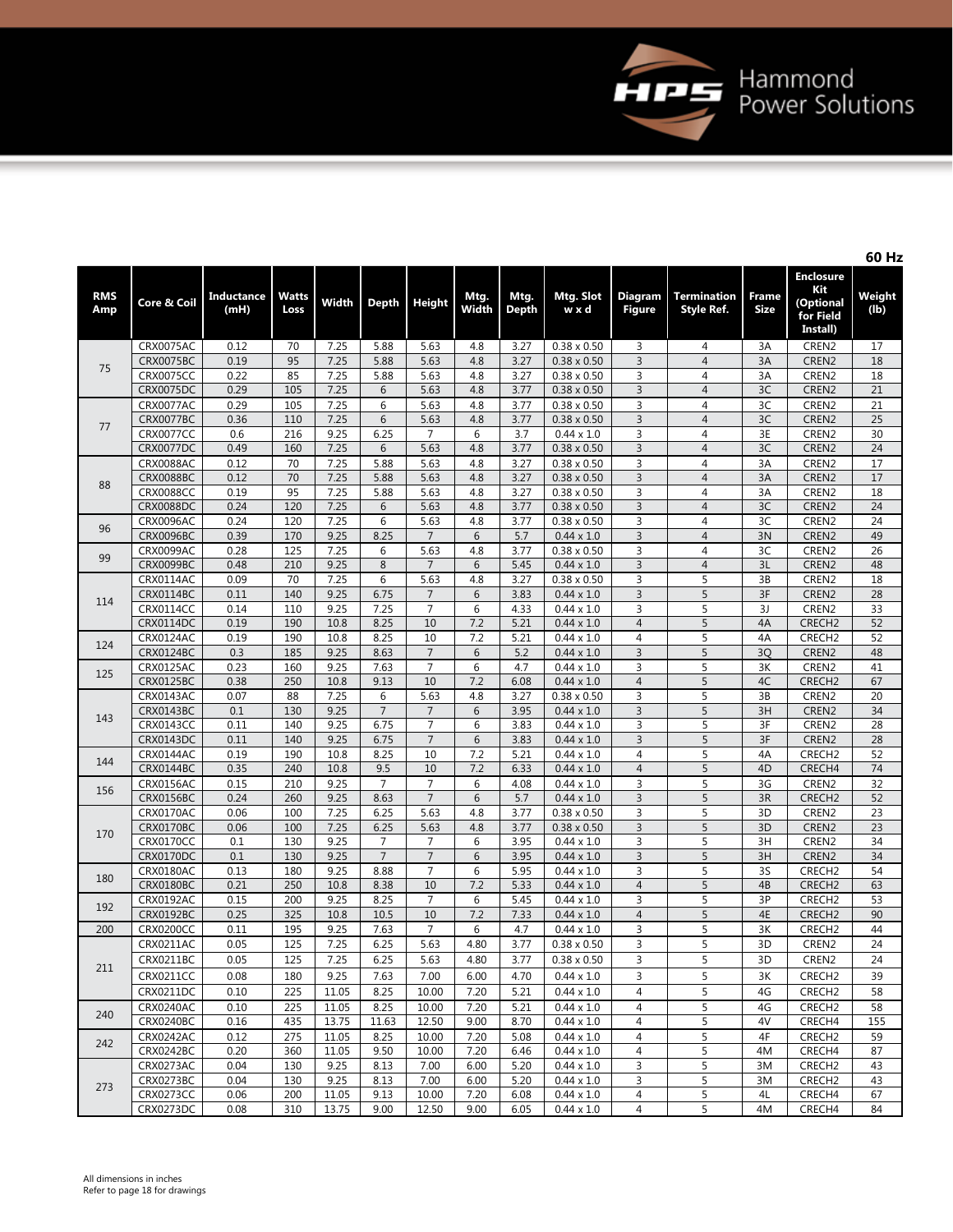# **Open Core & Coil Specification Charts Continued**

|                   |                                      |                    |                      |                |                |                |                |               |                                        |                                  |                                  |                             |                                                               | 60 Hz          |
|-------------------|--------------------------------------|--------------------|----------------------|----------------|----------------|----------------|----------------|---------------|----------------------------------------|----------------------------------|----------------------------------|-----------------------------|---------------------------------------------------------------|----------------|
| <b>RMS</b><br>Amp | Core & Coil                          | Inductance<br>(mH) | <b>Watts</b><br>Loss | Width          | <b>Depth</b>   | <b>Height</b>  | Mtg.<br>Width  | Mtg.<br>Depth | Mtg. Slot<br>w x d                     | <b>Diagram</b><br><b>Figure</b>  | <b>Termination</b><br>Style Ref. | <b>Frame</b><br><b>Size</b> | <b>Enclosure</b><br>Kit<br>(Optional<br>for Field<br>Install) | Weight<br>(1b) |
| 289               | CRX0289AC                            | 0.10               | 290                  | 11.05          | 9.00           | 10.00          | 7.20           | 5.96          | $0.44 \times 1.0$                      | $\overline{4}$                   | 5                                | 4K                          | CRECH4                                                        | 75             |
|                   | <b>CRX0289BC</b>                     | 0.16               | 435                  | 13.75          | 11.63          | 12.50          | 9.00           | 8.70          | $0.44 \times 1.0$                      | $\overline{4}$                   | 5                                | 4V                          | CRECH4                                                        | 155            |
| 302               | CRX0302AC                            | 0.08               | 310                  | 13.75          | 9.00           | 12.50          | 9.00           | 6.05          | $0.44 \times 1.0$                      | $\overline{4}$                   | 5                                | 4M                          | CRECH4                                                        | 84             |
|                   | <b>CRX0302BC</b>                     | 0.13               | 475                  | 13.75          | 11.38          | 14.50          | 9.00           | 8.42          | $0.44 \times 1.0$                      | $\overline{4}$                   | 5                                | 4AA                         | CRECH4                                                        | 171            |
| 336               | CRX0336AC<br><b>CRX0336BC</b>        | 0.08<br>0.13       | 360<br>475           | 13.75<br>13.75 | 9.38<br>11.38  | 14.50<br>14.50 | 9.00<br>9.00   | 6.42<br>8.42  | $0.44 \times 1.0$<br>$0.44 \times 1.0$ | $\overline{4}$<br>$\overline{4}$ | 5<br>5                           | 4W<br>4AA                   | CRECH4<br>CRECH4                                              | 110<br>171     |
|                   | <b>CRX0343AC</b>                     | 0.03               | 200                  | 11.05          | 8.63           | 10.00          | 7.20           | 5.58          | $0.44 \times 1.0$                      | 4                                | 5                                | 4H                          | CRECH4                                                        | 57             |
|                   | CRX0343BC                            | 0.03               | 200                  | 11.05          | 8.63           | 10.00          | 7.20           | 5.58          | $0.44 \times 1.0$                      | $\overline{4}$                   | 5                                | 4H                          | CRECH4                                                        | 57             |
| 343               | CRX0343CC                            | 0.05               | 230                  | 11.05          | 8.88           | 10.00          | 7.20           | 5.83          | $0.44 \times 1.0$                      | 4                                | 5                                | 4J                          | CRECH4                                                        | 66             |
|                   | CRX0343DC                            | 0.06               | 325                  | 13.75          | 9.38           | 12.50          | 9.00           | 6.42          | $0.44 \times 1.0$                      | $\overline{4}$                   | 5                                | 4Q                          | CRECH4                                                        | 95             |
| 361               | CRX0361AC                            | 0.06               | 325                  | 13.75          | 9.38           | 12.50          | 9.00           | 6.42          | $0.44 \times 1.0$                      | $\overline{4}$                   | 5                                | 4Q                          | CRECH4                                                        | 95             |
|                   | CRX0361BC                            | 0.10               | 445                  | 13.75          | 11.38          | 12.50          | 9.00           | 8.42          | $0.44 \times 1.0$                      | $\overline{4}$                   | 5                                | 4U                          | CRECH5                                                        | 147            |
| 382               | CRX0382AC                            | 0.07               | 435                  | 13.75          | 10.38          | 12.50          | 9.00           | 7.30          | $0.44 \times 1.0$                      | 4                                | 5                                | 4S                          | CRECH5                                                        | 116            |
|                   | <b>CRX0382BC</b>                     | 0.12               | 580                  | 13.75          | 11.50          | 14.50          | 9.00           | 8.67          | $0.44 \times 1.0$                      | $\overline{4}$                   | 5                                | 4AB                         | CRECH <sub>5</sub>                                            | 180            |
|                   | CRX0396AC                            | 0.03               | 200                  | 11.05          | 8.63           | 10.00          | 7.20           | 5.58          | $0.44 \times 1.0$                      | $\overline{4}$                   | 5                                | 4H                          | CRECH4                                                        | 57             |
| 396               | <b>CRX0396BC</b>                     | 0.03               | 200                  | 11.05          | 8.63           | 10.00          | 7.20           | 5.58          | $0.44 \times 1.0$                      | $\overline{4}$                   | 5                                | 4H                          | CRECH4                                                        | 57             |
|                   | <b>CRX0396CC</b><br><b>CRX0396DC</b> | 0.04<br>0.04       | 300<br>300           | 13.75<br>13.75 | 9.38<br>9.38   | 12.50<br>12.50 | 9.00<br>9.00   | 6.42<br>6.42  | $0.44 \times 1.0$<br>$0.44 \times 1.0$ | $\overline{4}$<br>$\overline{4}$ | 5<br>5                           | 4Q<br>4Q                    | CRECH4<br>CRECH4                                              | 92<br>92       |
|                   | CRX0412AC                            | 0.07               | 435                  | 13.75          | 10.38          | 12.50          | 9.00           | 7.30          | $0.44 \times 1.0$                      | $\overline{4}$                   | 5                                | 4S                          | CRECH5                                                        | 116            |
| 412               | <b>CRX0412BC</b>                     | 0.11               | 550                  | 13.75          | 10.88          | 12.50          | 9.00           | 7.92          | $0.44 \times 1.0$                      | $\overline{4}$                   | 5                                | 4T                          | CRECH <sub>5</sub>                                            | 146            |
|                   | CRX0414AC                            | 0.06               | 400                  | 13.75          | 10.13          | 12.50          | 9.00           | 7.17          | $0.44 \times 1.0$                      | $\overline{4}$                   | 5                                | 4R                          | CRECH <sub>5</sub>                                            | 125            |
| 414               | CRX0414BC                            | 0.08               | 505                  | 13.75          | 11.38          | 12.50          | 9.00           | 8.42          | $0.44 \times 1.0$                      | $\overline{4}$                   | 5                                | 4U                          | CRECH <sub>5</sub>                                            | 143            |
|                   | CRX0472AC                            | 0.06               | 400                  | 13.75          | 10.13          | 12.50          | 9.00           | 7.17          | $0.44 \times 1.0$                      | $\overline{4}$                   | 5                                | 4R                          | CRECH5                                                        | 125            |
| 472               | <b>CRX0472BC</b>                     | 0.10               | 560                  | 13.75          | 11.63          | 12.50          | 9.00           | 8.70          | $0.44 \times 1.0$                      | $\overline{4}$                   | 5                                | 4V                          | CRECH <sub>5</sub>                                            | 171            |
| 477               | CRX0477AC                            | 0.05               | 420                  | 13.75          | 10.88          | 14.50          | 9.00           | 7.42          | $0.44 \times 1.0$                      | $\overline{4}$                   | $\sqrt{6}$                       | 4Z                          | CRECH <sub>6</sub>                                            | 145            |
|                   | <b>CRX0477BC</b>                     | 0.08               | 600                  | 13.75          | 13.38          | 14.50          | 9.00           | 9.92          | $0.44 \times 1.0$                      | $\overline{4}$                   | 6                                | 4AC                         | CRECH <sub>6</sub>                                            | 220            |
| 515               | CRX0515AC                            | 0.05               | 420                  | 13.75          | 10.88          | 14.50          | 9.00           | 7.42          | $0.44 \times 1.0$                      | $\overline{4}$                   | 6                                | 4Z                          | CRECH <sub>6</sub>                                            | 145            |
|                   | CRX0515BC                            | 0.08               | 600                  | 13.75          | 13.38          | 14.50          | 9.00           | 9.92          | $0.44 \times 1.0$                      | $\overline{4}$                   | 6                                | 4AC                         | CRECH <sub>6</sub>                                            | 220            |
|                   | CRX0528AC<br><b>CRX0528BC</b>        | 0.02<br>0.02       | 220<br>220           | 13.75<br>13.75 | 9.38<br>9.38   | 12.50<br>12.50 | 9.00<br>9.00   | 5.70<br>5.70  | $0.44 \times 1.0$<br>$0.44 \times 1.0$ | 4<br>$\overline{4}$              | 6<br>6                           | 4P<br>4P                    | CRECH <sub>5</sub><br>CRECH5                                  | 74<br>74       |
| 528               | <b>CRX0528CC</b>                     | 0.03               | 355                  | 13.75          | 9.63           | 14.50          | 9.00           | 6.17          | $0.44 \times 1.0$                      | $\overline{4}$                   | 6                                | 4X                          | CRECH5                                                        | 102            |
|                   | <b>CRX0528DC</b>                     | 0.04               | 495                  | 13.75          | 10.63          | 14.50          | 9.00           | 7.17          | $0.44 \times 1.0$                      | $\overline{4}$                   | 6                                | 4Y                          | CRECH5                                                        | 133            |
|                   | CRX0590AC                            | 0.04               | 495                  | 13.75          | 10.63          | 14.50          | 9.00           | 7.17          | $0.44 \times 1.0$                      | 4                                | 6                                | 4Y                          | CRECH5                                                        | 133            |
| 590               | <b>CRX0590BC</b>                     | 0.06               | 680                  | 13.75          | 13.38          | 14.50          | 9.00           | 9.92          | $0.44 \times 1.0$                      | $\overline{4}$                   | $6\phantom{1}6$                  | 4AC                         | CRECH <sub>6</sub>                                            | 220            |
| 600               | <b>CRX0600CC</b>                     | 0.046              | 525                  | 13.75          | 12.13          | 14.5           | 9              | 8.67          | $0.44 \times 1.0$                      | $\overline{4}$                   | 6                                | 4AD                         | CRECH <sub>6</sub>                                            | 210            |
|                   | <b>CRX0600EC</b>                     | 0.077              | 675                  | 13.75          | 13.13          | 14.5           | 9              | 9.67          | $0.44 \times 1.0$                      | $\overline{4}$                   | 6                                | 4AE                         | CRECH <sub>6</sub>                                            | 230            |
| 700               | CRX0700CC                            | 0.039              | 615                  | 14.25          | 12.38          | 14.5           | 9.5            | 7.92          | $0.44 \times 1.0$                      | 4                                | 6                                | 4AF                         | CRECH <sub>6</sub>                                            | 171            |
|                   | <b>CRX0700EC</b>                     | 0.066              | 860                  | 14.25          | 14.38          | 14.5           | 9.5            | 9.92          | $0.44 \times 1.0$                      | $\overline{4}$                   | 6                                | 4AG                         | CRECH <sub>6</sub>                                            | 246            |
| 720               | CRX0720AC                            | 0.031              | 480                  | 13.75          | 11.63          | 14.5           | 9              | 7.17          | $0.44 \times 1.0$                      | 5                                | 6                                | 5A                          | CRECH <sub>6</sub>                                            | 145            |
|                   | <b>CRX0750CC</b>                     | 0.037              | 600                  | 14.25          | 12.63          | 14.5           | 9.5            | 8.17          | $0.44 \times 1.0$                      | $\overline{4}$                   | 6                                | 4AH                         | CRECH <sub>6</sub>                                            | 143            |
| 750               | CRX0750DC<br><b>CRX0750EC</b>        | 0.049<br>0.061     | 770<br>940           | 16.75<br>16.75 | 14.00<br>14.25 | 14.50<br>14.50 | 11.50<br>11.50 | 8.42<br>8.67  | $0.44 \times 1.0$<br>$0.44 \times 1.0$ | $\overline{4}$<br>$\overline{4}$ | 6<br>$\,6\,$                     | 4AJ<br>4AK                  | CRECH <sub>6</sub><br>CRECH <sub>6</sub>                      | 217<br>255     |
| 840               | CRX0840AC                            | 0.027              | 570                  | 13.75          | 11.88          | 14.5           | 9              | 7.17          | $0.44 \times 1.0$                      | 5                                | 6                                | 5B                          | CRECH <sub>6</sub>                                            | 270            |
|                   | <b>CRX0900CC</b>                     | 0.031              | 750                  | 14.25          | 14.63          | 14.5           | 9.5            | 8.17          | $0.44 \times 1.0$                      | 5                                | $\overline{7}$                   | <b>5E</b>                   | CRECH <sub>6</sub>                                            | 200            |
| 900               | CRX0900DC                            | 0.041              | 950                  | 17             | 14.88          | 14.5           | 11.5           | 8.42          | $0.44 \times 1.0$                      | 5                                | $\overline{7}$                   | 5F                          | CRECH <sub>6</sub>                                            | 245            |
|                   | <b>CRX0900EC</b>                     | 0.051              | 1075                 | 17             | 16.38          | 14.5           | 11.5           | 9.92          | $0.44 \times 1.0$                      | 5                                | $\overline{7}$                   | 5G                          | CRECH <sub>6</sub>                                            | 290            |
| 960               | CRX0960AC                            | 0.022              | 675                  | 17.75          | 13.75          | 18.5           | 12             | 7.42          | $0.44 \times 1.0$                      | 5                                | $\overline{7}$                   | 5D                          | CRECH <sub>6</sub>                                            | 270            |
|                   | <b>CRX1000CC</b>                     | 0.028              | 785                  | 18.75          | 13.5           | 18.5           | 12             | 7.17          | $0.44 \times 1.0$                      | 5                                | $\overline{7}$                   | 5H                          | CRECH <sub>6</sub>                                            | 300            |
| 1000              | CRX1000DC                            | 0.037              | 820                  | 18.75          | 14             | 18.5           | 13             | 8.17          | $0.44 \times 1.0$                      | 5                                | 7                                | 5J                          | CRECH <sub>6</sub>                                            | 364            |
|                   | <b>CRX1000EC</b>                     | 0.046              | 970                  | 21.75          | 16             | 18.5           | 15             | 8.17          | $0.44 \times 1.0$                      | 5                                | $\overline{7}$                   | 5K                          | CRECH <sub>6</sub>                                            | 405            |
| 1080              | CRX1080AC                            | 0.022              | 675                  | 17.75          | 13.75          | 18.5           | 12             | 7.42          | $0.44 \times 1.0$                      | 5                                | 7                                | 5D                          | CRECH <sub>6</sub>                                            | 270            |
|                   | CRX1200AC                            | 0.018              | 710                  | 17.75          | 13.25          | 18.5           | 12             | 6.92          | $0.44 \times 1.0$                      | 5                                | $\overline{7}$                   | 5C                          | CRECH <sub>6</sub>                                            | 250            |
| 1200              | CRX1200CC<br><b>CRX1200DC</b>        | 0.023<br>0.031     | 880<br>1100          | 18.75<br>21.75 | 13.25<br>15    | 18.5<br>18.5   | 13<br>15       | 6.67<br>7.17  | $0.44 \times 1.0$<br>$0.44 \times 1.0$ | 5<br>5                           | 7<br>$\overline{7}$              | 5L<br>5M                    | CRECH <sub>6</sub><br>CRECH <sub>6</sub>                      | 264<br>337     |
|                   | <b>CRX1200EC</b>                     | 0.038              | 1100                 | 21.75          | 16             | 18.5           | 15             | 8.17          | $0.44 \times 1.0$                      | 5                                | $\overline{7}$                   | 5N                          | CRECH <sub>6</sub>                                            | 422            |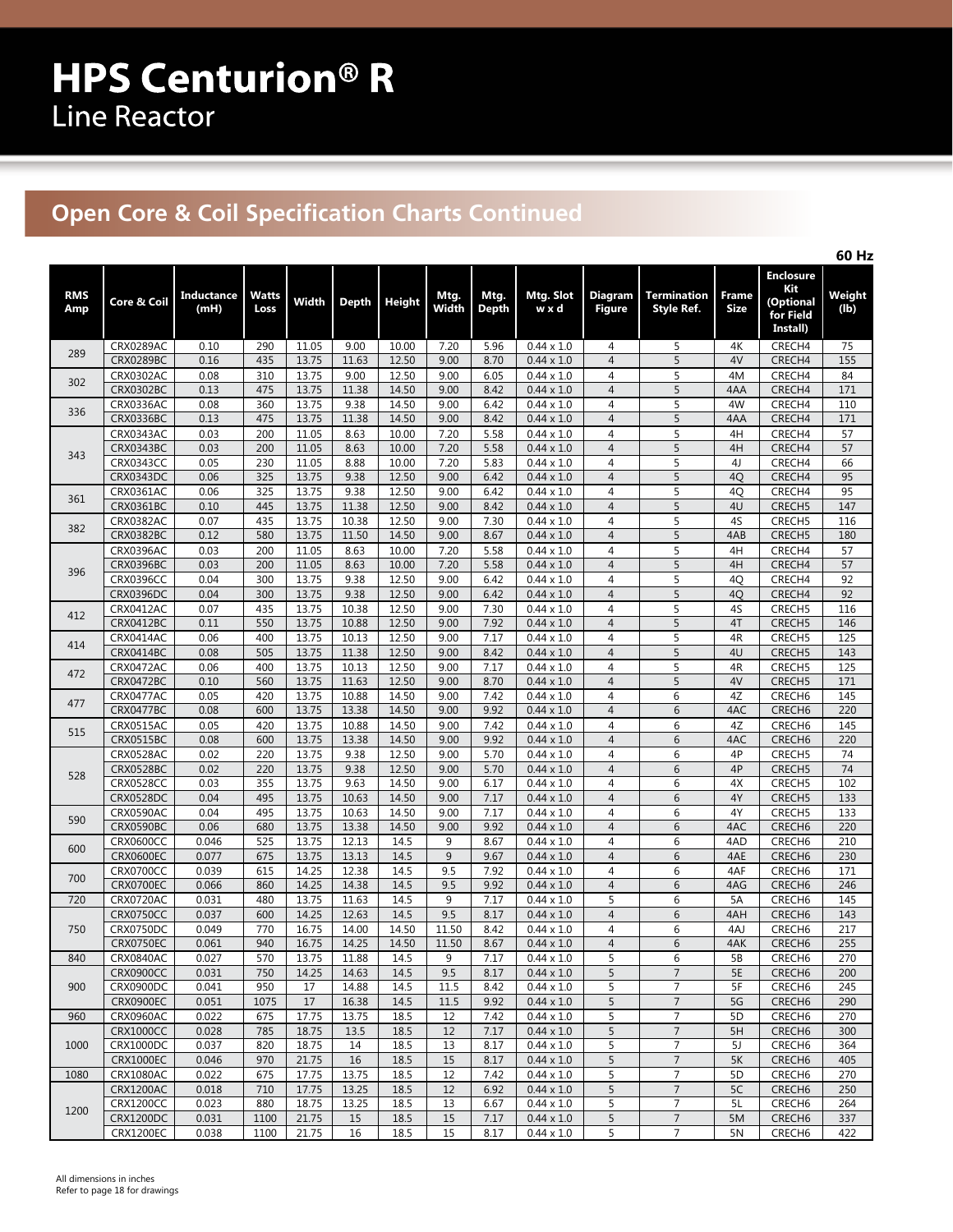

**50 Hz**

|                   |                  |                           |                      |              |                |                |               |                        |                                          |                              |                                         |                      |                                                               | אח טכ          |
|-------------------|------------------|---------------------------|----------------------|--------------|----------------|----------------|---------------|------------------------|------------------------------------------|------------------------------|-----------------------------------------|----------------------|---------------------------------------------------------------|----------------|
| <b>RMS</b><br>Amp | Core & Coil      | <b>Inductance</b><br>(mH) | <b>Watts</b><br>Loss | Width        | <b>Depth</b>   | <b>Height</b>  | Mtg.<br>Width | Mtg.<br><b>Depth</b>   | Mtg. Slot<br>w x d                       | Diagram<br><b>Figure</b>     | <b>Termination</b><br><b>Style Ref.</b> | Frame<br><b>Size</b> | <b>Enclosure</b><br>Kit<br>(Optional<br>for Field<br>Install) | Weight<br>(lb) |
| 1.2               | CRX01D2NC        | 33.94                     | 15                   | 4.13         | 2.29           | 5.13           | 2.81          | 1.79                   | $0.28 \times 0.38$                       | $\mathbf{1}$                 | $\mathbf{1}$                            | 1A                   | CREN1                                                         | 2.5            |
| 1.6               | CRX01D6NC        | 23.55                     | 12                   | 4.13         | 2.29           | 5.13           | 2.81          | 1.79                   | $0.28 \times 0.38$                       | $1\,$                        | $\mathbf 1$                             | 1A                   | CREN1                                                         | 2.5            |
| $\overline{2}$    | CRX0002NC        | 17.83                     | 21                   | 4.13         | 2.29           | 5.13           | 2.81          | 1.79                   | $0.28 \times 0.38$                       | $1\,$                        | $1\,$                                   | 1A                   | CREN1                                                         | 3              |
| 2.1               | CRX02D1NC        | 10.61                     | 19                   | 4.13         | 2.29           | 5.13           | 2.81          | 1.79                   | $0.28 \times 0.38$                       | $\mathbf{1}$                 | $1\,$                                   | 1A                   | CREN1                                                         | 2.5            |
|                   | CRX02D1PC        | 17.83                     | 21                   | 4.13         | 2.29           | 5.13           | 2.81          | 1.79                   | $0.28 \times 0.38$                       | $\mathbf{1}$                 | 1                                       | 1A                   | CREN1                                                         | 3              |
| 3                 | <b>CRX0003NC</b> | 7.058                     | 22                   | 4.13         | 2.29           | 5.13           | 2.81          | 1.79                   | $0.28 \times 0.38$                       | $\mathbf{1}$                 | $\mathbf{1}$                            | 1A                   | CREN1                                                         | $\mathsf{3}$   |
|                   | CRX0003PC        | 10.61                     | 35                   | 4.13         | 2.29           | 5.13           | 2.81          | 1.79                   | $0.28 \times 0.38$                       | $1\,$                        | $\mathbf 1$                             | 1A                   | CREN1                                                         | 3              |
| 3.4               | CRX03D4NC        | 10.61                     | 35                   | 4.13         | 2.29           | 5.13           | 2.81          | 1.79                   | $0.28 \times 0.38$                       | $\mathbf{1}$                 | $\mathbf{1}$                            | 1A                   | CREN1                                                         | $\mathsf 3$    |
| 3.7               |                  |                           |                      |              |                |                |               | <b>Consult Factory</b> |                                          |                              |                                         |                      |                                                               |                |
| 4.5               |                  |                           |                      |              |                |                |               | Consult Factory        |                                          |                              |                                         |                      |                                                               |                |
| 4.8               | CRX04D8NC        | 4.7<br>7.784              | 22<br>35             | 4.13<br>4.13 | 2.29<br>3.51   | 5.13           | 2.81<br>2.87  | 1.79<br>2.63           | $0.28 \times 0.38$<br>$0.28 \times 0.38$ | $\mathbf{1}$<br>$\mathbf{1}$ | $\mathbf{1}$<br>$1\,$                   | 1A<br>1B             | CREN1<br>CREN1                                                | 3              |
|                   | CRX04D8PC        | 5.09                      |                      | 6.5          | 5              | 5.13<br>6.13   | 4.38          | $\overline{4}$         |                                          |                              |                                         | 1D                   |                                                               | 4.5<br>$11\,$  |
| 7.5               | CRX07D5NC        |                           | 40                   |              |                |                |               |                        | $0.28 \times 0.38$                       | $\mathbf{1}$                 | $\overline{2}$                          |                      | CREN1                                                         |                |
| 8                 | <b>CRX0008NC</b> | 2.569                     | 36                   | 4.13         | 3.51           | 5.38           | 2.87          | 2.63                   | $0.28 \times 0.38$                       | $1\,$<br>$\mathbf{1}$        | $\overline{c}$                          | 1 <sup>C</sup>       | CREN1                                                         | 5              |
|                   | <b>CRX0008PC</b> | 4.67                      | 29                   | 4.13         | 2.29           | 5.13           | 2.81          | 1.79                   | $0.28 \times 0.38$                       |                              | $1\,$                                   | 1A                   | CREN1                                                         | 3              |
| 11                | CRX0011NC        | 3.4                       | 39                   | 6.5          | 5              | 6.13           | 4.38          | $\overline{4}$         | $0.28 \times 0.38$                       | $1\,$                        | $\overline{2}$                          | 1D                   | CREN1                                                         | 11             |
| 11.8              | CRX11D8NC        | 1.66                      | 51                   | 6.5          | 5              | 6.13           | 4.38          | $\overline{4}$         | $0.28 \times 0.38$                       | $\mathbf{1}$                 | $\overline{2}$                          | 1D                   | CREN1                                                         | 10.5           |
|                   | CRX11D8PC        | 2.73                      | 57                   | 6.5          | 5              | 6.13           | 4.38          | $\overline{4}$         | $0.28 \times 0.38$                       | $\mathbf{1}$                 | $\overline{2}$                          | 1D                   | CREN1                                                         | 11.5           |
| 14                | <b>CRX0014NC</b> | 2.73                      | 57                   | 6.5          | 5              | 6.13           | 4.38          | $\overline{4}$         | $0.28 \times 0.38$                       | $\mathbf{1}$                 | $\overline{2}$                          | 1D                   | CREN1                                                         | 11.5           |
| 15.6              | CRX15D6NC        | 1.284                     | 51                   | 6.5          | 5              | 6.13           | 4.38          | $\overline{4}$         | $0.28 \times 0.38$                       | $\mathbf{1}$                 | $\overline{2}$                          | 1D                   | CREN1                                                         | 11             |
|                   | CRX15D6PC        | 2.14                      | 77                   | 6.5          | 5              | 6.13           | 4.38          | $\overline{4}$         | $0.28 \times 0.38$                       | $1\,$                        | $\overline{2}$                          | 1D                   | CREN1                                                         | 12             |
| 18                | CRX0018NC        | 2.14                      | 77                   | 6.5          | 5              | 6.13           | 4.38          | $\overline{4}$         | $0.28 \times 0.38$                       | $1\,$                        | $\overline{2}$                          | 1D                   | CREN1                                                         | 12             |
| 21                | <b>CRX0021NC</b> | 2.14                      | 77                   | 6.5          | 5              | 6.13           | 4.38          | $\overline{4}$         | $0.28 \times 0.38$                       | $1\,$                        | $\overline{2}$                          | 1D                   | CREN1                                                         | 12             |
| 23                | CRX0023NC        | 1.061                     | 57                   | 6.5          | 5              | 6.13           | 4.38          | $\overline{4}$         | $0.28 \times 0.38$                       | $\mathbf 1$                  | 3                                       | 1D                   | CREN1                                                         | 11.5           |
|                   | CRX0023PC        | 1.433                     | 80                   | 7.12         | 4.69           | 6.38           | 4.8           | 3.27                   | $0.38 \times 0.50$                       | $\overline{2}$               | $\overline{3}$                          | 2A                   | CREN2                                                         | 12.5           |
| 25                | <b>CRX0025NC</b> | 1.769                     | 93                   | 7.12         | 4.69           | 6.38           | 4.8           | 3.27                   | $0.38 \times 0.50$                       | $\overline{2}$               | 3                                       | 2A                   | CREN2                                                         | 11.5           |
|                   | CRX30D5NC        | 0.677                     | 80                   | 6.5          | 5              | 6.13           | 4.38          | $\overline{4}$         | $0.28 \times 0.38$                       | $1\,$                        | $\overline{3}$                          | 1D                   | CREN1                                                         | 12.5           |
| 30.5              | CRX30D5PC        | 1.128                     | 115                  | 7.12         | 5.19           | 6.38           | 4.8           | 3.77                   | $0.38 \times 0.50$                       | $\overline{2}$               | 3                                       | 2B                   | CREN2                                                         | 12             |
| 33                | <b>CRX0033NC</b> | 1.128                     | 115                  | 7.12         | 5.19           | 6.38           | 4.8           | 3.77                   | $0.38 \times 0.50$                       | $\overline{2}$               | 3                                       | 2B                   | CREN2                                                         | 12             |
|                   | CRX37D8NC        | 0.546                     | 68                   | 6.5          | 5              | 6.13           | 4.38          | $\overline{4}$         | $0.28 \times 0.38$                       | $\mathbf{1}$                 | 3                                       | 1D                   | CREN1                                                         | 12             |
| 37.8              | CRX37D8PC        | 0.942                     | 105                  | 7.12         | 4.69           | 6.38           | 4.8           | 3.27                   | $0.38 \times 0.50$                       | $\overline{2}$               | 3                                       | 2A                   | CREN2                                                         | 12.5           |
|                   | CRX45D2NC        | 0.445                     | 130                  | 7.12         | 4.69           | 6.38           | 4.8           | 3.27                   | $0.38 \times 0.50$                       | $\overline{2}$               | 3                                       | 2A                   | CREN2                                                         | 19             |
| 45.2              | CRX45D2PC        | 0.742                     | 170                  | 7.12         | 5.19           | 6.38           | 4.8           | 3.77                   | $0.38 \times 0.50$                       | $\overline{2}$               | $\overline{3}$                          | 2B                   | CREN2                                                         | 25             |
| 45                | CRX0045NC        | 0.905                     | 130                  | 7.12         | 5.19           | 6.38           | 4.8           | 3.77                   | $0.38 \times 0.50$                       | $\overline{2}$               | 3                                       | 2B                   | CREN2                                                         | 25             |
| 55                | <b>CRX0055NC</b> | 0.742                     | 170                  | 7.12         | 5.19           | 6.38           | 4.8           | 3.77                   | $0.38 \times 0.50$                       | $\overline{2}$               | $\overline{3}$                          | 2B                   | CREN2                                                         | 25             |
|                   | CRX59D8NC        | 0.357                     | 110                  | 7.25         | 6              | 5.63           | 4.8           | 3.77                   | $0.38 \times 0.50$                       | 3                            | $\overline{4}$                          | 3C                   | CREN2                                                         | 25             |
| 59.8              | CRX59D8PC        | 0.595                     | 216                  | 9.25         | 6.25           | $\overline{7}$ | 6             | 3.7                    | $0.44 \times 1.0$                        | $\overline{3}$               | $\overline{4}$                          | 3E                   | CREN2                                                         | 30             |
| 65                | <b>CRX0065NC</b> | 0.595                     | 216                  | 9.25         | 6.25           | $\overline{7}$ | 6             | 3.7                    | $0.44 \times 1.0$                        | 3                            | $\overline{4}$                          | 3E                   | CREN2                                                         | 30             |
|                   | CRX74D4NC        | 0.285                     | 105                  | 7.25         | 6              | 5.63           | 4.8           | 3.77                   | $0.38 \times 0.50$                       | $\overline{3}$               | $\overline{4}$                          | 3C                   | CREN2                                                         | 21             |
| 74.4              | CRX74D4PC        | 0.49                      | 160                  | 7.25         | 6              | 5.63           | $4.8\,$       | 3.77                   | $0.38 \times 0.50$                       | $\mathbf{3}$                 | $\overline{4}$                          | 3C                   | CREN2                                                         | 24             |
| 80                | <b>CRX0080NC</b> | 0.475                     | 210                  | 9.25         | 8              | $\overline{7}$ | 6             | 5.45                   | $0.44 \times 1.0$                        | 3                            | $\overline{4}$                          | 3L                   | CREN <sub>2</sub>                                             | 48             |
|                   | <b>CRX0089NC</b> | 0.235                     | 120                  | 7.25         | 6              | 5.63           | 4.8           | 3.77                   | $0.38 \times 0.50$                       | 3                            | 4                                       | 3C                   | CREN <sub>2</sub>                                             | 24             |
| 89                | <b>CRX0089PC</b> |                           |                      |              |                | $\overline{7}$ | 6             |                        |                                          |                              |                                         |                      |                                                               |                |
|                   |                  | 0.392<br>0.392            | 170                  | 9.25         | 8.25           | $\overline{7}$ |               | 5.7<br>5.7             | $0.44 \times 1.0$                        | $\overline{3}$<br>3          | $\overline{4}$<br>$\overline{4}$        | 3N                   | CREN2                                                         | 49             |
| 96                | <b>CRX0096NC</b> |                           | 170                  | 9.25         | 8.25           |                | 6             |                        | $0.44 \times 1.0$                        |                              |                                         | 3N                   | CREN2                                                         | 49             |
| 111               |                  |                           |                      |              |                |                |               | Consult Factory        |                                          |                              |                                         |                      |                                                               |                |
|                   | CRX0111PC        | 0.295                     | 185                  | 9.25         | 8.63           | 7              | 6             | 5.2                    | $0.44 \times 1.0$                        | 3                            | 5                                       | 3Q                   | CREN2                                                         | 48             |
| 130               | <b>CRX0130NC</b> | 0.3475                    | 240                  | 10.8         | 9.5            | 10             | 7.2           | 6.33                   | $0.44 \times 1.0$                        | $\overline{4}$               | 5                                       | 4D                   | CRECH4                                                        | 74             |
| 147               | <b>CRX0147NC</b> | 0.145                     | 210                  | 9.25         | $\overline{7}$ | $\overline{7}$ | 6             | 4.08                   | $0.44 \times 1.0$                        | 3                            | 5                                       | 3G                   | CREN <sub>2</sub>                                             | 32             |
|                   | CRX0147PC        | 0.242                     | 260                  | 9.25         | 8.63           | $\overline{7}$ | 6             | 5.7                    | $0.44 \times 1.0$                        | 3                            | 5                                       | 3R                   | CRECH <sub>2</sub>                                            | 32             |
| 160               | <b>CRX0160NC</b> | 0.242                     | 260                  | 9.25         | 8.63           | 7              | 6             | 5.7                    | $0.44 \times 1.0$                        | 3                            | 5                                       | 3R                   | CRECH <sub>2</sub>                                            | 32             |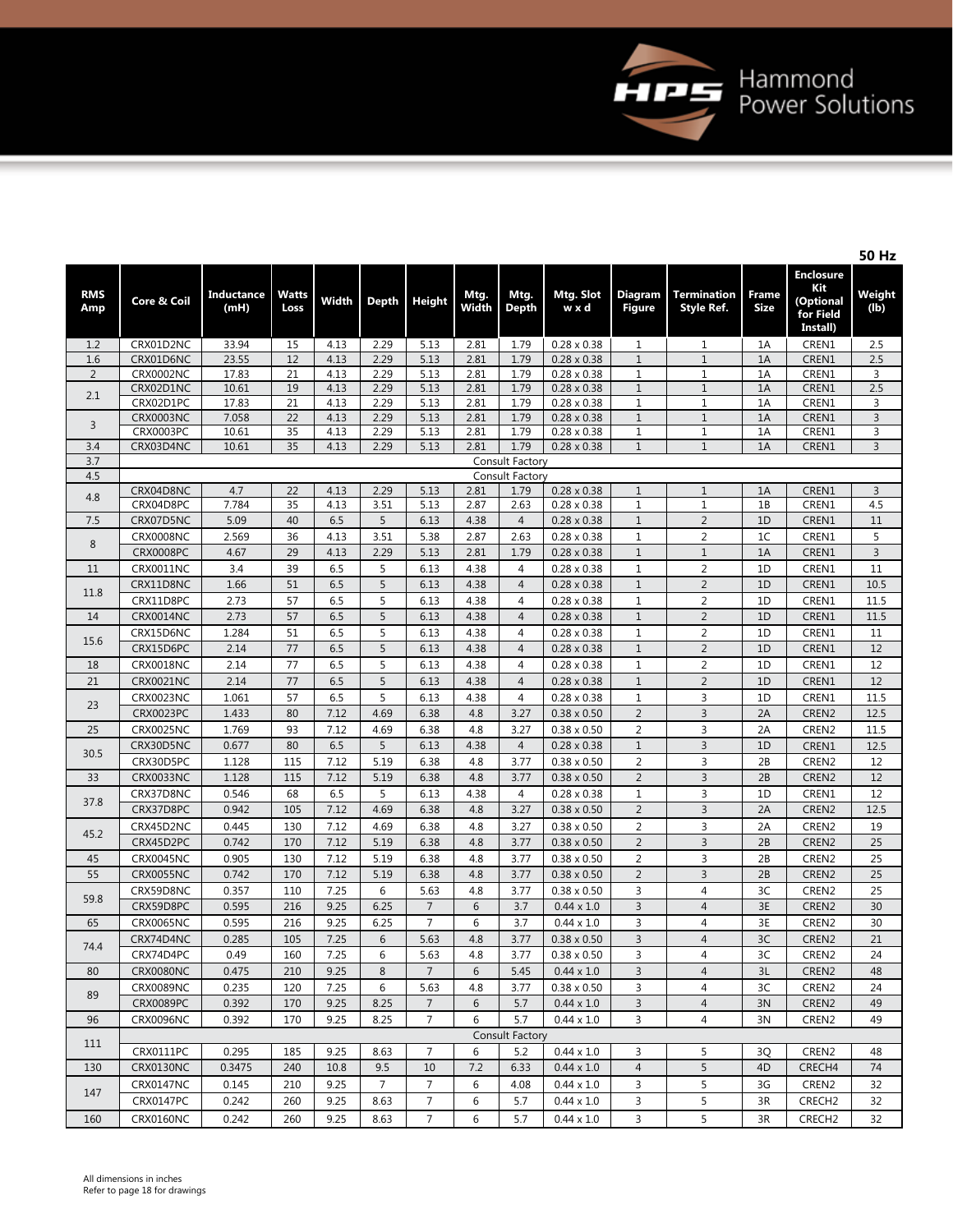## **Open Core & Coil Specification Charts Continued**

|                   |                        |                           |                      |       |       |        |               |               |                   |                          |                           |                             |                                                               | 50 Hz          |
|-------------------|------------------------|---------------------------|----------------------|-------|-------|--------|---------------|---------------|-------------------|--------------------------|---------------------------|-----------------------------|---------------------------------------------------------------|----------------|
| <b>RMS</b><br>Amp | <b>Core &amp; Coil</b> | <b>Inductance</b><br>(mH) | <b>Watts</b><br>Loss | Width | Depth | Height | Mtg.<br>Width | Mtg.<br>Depth | Mtg. Slot<br>wxd  | Diagram<br><b>Figure</b> | Termination<br>Style Ref. | <b>Frame</b><br><b>Size</b> | <b>Enclosure</b><br>Kit<br>(Optional<br>for Field<br>Install) | Weight<br>(lb) |
| 183               | CRX0183NC              | 0.1255                    | 180                  | 9.25  | 8.88  |        | 6             | 5.95          | $0.44 \times 1.0$ |                          |                           | 3S                          | CRECH <sub>2</sub>                                            | 54             |
|                   | <b>CRX0183PC</b>       | 0.195                     | 360                  | 11.05 | 9.5   | 10     | 7.2           | 6.46          | $0.44 \times 1.0$ | 4                        |                           | 4M                          | CRECH4                                                        | 87             |
| 219               | CRX0219NC              | 0.096                     | 225                  | 11.05 | 8.25  | 10     | 7.2           | 5.21          | $0.44 \times 1.0$ |                          |                           | 4G                          | CRECH <sub>2</sub>                                            | 58             |
|                   | <b>CRX0219PC</b>       | 0.16                      | 435                  | 13.75 | 11.63 | 12.5   | 9             | 8.7           | $0.44 \times 1.0$ | 4                        |                           | 4V                          | CRECH4                                                        | 155            |
| 291               | <b>CRX0291NC</b>       | 0.0795                    | 310                  | 13.75 | 9     | 12.5   | 9             | 6.05          | $0.44 \times 1.0$ |                          |                           | 4M                          | CRECH4                                                        | 84             |
|                   | <b>CRX0291PC</b>       | 0.123                     | 580                  | 13.75 | 11.5  | 14.5   | 9             | 8.67          | $0.44 \times 1.0$ |                          |                           | 4AB                         | CRECH <sub>5</sub>                                            | 180            |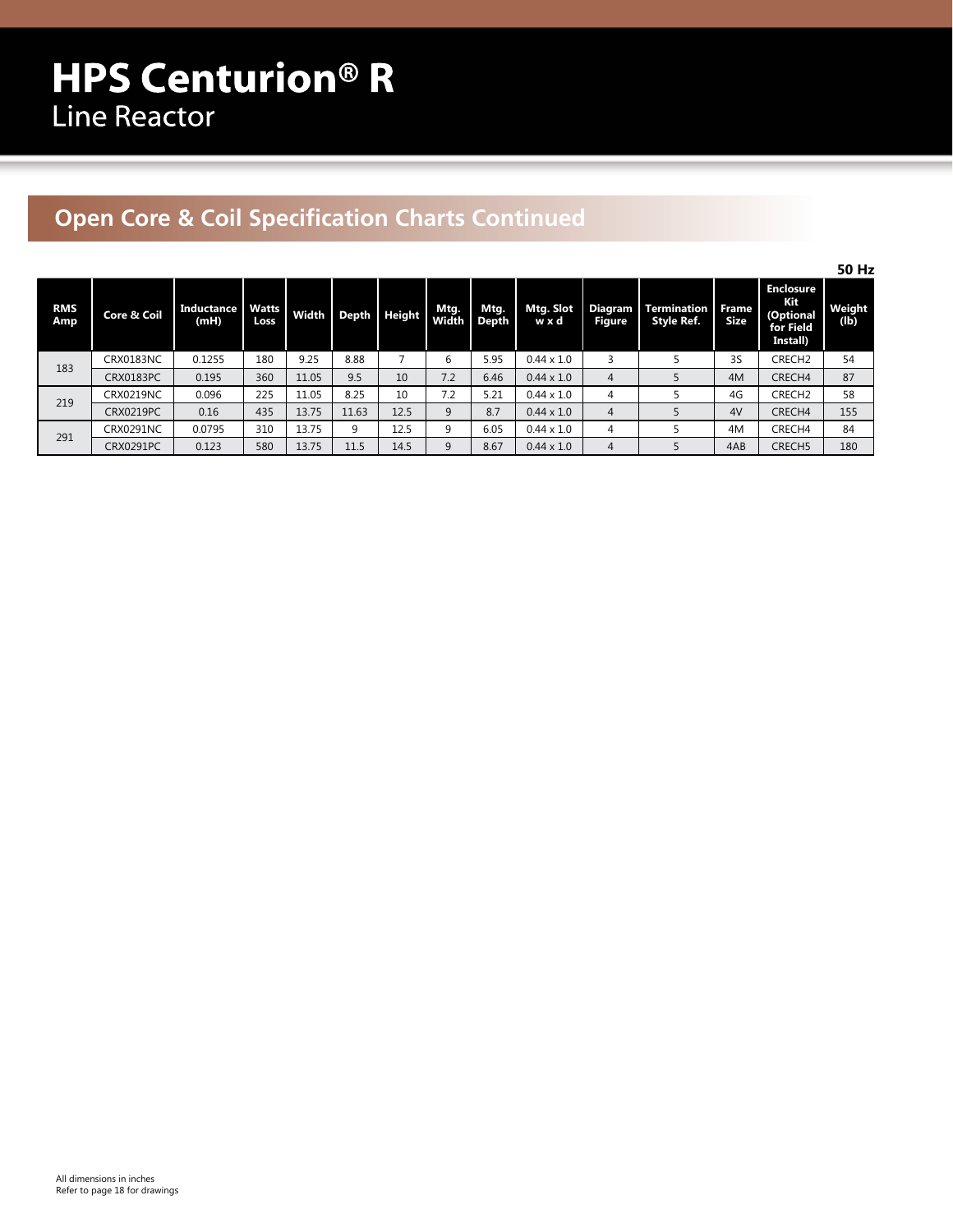

# **Enclosed Specification Charts**

|                   |                        |                           |                      |                |              |              |               |               |                    |                                  |                                         | 60 Hz          |
|-------------------|------------------------|---------------------------|----------------------|----------------|--------------|--------------|---------------|---------------|--------------------|----------------------------------|-----------------------------------------|----------------|
| <b>RMS</b><br>Amp | <b>Enclosed</b>        | <b>Inductance</b><br>(mH) | <b>Watts</b><br>Loss | Width          | <b>Depth</b> | Height       | Mtg.<br>Width | Mtg.<br>Depth | Mtg. Slot<br>w x d | <b>Enclosure</b><br><b>Style</b> | <b>Termination</b><br><b>Style Ref.</b> | Weight<br>(lb) |
| $\mathbf{1}$      | CRX0001AE              | 27.20                     | 21                   | 10.00          | 8.00         | 8.13         | 7.00          | 6.50          | 0.188              | N1                               | 1                                       | 7.50           |
|                   | CRX0001BE              | 47.09                     | 12                   | 10.00          | 8.00         | 8.13         | 7.00          | 6.50          | 0.188              | N1                               | $\mathbf 1$                             | 7.50           |
| 1.1               | CRX01D1AE              | 20.36                     | 12                   | 10.00          | 8.00         | 8.13         | 7.00          | 6.50          | 0.188              | N1                               | $\mathbf{1}$                            | 7.50           |
|                   | CRX01D1BE              | 33.94                     | 15                   | 10.00          | 8.00         | 8.13         | 7.00          | 6.50          | 0.188              | N1                               | $1\,$                                   | 7.50           |
| 1.4               | CRX01D4AE              | 20.36                     | 12                   | 10.00          | 8.00         | 8.13         | 7.00          | 6.50          | 0.188              | N1                               | $\mathbf{1}$                            | 7.50           |
|                   | CRX01D4BE              | 33.94                     | 15                   | 10.00          | 8.00         | 8.13         | 7.00          | 6.50          | 0.188              | N1                               | $\mathbf{1}$                            | 7.50           |
| 1.6               | CRX01D6AE              | 14.91                     | 15                   | 10.00          | 8.00         | 8.13         | 7.00          | 6.50          | 0.188              | N1                               | $\mathbf 1$                             | 7.50           |
|                   | CRX01D6BE              | 23.55                     | 12                   | 10.00          | 8.00         | 8.13         | 7.00          | 6.50          | 0.188              | N1                               | $\,1\,$                                 | 7.50           |
| 1.8               | CRX01D8AE              | 14.91                     | 15                   | 10.00          | 8.00         | 8.13         | 7.00          | 6.50          | 0.188              | N1                               | $\mathbf{1}$                            | 7.50           |
|                   | CRX01D8BE              | 27.20                     | 21                   | 10.00          | 8.00         | 8.13         | 7.00          | 6.50          | 0.188              | N1                               | $1\,$                                   | 7.50           |
| 2                 | <b>CRX0002CE</b>       | 20.00                     | 15                   | 10.00          | 8.00         | 8.13         | 7.00          | 6.50          | 0.188              | N1                               | $1\,$                                   | 8.00           |
| 2.1               | CRX02D1AE              | 10.61                     | 19                   | 10.00          | 8.00         | 8.13         | 7.00          | 6.50          | 0.188              | N1                               | $\,1\,$                                 | 7.50           |
|                   | CRX02D1BE              | 17.83                     | 21                   | 10.00          | 8.00         | 8.13         | 7.00          | 6.50          | 0.188              | N1                               | $\mathbf 1$                             | 8.00           |
|                   | CRX02D4AE              | 4.67                      | 29                   | 10.00          | 8.00         | 8.13         | 7.00          | 6.50          | 0.188              | N1                               | $1\,$                                   | 8.00           |
| 2.4               | CRX02D4BE              | 4.08                      | 9                    | 10.00          | 8.00         | 8.13         | 7.00          | 6.50          | 0.188              | N1                               | $\mathbf{1}$                            | 7.50           |
|                   | CRX02D4CE              | 7.06                      | 22                   | 10.00          | 8.00         | 8.13         | 7.00          | 6.50          | 0.188              | N1                               | $\,1\,$                                 | 8.00           |
|                   | CRX02D4DE              | 7.06                      | 22                   | 10.00          | 8.00         | 8.13         | 7.00          | 6.50          | 0.188              | N1                               | $\mathbf{1}$                            | 8.00           |
| 2.6               | CRX02D6AE<br>CRX02D6BE | 10.61<br>17.83            | 35<br>21             | 10.00<br>10.00 | 8.00<br>8.00 | 8.13<br>8.13 | 7.00<br>7.00  | 6.50<br>6.50  | 0.188              | N1<br>N1                         | $\,1\,$                                 | 8.00<br>8.00   |
|                   | CRX02D7AE              | 10.61                     | 19                   | 10.00          | 8.00         | 8.13         | 7.00          | 6.50          | 0.188<br>0.188     | N1                               | $\mathbf 1$<br>$1\,$                    | 7.50           |
| 2.7               | CRX02D7BE              | 17.83                     | 21                   | 10.00          | 8.00         | 8.13         | 7.00          | 6.50          | 0.188              | N1                               | $\mathbf 1$                             | 8.00           |
|                   | <b>CRX0003AE</b>       | 7.06                      | 22                   | 10.00          | 8.00         | 8.13         | 7.00          | 6.50          | 0.188              | N1                               | $\,1\,$                                 | 8.00           |
| 3                 | <b>CRX0003BE</b>       | 10.61                     | 35                   | 10.00          | 8.00         | 8.13         | 7.00          | 6.50          | 0.188              | N1                               | $1\,$                                   | 8.00           |
|                   | CRX03D4AE              | 7.06                      | 22                   | 10.00          | 8.00         | 8.13         | 7.00          | 6.50          | 0.188              | N1                               | $\,1\,$                                 | 8.00           |
| 3.4               | CRX03D4BE              | 10.61                     | 35                   | 10.00          | 8.00         | 8.13         | 7.00          | 6.50          | 0.188              | N1                               | $1\,$                                   | 8.00           |
|                   | CRX03D5AE              | 2.80                      | 15                   | 10.00          | 8.00         | 8.13         | 7.00          | 6.50          | 0.188              | N1                               | $\,1\,$                                 | 7.50           |
|                   | CRX03D5BE              | 3.55                      | 18                   | 10.00          | 8.00         | 8.13         | 7.00          | 6.50          | 0.188              | N1                               | $1\,$                                   | 7.50           |
| 3.5               | CRX03D5CE              | 5.09                      | 40                   | 10.00          | 8.00         | 8.13         | 7.00          | 6.50          | 0.188              | N1                               | $\overline{2}$                          | 16.00          |
|                   | CRX03D5DE              | 4.67                      | 29                   | 10.00          | 8.00         | 8.13         | 7.00          | 6.50          | 0.188              | N1                               | $\mathbf 1$                             | 8.00           |
|                   | CRX03D9AE              | 7.06                      | 22                   | 10.00          | 8.00         | 8.13         | 7.00          | 6.50          | 0.188              | N1                               | $1\,$                                   | 8.00           |
| 3.9               | CRX03D9BE              | 10.61                     | 35                   | 10.00          | 8.00         | 8.13         | 7.00          | 6.50          | 0.188              | N1                               | $\mathbf 1$                             | 8.00           |
| 4                 | <b>CRX0004CE</b>       | 9.10                      | 26                   | 10.00          | 8.00         | 8.13         | 7.00          | 6.50          | 0.188              | N1                               | $\,1\,$                                 | 8.00           |
|                   | CRX04D6AE              | 2.13                      | 15                   | 10.00          | 8.00         | 8.13         | 7.00          | 6.50          | 0.188              | N1                               | $\mathbf 1$                             | 7.50           |
| 4.6               | CRX04D6BE              | 2.13                      | 15                   | 10.00          | 8.00         | 8.13         | 7.00          | 6.50          | 0.188              | N1                               | $\mathbf 1$                             | 7.50           |
|                   | CRX04D6CE              | 3.55                      | 18                   | 10.00          | 8.00         | 8.13         | 7.00          | 6.50          | 0.188              | N1                               | $\,1\,$                                 | 7.50           |
|                   | CRX04D6DE              | 4.67                      | 29                   | 10.00          | 8.00         | 8.13         | 7.00          | 6.50          | 0.188              | N1                               | $\,1\,$                                 | 8.00           |
| 4.8               | CRX04D8AE              | 4.70                      | 22                   | 10.00          | 8.00         | 8.13         | 7.00          | 6.50          | 0.188              | N1                               | $1\,$                                   | 8.00           |
|                   | CRX04D8BE              | 7.78                      | 35                   | 10.00          | 8.00         | 8.13         | 7.00          | 6.50          | 0.188              | N1                               | $1\,$                                   | 9.50           |
| 6.1               | CRX06D1AE              | 4.67                      | 29                   | 10.00          | 8.00         | 8.13         | 7.00          | 6.50          | 0.188              | N1                               | $1\,$                                   | 8.00           |
|                   | CRX06D1BE              | 7.78                      | $\overline{35}$      | 10.00          | 8.00         | 8.13         | 7.00          | 6.50          | 0.188              | N1                               | $\,1\,$                                 | 9.50           |
|                   | CRX06D6AE              | 1.48                      | 18                   | 10.00          | 8.00         | 8.13         | 7.00          | 6.50          | 0.188              | N1                               | $\,1\,$                                 | 7.50           |
| 6.6               | CRX06D6BE              | 1.48                      | 18                   | 10.00          | 8.00         | 8.13         | 7.00          | 6.50          | 0.188              | N1                               | $\,1\,$                                 | 7.50           |
|                   | CRX06D6CE              | 2.33                      | 24                   | 10.00          | 8.00         | 8.13         | 7.00          | 6.50          | 0.188              | N1                               | $\mathbf{1}$                            | 8.00           |
|                   | CRX06D6DE              | 3.06                      | 31                   | 10.00          | 8.00         | 8.13         | 7.00          | 6.50          | 0.188              | N1                               | ı                                       | 9.50           |
|                   | CRX07D5AE              | 1.31                      | 18                   | 10.00          | 8.00         | 8.13         | 7.00          | 6.50          | 0.188              | N1                               | $\mathbf{1}$                            | 7.50           |
| 7.5               | CRX07D5BE              | 1.53                      | 25                   | 10.00          | 8.00         | 8.13         | 7.00          | 6.50          | 0.188              | N1                               | $\overline{2}$                          | 9.50           |
|                   | CRX07D5CE              | 2.33                      | 24                   | 10.00          | 8.00         | 8.13         | 7.00          | 6.50          | 0.188              | N1                               | $1\,$                                   | 8.00           |
|                   | CRX07D5DE              | 2.33                      | 24                   | 10.00          | 8.00         | 8.13         | 7.00          | 6.50          | 0.188              | N1                               | $1\,$                                   | 8.00           |
| 7.6               | CRX07D6AE<br>CRX07D6BE | 3.06<br>5.09              | 31<br>40             | 10.00<br>10.00 | 8.00<br>8.00 | 8.13<br>8.13 | 7.00<br>7.00  | 6.50<br>6.50  | 0.188<br>0.188     | N1<br>N1                         | $\,1$<br>$\overline{2}$                 | 9.50<br>16.00  |
| 8                 | <b>CRX0008CE</b>       | 7.50                      | 39                   | 10.00          | 8.00         | 8.13         | 7.00          | 6.50          | 0.188              | N1                               | 2                                       | 17.00          |
|                   | CRX0009AE              | 3.06                      | 31                   | 10.00          | 8.00         | 8.13         | 7.00          | 6.50          | 0.188              | N1                               | $1\,$                                   | 9.50           |
| 9                 |                        |                           | 40                   | 10.00          | 8.00         |              |               |               |                    | N1                               |                                         | 16.00          |
|                   | <b>CRX0009BE</b>       | 5.09                      |                      |                |              | 8.13         | 7.00          | 6.50          | 0.188              |                                  | 2                                       |                |
|                   | CRX10D7AE              | 0.95                      | 30                   | 10.00          | 8.00         | 8.13         | 7.00          | 6.50          | 0.188              | N1                               | $\overline{2}$                          | 9.50           |
| 10.7              | CRX10D7BE              | 0.95                      | 30                   | 10.00          | 8.00         | 8.13         | 7.00          | 6.50          | 0.188              | N1                               | 2                                       | 9.50           |
|                   | CRX10D7CE              | 1.64                      | 37                   | 10.00          | 8.00         | 8.13         | 7.00          | 6.50          | 0.188              | N1                               | $\overline{2}$                          | 9.50           |
|                   | CRX10D7DE              | 1.53                      | 25                   | 10.00          | 8.00         | 8.13         | 7.00          | 6.50          | 0.188              | N1                               | $\overline{2}$                          | 9.50           |

All dimensions in inches Refer to page 19 for drawings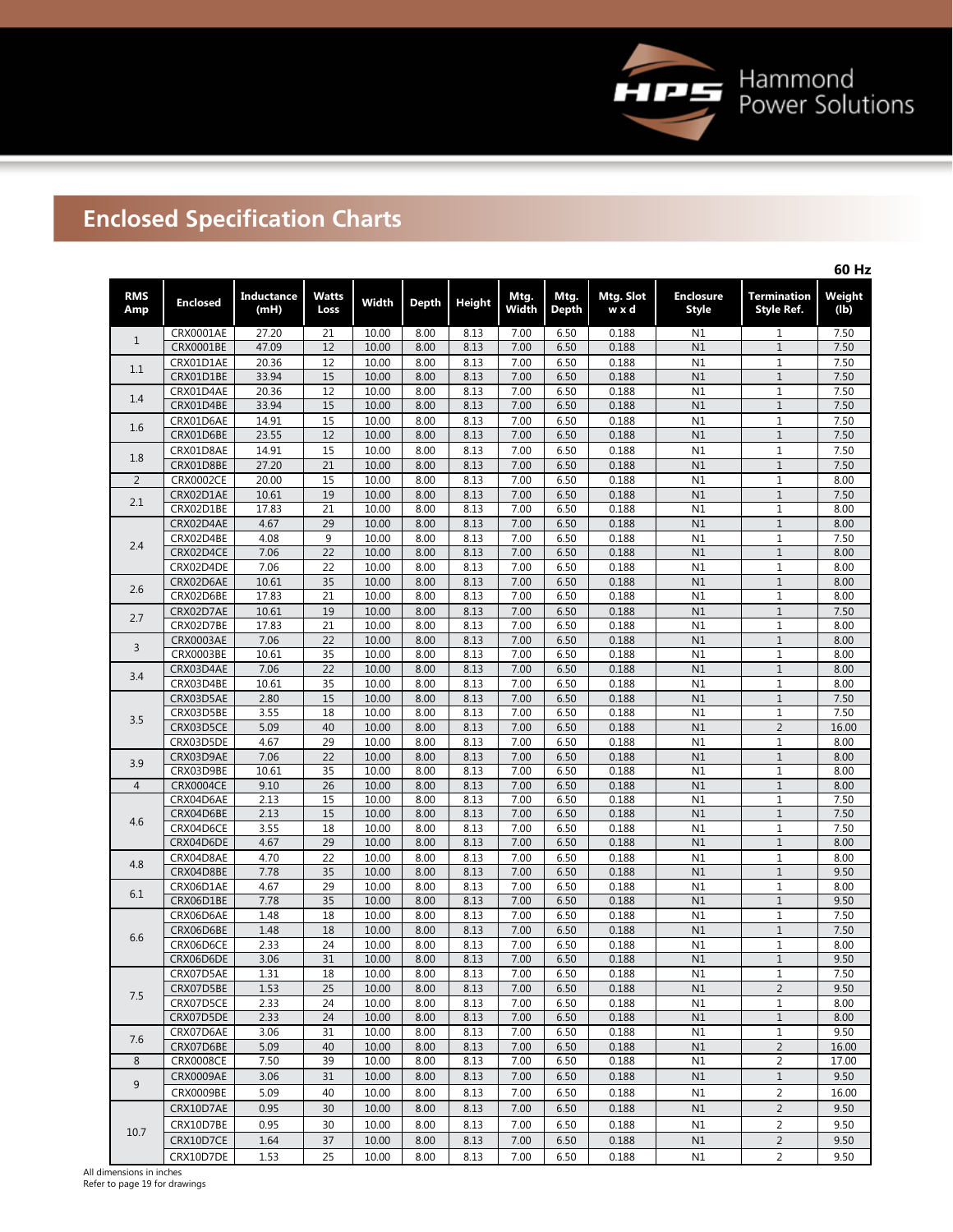## **Enclosed Specification Charts Continued**

|                   |                                      |                           |                 |                |              |               |               |               |                    |                                  |                                           | 60 Hz          |
|-------------------|--------------------------------------|---------------------------|-----------------|----------------|--------------|---------------|---------------|---------------|--------------------|----------------------------------|-------------------------------------------|----------------|
| <b>RMS</b><br>Amp | <b>Enclosed</b>                      | <b>Inductance</b><br>(mH) | Watts<br>Loss   | Width          | <b>Depth</b> | <b>Height</b> | Mtg.<br>Width | Mtg.<br>Depth | Mtg. Slot<br>w x d | <b>Enclosure</b><br><b>Style</b> | <b>Termination</b><br><b>Style Ref.</b>   | Weight<br>(lb) |
|                   | CRX0011AE                            | 2.57                      | 36              | 10.00          | 8.00         | 8.13          | 7.00          | 6.50          | 0.188              | N1                               | 2                                         | 10.00          |
|                   | CRX0011BE                            | 2.10                      | 31              | 10.00          | 8.00         | 8.13          | 7.00          | 6.50          | 0.188              | N1                               | $\overline{2}$                            | 9.50           |
| 11                | <b>CRX0011CE</b>                     | 3.40                      | 39              | 10.00          | 8.00         | 8.13          | 7.00          | 6.50          | 0.188              | N1                               | $\overline{2}$                            | 16.00          |
|                   | <b>CRX0011DE</b>                     | 4.28                      | 45              | 10.00          | 8.00         | 8.13          | 7.00          | 6.50          | 0.188              | N1                               | $\overline{2}$                            | 16.00          |
| 12                | <b>CRX0012CE</b>                     | 4.20                      | 52              | 10.00          | 8.00         | 8.13          | 7.00          | 6.50          | 0.188              | N1                               | $\overline{2}$                            | 17.00          |
| 14                | CRX0014AE                            | 1.64                      | 37              | 10.00          | 8.00         | 8.13          | 7.00          | 6.50          | 0.188              | N1                               | $\overline{2}$                            | 9.50           |
|                   | CRX0014BE                            | 2.73                      | 57              | 10.00          | 8.00         | 8.13          | 7.00          | 6.50          | 0.188              | N1                               | $\overline{2}$                            | 16.50          |
|                   | CRX16D7AE                            | 0.59                      | 30              | 10.00          | 8.00         | 8.13          | 7.00          | 6.50          | 0.188              | N1                               | $\overline{2}$                            | 9.50           |
| 16.7              | CRX16D7BE                            | 0.59                      | 30              | 10.00          | 8.00         | 8.13          | 7.00          | 6.50          | 0.188              | N1                               | 2                                         | 9.50           |
|                   | CRX16D7CE                            | 1.06                      | 57              | 10.00          | 8.00         | 8.13          | 7.00          | 6.50          | 0.188              | N1                               | 3                                         | 16.50          |
|                   | CRX16D7DE                            | 0.95                      | 30              | 10.00          | 8.00         | 8.13          | 7.00          | 6.50          | 0.188              | N1                               | $\overline{2}$                            | 9.50           |
| 17                | CRX0017AE<br>CRX0017BE               | 1.66<br>2.73              | 51<br>57        | 10.00<br>10.00 | 8.00<br>8.00 | 8.13<br>8.13  | 7.00<br>7.00  | 6.50<br>6.50  | 0.188<br>0.188     | N1<br>N1                         | $\overline{c}$<br>$\overline{\mathbf{c}}$ | 15.50<br>16.50 |
|                   | CRX0021AE                            | 1.06                      | 57              | 10.00          | 8.00         | 8.13          | 7.00          | 6.50          | 0.188              | N1                               | 3                                         | 16.50          |
| 21                | CRX0021BE                            | 1.80                      | 57              | 10.00          | 8.00         | 8.13          | 7.00          | 6.50          | 0.188              | N1                               | $\overline{2}$                            | 16.50          |
|                   | <b>CRX0022AE</b>                     | 1.28                      | 51              | 10.00          | 8.00         | 8.13          | 7.00          | 6.50          | 0.188              | N1                               | $\overline{2}$                            | 16.00          |
| 22                | CRX0022BE                            | 2.14                      | 77              | 10.00          | 8.00         | 8.13          | 7.00          | 6.50          | 0.188              | N1                               | $\overline{\mathbf{c}}$                   | 17.00          |
|                   | <b>CRX0024AE</b>                     | 0.41                      | $\overline{35}$ | 10.00          | 8.00         | 8.13          | 7.00          | 6.50          | 0.188              | N1                               | $\overline{2}$                            | 9.50           |
|                   | CRX0024BE                            | 0.55                      | 68              | 10.00          | 8.00         | 8.13          | 7.00          | 6.50          | 0.188              | N1                               | 3                                         | 17.00          |
| 24                | <b>CRX0024CE</b>                     | 0.68                      | 47              | 10.00          | 8.00         | 8.13          | 7.00          | 6.50          | 0.188              | N1                               | $\overline{2}$                            | 16.00          |
|                   | <b>CRX0024DE</b>                     | 0.86                      | 60              | 10.00          | 8.00         | 8.13          | 7.00          | 6.50          | 0.188              | N1                               | 3                                         | 15.50          |
|                   | <b>CRX0027AE</b>                     | 1.06                      | 57              | 10.00          | 8.00         | 8.13          | 7.00          | 6.50          | 0.188              | N1                               | 3                                         | 16.50          |
| 27                | <b>CRX0027BE</b>                     | 0.86                      | 60              | 10.00          | 8.00         | 8.13          | 7.00          | 6.50          | 0.188              | N1                               | 3                                         | 15.50          |
|                   | <b>CRX0027CE</b>                     | 1.40                      | 57              | 10.00          | 8.00         | 8.13          | 7.00          | 6.50          | 0.188              | N1                               | 3                                         | 17.50          |
|                   | <b>CRX0027DE</b>                     | 1.77                      | 93              | 14.00          | 14.00        | 12.13         | 10.00         | 10.50         | 0.188              | N <sub>2</sub>                   | 3                                         | 21.50          |
|                   | CRX0031AE                            | 0.32                      | 31              | 10.00          | 8.00         | 8.13          | 7.00          | 6.50          | 0.188              | N1                               | 3                                         | 15.50          |
| 31                | CRX0031BE                            | 0.32                      | 31              | 10.00          | 8.00         | 8.13          | 7.00          | 6.50          | 0.188              | N1                               | 3                                         | 15.50          |
|                   | <b>CRX0031CE</b>                     | 0.55                      | 68              | 10.00          | 8.00         | 8.13          | 7.00          | 6.50          | 0.188              | N1                               | 3                                         | 17.00          |
|                   | <b>CRX0031DE</b><br><b>CRX0032AE</b> | 0.68<br>0.88              | 80<br>68        | 10.00<br>10.00 | 8.00<br>8.00 | 8.13<br>8.13  | 7.00<br>7.00  | 6.50<br>6.50  | 0.188<br>0.188     | N1<br>N1                         | 3<br>3                                    | 17.50<br>17.00 |
| 32                | CRX0032BE                            | 1.43                      | 80              | 14.00          | 14.00        | 12.13         | 10.00         | 10.50         | 0.188              | N <sub>2</sub>                   | 3                                         | 22.50          |
|                   | <b>CRX0034AE</b>                     | 0.68                      | 80              | 10.00          | 8.00         | 8.13          | 7.00          | 6.50          | 0.188              | N1                               | 3                                         | 17.50          |
| 34                | CRX0034BE                            | 1.13                      | 115             | 14.00          | 14.00        | 12.13         | 10.00         | 10.50         | 0.188              | N <sub>2</sub>                   | 3                                         | 22.00          |
| 35                | <b>CRX0035CE</b>                     | 1.70                      | 93              | 14.00          | 14.00        | 12.13         | 10.00         | 10.50         | 0.188              | N <sub>2</sub>                   | 3                                         | 34.00          |
|                   | CRX0040AE                            | 0.55                      | 68              | 10.00          | 8.00         | 8.13          | 7.00          | 6.50          | 0.188              | N1                               | 3                                         | 17.00          |
| 40                | <b>CRX0040BE</b>                     | 0.94                      | 105             | 14.00          | 14.00        | 12.13         | 10.00         | 10.50         | 0.188              | N <sub>2</sub>                   | 3                                         | 22.50          |
|                   | <b>CRX0041AE</b>                     | 0.68                      | 80              | 10.00          | 8.00         | 8.13          | 7.00          | 6.50          | 0.188              | N1                               | 3                                         | 17.50          |
| 41                | CRX0041BE                            | 1.13                      | 115             | 14.00          | 14.00        | 12.13         | 10.00         | 10.50         | 0.188              | N <sub>2</sub>                   | 3                                         | 22.00          |
| 45                | <b>CRX0045CE</b>                     | 1.20                      | 140             | 14.00          | 14.00        | 12.13         | 10.00         | 10.50         | 0.188              | N <sub>2</sub>                   | 3                                         | 34.00          |
|                   | CRX0046AE                            | 0.21                      | 40              | 10.00          | 8.00         | 8.13          | 7.00          | 6.50          | 0.188              | N1                               | 3                                         | 16.00          |
| 46                | <b>CRX0046BE</b>                     | 0.21                      | 40              | 10.00          | 8.00         | 8.13          | 7.00          | 6.50          | 0.188              | N1                               | 3                                         | 16.00          |
|                   | <b>CRX0046CE</b>                     | 0.36                      | 60              | 10.00          | 8.00         | 8.13          | 7.00          | 6.50          | 0.188              | N1                               | 3                                         | 16.50          |
|                   | <b>CRX0046DE</b>                     | 0.45                      | 130             | 14.00          | 14.00        | 12.13         | 10.00         | 10.50         | 0.188              | N <sub>2</sub>                   | 3                                         | 29.00          |
|                   | <b>CRX0052AE</b>                     | 0.50                      | 70              | 14.00          | 14.00        | 12.13         | 10.00         | 10.50         | 0.188              | N <sub>2</sub>                   | $\overline{3}$                            | 25.00          |
| 52                | CRX0052BE                            | 0.43                      | 85              | 14.00          | 14.00        | 12.13         | 10.00         | 10.50         | 0.188              | N <sub>2</sub>                   | 3                                         | 27.00          |
|                   | <b>CRX0052CE</b>                     | 0.91                      | 130             | 14.00          | 14.00        | 12.13         | 10.00         | 10.50         | 0.188              | N <sub>2</sub>                   | 3                                         | 35.00          |
|                   | CRX0052DE                            | 0.74                      | 170             | 14.00          | 14.00        | 12.13         | 10.00         | 10.50         | 0.188              | N <sub>2</sub>                   | 3                                         | 35.00          |
|                   | <b>CRX0059AE</b>                     | 0.17                      | 55              | 10.00          | 8.00         | 8.13          | 7.00          | 6.50          | 0.188              | N1                               | 3                                         | 16.50          |
| 59                | <b>CRX0059BE</b>                     | 0.22                      | 85              | 14.00          | 14.00        | 12.13         | 10.00         | 10.50         | 0.188              | N <sub>2</sub>                   | 4                                         | 28.00          |
|                   | <b>CRX0059CE</b>                     | 0.30                      | 75              | 14.00          | 14.00        | 12.13         | 10.00         | 10.50         | 0.188              | N <sub>2</sub>                   | 3                                         | 26.00          |
|                   | <b>CRX0059DE</b>                     | 0.36                      | 110             | 14.00          | 14.00        | 12.13         | 10.00         | 10.50         | 0.188              | N <sub>2</sub>                   | 4                                         | 35.00          |
| 62                | <b>CRX0062AE</b>                     | 0.45                      | 130             | 14.00          | 14.00        | 12.13         | 10.00         | 10.50         | 0.188              | N <sub>2</sub>                   | 3                                         | 29.00          |
|                   | CRX0062BE                            | 0.74                      | 170             | 14.00          | 14.00        | 12.13         | 10.00         | 10.50         | 0.188              | N <sub>2</sub>                   | 3                                         | 35.00          |
|                   | <b>CRX0065AE</b>                     | 0.34                      | 110             | 14.00          | 14.00        | 12.13         | 10.00         | 10.50         | 0.188              | N <sub>2</sub>                   | $\overline{4}$                            | 35.00          |
| 65                | CRX0065BE                            | 0.57                      | 120             | 14.00          | 14.00        | 12.13         | 10.00         | 10.50         | 0.188              | N <sub>2</sub>                   | 4                                         | 35.00          |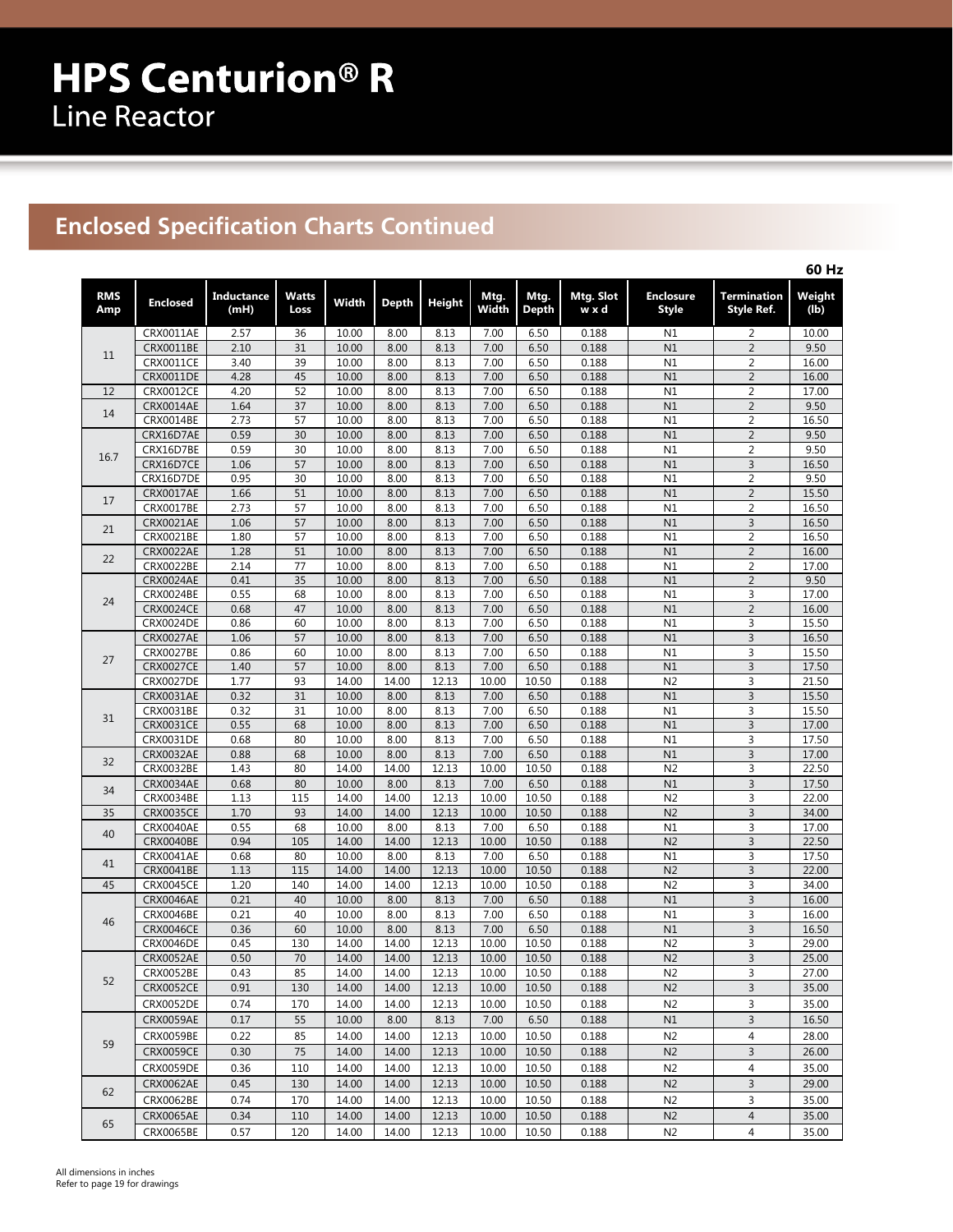

| ۰.<br>۰. |  |
|----------|--|
|----------|--|

|                   |                  |                    |               |       |       |               |               |               |                    |                           |                                  | -- - -         |
|-------------------|------------------|--------------------|---------------|-------|-------|---------------|---------------|---------------|--------------------|---------------------------|----------------------------------|----------------|
| <b>RMS</b><br>Amp | <b>Enclosed</b>  | Inductance<br>(mH) | Watts<br>Loss | Width | Depth | <b>Height</b> | Mtg.<br>Width | Mtg.<br>Depth | Mtg. Slot<br>w x d | <b>Enclosure</b><br>Style | <b>Termination</b><br>Style Ref. | Weight<br>(lb) |
|                   | CRX0075AE        | 0.12               | 70            | 14.00 | 14.00 | 12.13         | 10.00         | 10.50         | 0.188              | N <sub>2</sub>            | 4                                | 27.00          |
|                   | <b>CRX0075BE</b> | 0.19               | 95            | 14.00 | 14.00 | 12.13         | 10.00         | 10.50         | 0.188              | N <sub>2</sub>            | $\overline{4}$                   | 28.00          |
| 75                | <b>CRX0075CE</b> | 0.22               | 85            | 14.00 | 14.00 | 12.13         | 10.00         | 10.50         | 0.188              | N <sub>2</sub>            | 4                                | 28.00          |
|                   | <b>CRX0075DE</b> | 0.29               | 105           | 14.00 | 14.00 | 12.13         | 10.00         | 10.50         | 0.188              | N <sub>2</sub>            | $\overline{4}$                   | 31.00          |
|                   | CRX0077AE        | 0.29               | 105           | 14.00 | 14.00 | 12.13         | 10.00         | 10.50         | 0.188              | N <sub>2</sub>            | 4                                | 31.00          |
|                   | <b>CRX0077BE</b> | 0.36               | 110           | 14.00 | 14.00 | 12.13         | 10.00         | 10.50         | 0.188              | N <sub>2</sub>            | 4                                | 35.00          |
| 77                | <b>CRX0077CE</b> | 0.60               | 216           | 14.00 | 14.00 | 12.13         | 10.00         | 10.50         | 0.188              | N <sub>2</sub>            | 4                                | 40.00          |
|                   | <b>CRX0077DE</b> | 0.49               | 160           | 14.00 | 14.00 | 12.13         | 10.00         | 10.50         | 0.188              | N <sub>2</sub>            | $\overline{4}$                   | 34.00          |
|                   | <b>CRX0088AE</b> | 0.12               | 70            | 14.00 | 14.00 | 12.13         | 10.00         | 10.50         | 0.188              | N <sub>2</sub>            | $\overline{4}$                   | 27.00          |
|                   | <b>CRX0088BE</b> | 0.12               | 70            | 14.00 | 14.00 | 12.13         | 10.00         | 10.50         | 0.188              | N <sub>2</sub>            | $\overline{4}$                   | 27.00          |
| 88                | <b>CRX0088CE</b> | 0.19               | 95            | 14.00 | 14.00 | 12.13         | 10.00         | 10.50         | 0.188              | N <sub>2</sub>            | 4                                | 28.00          |
|                   | <b>CRX0088DE</b> | 0.24               | 120           | 14.00 | 14.00 | 12.13         | 10.00         | 10.50         | 0.188              | N <sub>2</sub>            | $\overline{4}$                   | 34.00          |
|                   | <b>CRX0096AE</b> | 0.24               | 120           | 14.00 | 14.00 | 12.13         | 10.00         | 10.50         | 0.188              | N <sub>2</sub>            | $\overline{4}$                   | 34.00          |
| 96                | <b>CRX0096BE</b> | 0.39               | 170           | 14.00 | 14.00 | 12.13         | 10.00         | 10.50         | 0.188              | N <sub>2</sub>            | $\overline{4}$                   | 59.00          |
|                   | CRX0099AE        | 0.28               | 125           | 14.00 | 14.00 | 12.13         | 10.00         | 10.50         | 0.188              | N <sub>2</sub>            | 4                                | 36.00          |
| 99                | <b>CRX0099BE</b> | 0.48               | 210           | 14.00 | 14.00 | 12.13         | 10.00         | 10.50         | 0.188              | N <sub>2</sub>            | $\overline{4}$                   | 58.00          |
|                   | CRX0114AE        | 0.09               | 70            | 14.00 | 14.00 | 12.13         | 10.00         | 10.50         | 0.188              | N <sub>2</sub>            | 5                                | 28.00          |
|                   | <b>CRX0114BE</b> | 0.11               | 140           | 14.00 | 14.00 | 12.13         | 10.00         | 10.50         | 0.188              | N <sub>2</sub>            | 5                                | 38.00          |
| 114               | <b>CRX0114CE</b> | 0.14               | 110           | 14.00 | 14.00 | 12.13         | 10.00         | 10.50         | 0.188              | N <sub>2</sub>            | 5                                | 43.00          |
|                   | CRX0114DE        | 0.19               | 190           | 23.50 | 16.50 | 17.90         | 22.40         | 6.50          | 0.56               | CH <sub>2</sub>           | 5                                | 83.00          |
|                   | CRX0124AE        | 0.19               | 190           | 23.50 | 16.50 | 17.90         | 22.40         | 6.50          | 0.56               | CH <sub>2</sub>           | 5                                | 83.00          |
| 124               | <b>CRX0124BE</b> | 0.30               | 185           | 14.00 | 14.00 | 12.13         | 10.00         | 10.50         | 0.188              | N <sub>2</sub>            | 5                                | 58.00          |
|                   | <b>CRX0125AE</b> | 0.23               | 160           | 14.00 | 14.00 | 12.13         | 10.00         | 10.50         | 0.188              | N <sub>2</sub>            | 5                                | 51.00          |
| 125               | <b>CRX0125BE</b> | 0.38               | 250           | 23.50 | 16.50 | 17.90         | 22.40         | 6.50          | 0.56               | CH <sub>2</sub>           | 5                                | 98.00          |
|                   | CRX0143AE        | 0.07               | 88            | 14.00 | 14.00 | 12.13         | 10.00         | 10.50         | 0.188              | N <sub>2</sub>            | 5                                | 30.00          |
|                   | CRX0143BE        | 0.10               | 130           | 14.00 | 14.00 | 12.13         | 10.00         | 10.50         | 0.188              | N <sub>2</sub>            | 5                                | 44.00          |
| 143               | CRX0143CE        | 0.11               | 140           | 14.00 | 14.00 | 12.13         | 10.00         | 10.50         | 0.188              | N <sub>2</sub>            | 5                                | 38.00          |
|                   | <b>CRX0143DE</b> | 0.11               | 140           | 14.00 | 14.00 | 12.13         | 10.00         | 10.50         | 0.188              | N <sub>2</sub>            | 5                                | 38.00          |
|                   | CRX0144AE        | 0.19               | 190           | 23.50 | 16.50 | 17.90         | 22.40         | 6.50          | 0.56               | CH <sub>2</sub>           | 5                                | 83.00          |
| 144               | CRX0144BE        | 0.35               | 240           | 26.10 | 20.50 | 25.90         | 25.00         | 6.50          | 0.56               | CH4                       | 5                                | 114.00         |
|                   | CRX0156AE        | 0.15               | 210           | 14.00 | 14.00 | 12.13         | 10.00         | 10.50         | 0.188              | N <sub>2</sub>            | 5                                | 42.00          |
| 156               | <b>CRX0156BE</b> | 0.24               | 260           | 23.50 | 16.50 | 17.90         | 22.40         | 6.50          | 0.56               | CH <sub>2</sub>           | 5                                | 63.00          |
|                   | CRX0170AE        | 0.06               | 100           | 14.00 | 14.00 | 12.13         | 10.00         | 10.50         | 0.188              | N <sub>2</sub>            | 5                                | 33.00          |
|                   | CRX0170BE        | 0.06               | 100           | 14.00 | 14.00 | 12.13         | 10.00         | 10.50         | 0.188              | N <sub>2</sub>            | 5                                | 33.00          |
| 170               | <b>CRX0170CE</b> | 0.10               | 130           | 14.00 | 14.00 | 12.13         | 10.00         | 10.50         | 0.188              | N <sub>2</sub>            | 5                                | 44.00          |
|                   | <b>CRX0170DE</b> | 0.10               | 130           | 14.00 | 14.00 | 12.13         | 10.00         | 10.50         | 0.188              | N <sub>2</sub>            | 5                                | 44.00          |
|                   | CRX0180AE        | 0.13               | 180           | 23.50 | 16.50 | 17.90         | 22.40         | 6.50          | 0.56               | CH <sub>2</sub>           | 5                                | 85.00          |
| 180               | <b>CRX0180BE</b> | 0.21               | 250           | 23.50 | 16.50 | 17.90         | 22.40         | 6.50          | 0.56               | CH <sub>2</sub>           | 5                                | 94.00          |
| 192               | <b>CRX0192AE</b> | 0.15               | 200           | 23.50 | 16.50 | 17.90         | 22.40         | 6.50          | 0.56               | CH <sub>2</sub>           | 5                                | 84.00          |
|                   | <b>CRX0192BE</b> | 0.25               | 325           | 23.50 | 16.50 | 17.90         | 22.40         | 6.50          | 0.56               | CH <sub>2</sub>           | 5                                | 121.00         |
| 200               | <b>CRX0200CE</b> | 0.11               | 195           | 23.50 | 16.50 | 17.90         | 22.40         | 6.50          | 0.56               | CH <sub>2</sub>           | 5                                | 75.00          |
|                   | <b>CRX0211AE</b> | 0.05               | 125           | 14.00 | 14.00 | 12.13         | 10.00         | 10.50         | 0.188              | N <sub>2</sub>            | 5                                | 34.00          |
|                   | CRX0211BE        | 0.05               | 125           | 14.00 | 14.00 | 12.13         | 10.00         | 10.50         | 0.188              | N <sub>2</sub>            | 5                                | 34.00          |
| 211               | <b>CRX0211CE</b> | 0.08               | 180           | 23.50 | 16.50 | 17.90         | 22.40         | 6.50          | 0.56               | CH <sub>2</sub>           | 5                                | 70.00          |
|                   | CRX0211DE        | 0.10               | 225           | 23.50 | 16.50 | 17.90         | 22.40         | 6.50          | 0.56               | CH <sub>2</sub>           | 5                                | 89.00          |
|                   | CRX0240AE        | 0.10               | 225           | 23.50 | 16.50 | 17.90         | 22.40         | 6.50          | 0.56               | CH <sub>2</sub>           | 5                                | 89.00          |
| 240               | CRX0240BE        |                    |               | 26.10 | 20.50 |               |               |               |                    |                           |                                  |                |
|                   |                  | 0.16               | 435           |       |       | 25.90         | 25.00         | 6.50          | 0.56               | CH <sub>4</sub>           | 5                                | 195.00         |
| 242               | CRX0242AE        | 0.12               | 275           | 23.50 | 16.50 | 17.90         | 22.40         | 6.50          | 0.56               | CH <sub>2</sub>           | 5                                | 90.00          |
|                   | CRX0242BE        | 0.20               | 360           | 26.10 | 20.50 | 25.90         | 25.00         | 6.50          | 0.56               | CH <sub>4</sub>           | 5                                | 127.00         |
|                   | CRX0273AE        | 0.04               | 130           | 23.50 | 16.50 | 17.90         | 22.40         | 6.50          | 0.56               | CH2                       | 5                                | 74.00          |
| 273               | CRX0273BE        | 0.04               | 130           | 23.50 | 16.50 | 17.90         | 22.40         | 6.50          | 0.56               | CH <sub>2</sub>           | 5                                | 74.00          |
|                   | <b>CRX0273CE</b> | 0.06               | 200           | 26.10 | 20.50 | 25.90         | 25.00         | 6.50          | 0.56               | CH <sub>4</sub>           | 5                                | 107.00         |
|                   | CRX0273DE        | 0.08               | 310           | 26.10 | 20.50 | 25.90         | 25.00         | 6.50          | 0.56               | CH <sub>4</sub>           | 5                                | 124.00         |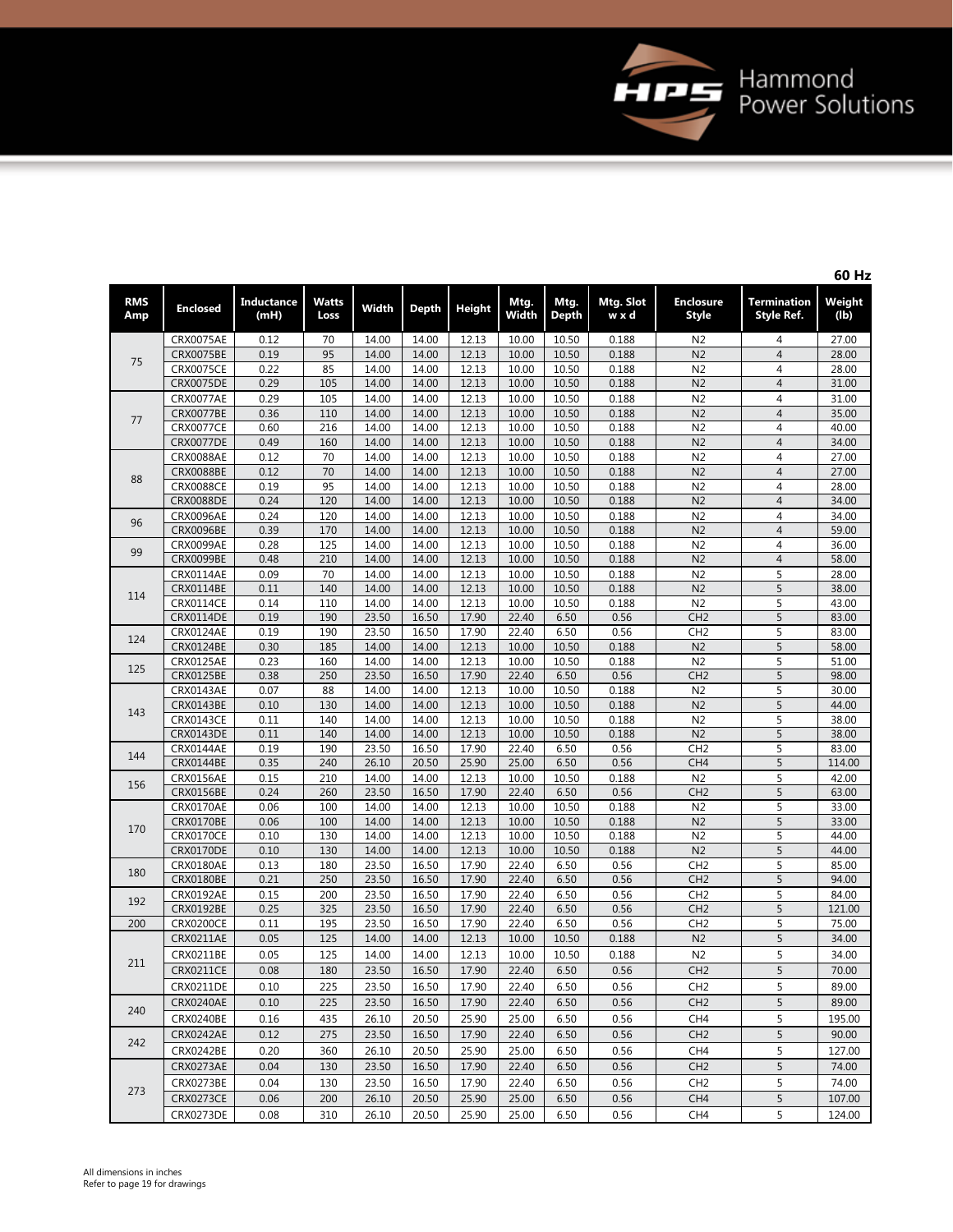# **Enclosed Specification Charts Continued**

|                   |                  |                           |               |       |                 |               |               |               |                    |                                  |                           | 60 Hz          |
|-------------------|------------------|---------------------------|---------------|-------|-----------------|---------------|---------------|---------------|--------------------|----------------------------------|---------------------------|----------------|
| <b>RMS</b><br>Amp | <b>Enclosed</b>  | <b>Inductance</b><br>(mH) | Watts<br>Loss | Width | Depth           | <b>Height</b> | Mtg.<br>Width | Mtg.<br>Depth | Mtg. Slot<br>w x d | <b>Enclosure</b><br><b>Style</b> | Termination<br>Style Ref. | Weight<br>(lb) |
|                   | CRX0289AE        | 0.10                      | 290           | 26.10 | 20.50           | 25.90         | 25.00         | 6.50          | 0.56               | CH <sub>4</sub>                  | 5                         | 115.00         |
| 289               | <b>CRX0289BE</b> | 0.16                      | 435           | 26.10 | 20.50           | 25.90         | 25.00         | 6.50          | 0.56               | CH4                              | 5                         | 195.00         |
|                   | <b>CRX0302AE</b> | 0.08                      | 310           | 26.10 | 20.50           | 25.90         | 25.00         | 6.50          | 0.56               | CH4                              | 5                         | 124.00         |
| 302               | CRX0302BE        | 0.13                      | 475           | 26.10 | 20.50           | 25.90         | 25.00         | 6.50          | 0.56               | CH <sub>4</sub>                  | 5                         | 211.00         |
|                   | <b>CRX0336AE</b> | 0.08                      | 360           | 26.10 | 20.50           | 25.90         | 25.00         | 6.50          | 0.56               | CH4                              | 5                         | 150.00         |
| 336               | CRX0336BE        | 0.13                      | 475           | 26.10 | 20.50           | 25.90         | 25.00         | 6.50          | 0.56               | CH4                              | 5                         | 211.00         |
|                   | <b>CRX0343AE</b> | 0.03                      | 200           | 26.10 | 20.50           | 25.90         | 25.00         | 6.50          | 0.56               | CH4                              | 5                         | 97.00          |
|                   | <b>CRX0343BE</b> | 0.03                      | 200           | 26.10 | 20.50           | 25.90         | 25.00         | 6.50          | 0.56               | CH4                              | 5                         | 97.00          |
| 343               | <b>CRX0343CE</b> | 0.05                      | 230           | 26.10 | 20.50           | 25.90         | 25.00         | 6.50          | 0.56               | CH <sub>4</sub>                  | 5                         | 106.00         |
|                   | <b>CRX0343DE</b> | 0.06                      | 325           | 26.10 | 20.50           | 25.90         | 25.00         | 6.50          | 0.56               | CH <sub>4</sub>                  | 5                         | 135.00         |
|                   | CRX0361AE        | 0.06                      | 325           | 26.10 | 20.50           | 25.90         | 25.00         | 6.50          | 0.56               | CH <sub>4</sub>                  | 5                         | 135.00         |
| 361               | CRX0361BE        | 0.10                      | 445           | 28.10 | 21.30           | 28.90         | 27.00         | 6.50          | 0.56               | CH <sub>5</sub>                  | 5                         | 203.00         |
|                   | <b>CRX0382AE</b> | 0.07                      | 435           | 28.10 | 21.30           | 28.90         | 27.00         | 6.50          | 0.56               | CH <sub>5</sub>                  | 5                         | 172.00         |
| 382               | CRX0382BE        | 0.12                      | 580           | 28.10 | 21.30           | 28.90         | 27.00         | 6.50          | 0.56               | CH <sub>5</sub>                  | 5                         | 236.00         |
|                   | <b>CRX0396AE</b> | 0.03                      | 200           | 26.10 | 20.50           | 25.90         | 25.00         | 6.50          | 0.56               | CH4                              | 5                         | 97.00          |
|                   | <b>CRX0396BE</b> | 0.03                      | 200           | 26.10 | 20.50           | 25.90         | 25.00         | 6.50          | 0.56               | CH <sub>4</sub>                  | 5                         | 97.00          |
| 396               | <b>CRX0396CE</b> | 0.04                      | 300           | 26.10 | 20.50           | 25.90         | 25.00         | 6.50          | 0.56               | CH4                              | 5                         | 132.00         |
|                   | <b>CRX0396DE</b> | 0.04                      | 300           | 26.10 | 20.50           | 25.90         | 25.00         | 6.50          | 0.56               | CH <sub>4</sub>                  | 5                         | 132.00         |
|                   | CRX0412AE        | 0.07                      | 435           | 28.10 | 21.30           | 28.90         | 27.00         | 6.50          | 0.56               | CH <sub>5</sub>                  | 5                         | 172.00         |
| 412               | CRX0412BE        | 0.11                      | 550           | 28.10 | 21.30           | 28.90         | 27.00         | 6.50          | 0.56               | CH <sub>5</sub>                  | 5                         | 202.00         |
|                   | <b>CRX0414AE</b> | 0.06                      | 400           | 28.10 | 21.30           | 28.90         | 27.00         | 6.50          | 0.56               | CH <sub>5</sub>                  | 5                         | 181.00         |
| 414               | CRX0414BE        | 0.08                      | 505           | 28.10 | 21.30           | 28.90         | 27.00         | 6.50          | 0.56               | CH <sub>5</sub>                  | 5                         | 199.00         |
|                   | CRX0472AE        | 0.06                      | 400           | 28.10 | 21.30           | 28.90         | 27.00         | 6.50          | 0.56               | CH <sub>5</sub>                  | 5                         | 181.00         |
| 472               | <b>CRX0472BE</b> | 0.10                      | 560           | 28.10 | 21.30           | 28.90         | 27.00         | 6.50          | 0.56               | CH <sub>5</sub>                  | 5                         | 227.00         |
|                   | <b>CRX0477AE</b> | 0.05                      | 420           | 33.50 | 23.00           | 31.20         | 32.50         | 9.00          | 0.56               | CH <sub>6</sub>                  | 6                         | 231.00         |
| 477               | <b>CRX0477BE</b> | 0.08                      | 600           | 33.50 | 23.00           | 31.20         | 32.50         | 9.00          | 0.56               | CH <sub>6</sub>                  | 6                         | 306.00         |
|                   | <b>CRX0515AE</b> | 0.05                      | 420           | 33.50 | 23.00           | 31.20         | 32.50         | 9.00          | 0.56               | CH <sub>6</sub>                  | 6                         | 231.00         |
| 515               | CRX0515BE        | 0.08                      | 600           | 33.50 | 23.00           | 31.20         | 32.50         | 9.00          | 0.56               | CH <sub>6</sub>                  | 6                         | 306.00         |
|                   | CRX0528AE        | 0.02                      | 220           | 28.10 | 21.30           | 28.90         | 27.00         | 6.50          | 0.56               | CH <sub>5</sub>                  | 6                         | 130.00         |
|                   | <b>CRX0528BE</b> | 0.02                      | 220           | 28.10 | 21.30           | 28.90         | 27.00         | 6.50          | 0.56               | CH <sub>5</sub>                  | 6                         | 130.00         |
| 528               | <b>CRX0528CE</b> | 0.03                      | 355           | 28.10 | 21.30           | 28.90         | 27.00         | 6.50          | 0.56               | CH <sub>5</sub>                  | 6                         | 158.00         |
|                   | <b>CRX0528DE</b> | 0.04                      | 495           | 28.10 | 21.30           | 28.90         | 27.00         | 6.50          | 0.56               | CH <sub>5</sub>                  | 6                         | 189.00         |
|                   | CRX0590AE        | 0.04                      | 495           | 28.10 | 21.30           | 28.90         | 27.00         | 6.50          | 0.56               | CH <sub>5</sub>                  | 6                         | 189.00         |
| 590               | <b>CRX0590BE</b> | 0.06                      | 680           | 33.50 | 23.00           | 31.20         | 32.50         | 9.00          | 0.56               | CH <sub>6</sub>                  | 6                         | 306.00         |
|                   | <b>CRX0600CE</b> | 0.046                     | 525           | 33.5  | 23              | 31.2          | 32.5          | 9             | 0.56               | CH <sub>6</sub>                  | 6                         | 296.00         |
| 600               | <b>CRX0600EE</b> | 0.077                     | 675           | 33.5  | 23              | 31.2          | 32.5          | 9             | 0.56               | CH <sub>6</sub>                  | 6                         | 316.00         |
|                   | <b>CRX0700CE</b> | 0.039                     | 615           | 33.5  | 23              | 31.2          | 32.5          | 9             | 0.56               | CH <sub>6</sub>                  | 6                         | 257.00         |
| 700               | <b>CRX0700EE</b> | 0.066                     | 860           | 33.5  | 23              | 31.2          | 32.5          | 9             | 0.56               | CH <sub>6</sub>                  | 6                         | 332.00         |
| 720               | <b>CRX0720AE</b> | 0.031                     | 480           | 33.5  | 23              | 31.2          | 32.5          | 9             | 0.56               | CH <sub>6</sub>                  | 6                         | 231.00         |
|                   | <b>CRX0750CE</b> | 0.037                     | 600           | 33.5  | 23              | 31.2          | 32.5          | 9             | 0.56               | CH <sub>6</sub>                  | 6                         | 229.00         |
| 750               | <b>CRX0750DE</b> | 0.049                     | 770           | 33.50 | 23.00           | 31.20         | 32.50         | 9             | 0.56               | CH <sub>6</sub>                  | 6                         | 303.00         |
|                   | <b>CRX0750EE</b> | 0.061                     | 940           | 33.50 | 23.00           | 31.20         | 32.50         | 9             | 0.56               | CH <sub>6</sub>                  | 6                         | 341.00         |
| 840               | <b>CRX0840AE</b> | 0.027                     | 570           | 33.5  | 23              | 31.2          | 32.5          | 9             | 0.56               | CH <sub>6</sub>                  | 6                         | 236.00         |
|                   | <b>CRX0900CE</b> | 0.031                     | 750           | 33.5  | $\overline{23}$ | 31.2          | 32.5          | $\mathsf{q}$  | 0.56               | CH <sub>6</sub>                  | 7                         | 286.00         |
| 900               | <b>CRX0900DE</b> | 0.041                     | 950           | 33.5  | 23              | 31.2          | 32.5          | 9             | 0.56               | CH <sub>6</sub>                  | 7                         | 331.00         |
|                   | <b>CRX0900EE</b> | 0.051                     | 1075          | 33.5  | 23              | 31.2          | 32.5          | 9             | 0.56               | CH <sub>6</sub>                  | $\overline{7}$            | 376.00         |
| 960               | <b>CRX0960AE</b> | 0.022                     | 675           | 33.5  | 23              | 31.2          | 32.5          | 9             | 0.56               | CH <sub>6</sub>                  | 7                         | 356.00         |
|                   | <b>CRX1000CE</b> | 0.028                     | 785           | 33.5  | 23              | 31.2          | 32.5          | 9             | 0.56               | CH <sub>6</sub>                  | $\overline{7}$            | 386.00         |
| 1000              | <b>CRX1000DE</b> | 0.037                     | 820           | 33.5  | 23              | 31.2          | 32.5          | 9             | 0.56               | CH <sub>6</sub>                  | 7                         | 450.00         |
|                   | <b>CRX1000EE</b> | 0.046                     | 970           | 33.5  | 23              | 31.2          | 32.5          | 9             | 0.56               | CH <sub>6</sub>                  | $\overline{7}$            | 491.00         |
| 1080              | <b>CRX1080AE</b> | 0.022                     | 675           | 33.5  | 23              | 31.2          | 32.5          | 9             | 0.56               | CH <sub>6</sub>                  | 7                         | 356.00         |
|                   | <b>CRX1200AE</b> | 0.018                     | 710           | 33.5  | 23              | 31.2          | 32.5          | 9             | 0.56               | CH <sub>6</sub>                  | $\overline{7}$            | 336.00         |
|                   | <b>CRX1200CE</b> | 0.023                     | 880           | 33.5  | 23              | 31.2          | 32.5          | 9             | 0.56               | CH <sub>6</sub>                  | 7                         | 350.00         |
| 1200              | <b>CRX1200DE</b> | 0.031                     | 1100          | 33.5  | 23              | 31.2          | 32.5          | 9             | 0.56               | CH <sub>6</sub>                  | $\overline{7}$            | 423.00         |
|                   | <b>CRX1200EE</b> | 0.038                     | 1100          | 33.5  | 23              | 31.2          | 32.5          | 9             | 0.56               | CH <sub>6</sub>                  | $\overline{7}$            | 508.00         |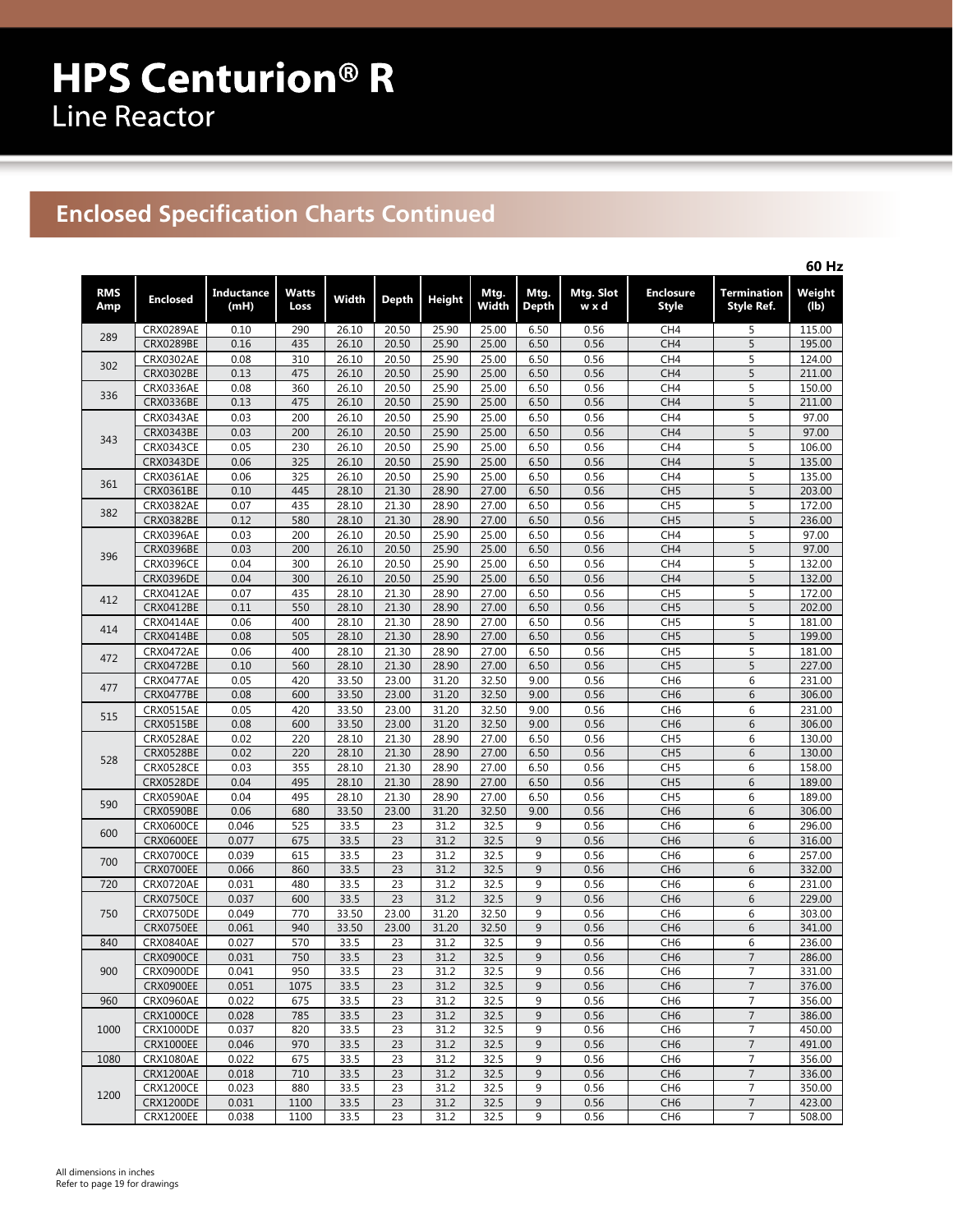

|                   |                                      |                           |                      |          |              |               |                                  |                      |                    |                                  |                                         | <b>50 Hz</b>   |
|-------------------|--------------------------------------|---------------------------|----------------------|----------|--------------|---------------|----------------------------------|----------------------|--------------------|----------------------------------|-----------------------------------------|----------------|
| <b>RMS</b><br>Amp | <b>Enclosed</b>                      | <b>Inductance</b><br>(mH) | <b>Watts</b><br>Loss | Width    | <b>Depth</b> | <b>Height</b> | Mtg.<br>Width                    | Mtg.<br><b>Depth</b> | Mtg. Slot<br>w x d | <b>Enclosure</b><br><b>Style</b> | <b>Termination</b><br><b>Style Ref.</b> | Weight<br>(lb) |
| 1.2               | CRX01D2NE                            | 33.94                     | 15                   | 10       | 8            | 8.13          | 7                                | 6.5                  | 0.188              | N1                               | $\mathbf{1}$                            | 7.5            |
| 1.6               | CRX01D6NE                            | 23.55                     | 12                   | 10       | 8            | 8.13          | $\overline{7}$                   | 6.5                  | 0.188              | N1                               | $\mathbf{1}$                            | 7.5            |
| 1.6               | <b>CRX0002NE</b>                     | 17.83                     | 21                   | 10       | 8            | 8.13          | $\overline{7}$                   | 6.5                  | 0.188              | N1                               | $\mathbf{1}$                            | 8              |
| 2.1               | CRX02D1NE                            | 10.61                     | 19                   | 10       | 8            | 8.13          | $\overline{7}$                   | 6.5                  | 0.188              | N1                               | $\mathbf 1$                             | 7.5            |
|                   | CRX02D1PE                            | 17.83                     | 21                   | 10       | 8            | 8.13          | 7                                | 6.5                  | 0.188              | N1                               | $\mathbf{1}$                            | 8              |
| $\overline{3}$    | <b>CRX0003NE</b>                     | 7.06                      | 22                   | 10       | 8            | 8.13          | $\overline{7}$                   | 6.5                  | 0.188              | N1                               | $\mathbf{1}$                            | 8              |
|                   | CRX0003PE                            | 10.61                     | 35                   | 10       | 8            | 8.13          | 7                                | 6.5                  | 0.188              | N1                               | $1\,$                                   | 8              |
| 3.4               | CRX03D4NE                            | 10.61                     | 35                   | 10       | 8            | 8.13          | $\overline{7}$                   | 6.5                  | 0.188              | N1                               | $1\,$                                   | 8              |
| 3.7               |                                      |                           |                      |          |              |               | Consult Factory                  |                      |                    |                                  |                                         |                |
| 4.5               |                                      |                           |                      |          |              |               | <b>Consult Factory</b>           |                      |                    |                                  |                                         |                |
| 4.8               | CRX04D8NE                            | 4.70                      | 22                   | 10       | 8            | 8.13          | 7                                | 6.5                  | 0.188              | N1                               | 1                                       | 8              |
|                   | CRX04D8PE                            | 7.78                      | 35                   | 10       | 8            | 8.13          | $\overline{7}$                   | 6.5                  | 0.188              | N1                               | $\mathbf{1}$                            | 9.5            |
| 7.5               | CRX07D5NE                            | 5.09                      | 40                   | 10       | 8            | 8.13          | $\overline{7}$                   | 6.5                  | 0.188              | N1                               | $\overline{2}$                          | 16             |
| 8                 | <b>CRX0008NE</b>                     | 2.57                      | 36                   | 10       | 8            | 8.13          | $\overline{7}$                   | 6.5                  | 0.188              | N1                               | $\overline{2}$                          | 10             |
|                   | <b>CRX0008PE</b>                     | 4.67                      | 29                   | 10       | 8            | 8.13          | 7                                | 6.5                  | 0.188              | N1                               | $\mathbf{1}$                            | 8              |
| 11                | <b>CRX0011NE</b>                     | 3.40                      | 39                   | 10       | 8            | 8.13          | $\overline{7}$                   | 6.5                  | 0.188              | N1                               | $\overline{2}$                          | 16             |
| 11.8              | CRX11D8NE                            | 1.66                      | 51                   | 10       | 8            | 8.13          | $\overline{7}$                   | 6.5                  | 0.188              | N1                               | $\overline{2}$                          | 15.5           |
|                   | CRX11D8PE                            | 2.73                      | 57                   | 10       | 8            | 8.13          | $\overline{7}$                   | 6.5                  | 0.188              | N1                               | $\overline{2}$                          | 16.5           |
| 14                | <b>CRX0014NE</b><br>CRX15D6NE        | 2.73                      | 57<br>51             | 10<br>10 | 8<br>8       | 8.13          | $\overline{7}$<br>$\overline{7}$ | 6.5                  | 0.188              | N1<br>N1                         | $\overline{2}$<br>$\overline{2}$        | 16.5<br>16     |
| 15.6              |                                      | 1.28                      | 77                   | 10       | 8            | 8.13          | $\overline{7}$                   | 6.5                  | 0.188              | N1                               | $\overline{2}$                          | 17             |
|                   | CRX15D6PE                            | 2.14                      |                      | 10       |              | 8.13<br>8.13  |                                  | 6.5                  | 0.188              | N1                               |                                         |                |
| 18<br>21          | <b>CRX0018NE</b><br><b>CRX0021NE</b> | 2.14<br>2.14              | 77<br>77             | 10       | 8<br>8       | 8.13          | $\overline{7}$<br>7              | 6.5<br>6.5           | 0.188<br>0.188     | N1                               | $\overline{2}$<br>$\overline{2}$        | 17<br>17       |
|                   | <b>CRX0023NE</b>                     | 1.06                      | 57                   | 10       | 8            | 8.13          | $\overline{7}$                   | 6.5                  | 0.188              | N1                               | $\overline{3}$                          | 16.5           |
| 23                | CRX0023PE                            | 1.43                      | 80                   | 14       | 14           | 12.13         | 10                               | 10.5                 | 0.188              | N <sub>2</sub>                   | 3                                       | 22.5           |
| 25                | <b>CRX0025NE</b>                     | 1.77                      | 93                   | 14       | 14           | 12.13         | 10                               | 10.5                 | 0.188              | N <sub>2</sub>                   | 3                                       | 21.5           |
|                   | CRX30D5NE                            | 0.68                      | 80                   | 10       | 8            | 8.13          | $\overline{7}$                   | 6.5                  | 0.188              | N1                               | 3                                       | 17.5           |
| 30.5              | CRX30D5PE                            | 1.13                      | 115                  | 14       | 14           | 12.13         | 10                               | 10.5                 | 0.188              | N <sub>2</sub>                   | $\overline{3}$                          | 22             |
| 33                | <b>CRX0033NE</b>                     | 1.13                      | 115                  | 14       | 14           | 12.13         | 10                               | 10.5                 | 0.188              | N <sub>2</sub>                   | 3                                       | 22             |
|                   | CRX37D8NE                            | 0.55                      | 68                   | 10       | 8            | 8.13          | $\overline{7}$                   | 6.5                  | 0.188              | N1                               | $\overline{3}$                          | 17             |
| 37.8              | CRX37D8PE                            | 0.94                      | 105                  | 14       | 14           | 12.13         | 10                               | 10.5                 | 0.188              | N <sub>2</sub>                   | 3                                       | 22.5           |
|                   | CRX45D2NE                            | 0.45                      | 130                  | 14       | 14           | 12.13         | 10                               | 10.5                 | 0.188              | N <sub>2</sub>                   | $\overline{3}$                          | 29             |
| 45.2              | CRX45D2PE                            | 0.74                      | 170                  | 14       | 14           | 12.13         | 10                               | 10.5                 | 0.188              | N <sub>2</sub>                   | 3                                       | 35             |
| 45                | <b>CRX0045NE</b>                     | 0.91                      | 130                  | 14       | 14           | 12.13         | 10                               | 10.5                 | 0.188              | N <sub>2</sub>                   | $\overline{3}$                          | 35             |
| 55                | <b>CRX0055NE</b>                     | 0.74                      | 170                  | 14       | 14           | 12.13         | 10                               | 10.5                 | 0.188              | N <sub>2</sub>                   | 3                                       | 35             |
|                   | CRX59D8NE                            | 0.36                      | 110                  | 14       | 14           | 12.13         | 10                               | 10.5                 | 0.188              | N <sub>2</sub>                   | $\overline{4}$                          | 35             |
| 59.8              | CRX59D8PE                            | 0.60                      | 216                  | 14       | 14           | 12.13         | 10                               | 10.5                 | 0.188              | N <sub>2</sub>                   | $\overline{4}$                          | 40             |
| 65                | <b>CRX0065NE</b>                     | 0.60                      | 216                  | 14       | 14           | 12.13         | 10                               | 10.5                 | 0.188              | N <sub>2</sub>                   | $\overline{4}$                          | 40             |
|                   | CRX74D4NE                            | 0.29                      | 105                  | 14       | 14           | 12.13         | 10                               | 10.5                 | 0.188              | N <sub>2</sub>                   | 4                                       | 31             |
| 74.4              | CRX74D4PE                            | 0.49                      | 160                  | 14       | 14           | 12.13         | 10                               | 10.5                 | 0.188              | N <sub>2</sub>                   | 4                                       | 34             |
| 80                | CRX0080NE                            | 0.48                      | 210                  | 14       | 14           | 12.13         | 10                               | 10.5                 | 0.188              | N <sub>2</sub>                   | $\overline{4}$                          | 58             |
|                   | <b>CRX0089NE</b>                     | 0.24                      | 120                  | 14       | 14           | 12.13         | 10                               | 10.5                 | 0.188              | N <sub>2</sub>                   | $\overline{4}$                          | 34             |
| 89                | <b>CRX0089PE</b>                     | 0.39                      | 170                  | 14       | 14           | 12.13         | 10                               | 10.5                 | 0.188              | N <sub>2</sub>                   | 4                                       | 59             |
| 96                | <b>CRX0096NE</b>                     | 0.39                      | 170                  | 14       | 14           | 12.13         | 10                               | 10.5                 | 0.188              | N <sub>2</sub>                   | $\overline{4}$                          | 59             |
|                   |                                      |                           |                      |          |              |               | Consult Factory                  |                      |                    |                                  |                                         |                |
| 111               | CRX0111PE                            | 0.30                      | 185                  | 14       | 14           | 12.13         | 10                               | 10.5                 | 0.188              | N <sub>2</sub>                   | 5                                       | 58             |
| 130               | CRX0130NE                            | 0.35                      | 240                  | 26.1     | 20.5         | 25.9          | 25                               | 6.5                  | 0.56               | CH <sub>4</sub>                  | 5                                       | 114            |
| 147               | CRX0147NE                            | 0.15                      | 210                  | 14       | 14           | 12.13         | 10                               | 10.5                 | 0.188              | N <sub>2</sub>                   | 5                                       | 42             |
|                   | CRX0147PE                            | 0.24                      | 260                  | 23.5     | 16.5         | 17.9          | 22.4                             | 6.5                  | 0.56               | CH2                              | 5                                       | 63             |
| 160               | <b>CRX0160NE</b>                     | 0.24                      | 260                  | 23.5     | 16.5         | 17.9          | 22.4                             | 6.5                  | 0.56               | CH2                              | 5                                       | 63             |
| 183               | CRX0183NE                            | 0.13                      | 180                  | 23.5     | 16.5         | 17.9          | 22.4                             | 6.5                  | 0.56               | CH <sub>2</sub>                  | 5                                       | 85             |
|                   | CRX0183PE                            | 0.20                      | 360                  | 26.1     | 20.5         | 25.9          | 25                               | 6.5                  | 0.56               | CH <sub>4</sub>                  | 5                                       | 127            |
| 219               | CRX0219NE                            | 0.10                      | 225                  | 23.5     | 16.5         | 17.9          | 22.4                             | 6.5                  | 0.56               | CH <sub>2</sub>                  | 5                                       | 89             |
|                   | <b>CRX0219PE</b>                     | 0.16                      | 435                  | 26.1     | 20.5         | 25.9          | 25                               | 6.5                  | 0.56               | CH <sub>4</sub>                  | 5                                       | 195            |
| 291               | CRX0291NE                            | 0.08                      | 310                  | 26.1     | 20.5         | 25.9          | 25                               | 6.5                  | 0.56               | CH4                              | 5                                       | 124            |
|                   | CRX0291PE                            | 0.12                      | 580                  | 28.1     | 21.3         | 28.9          | 27                               | 6.5                  | 0.56               | CH <sub>5</sub>                  | 5                                       | 236            |

All dimensions in inches Refer to page 19 for drawings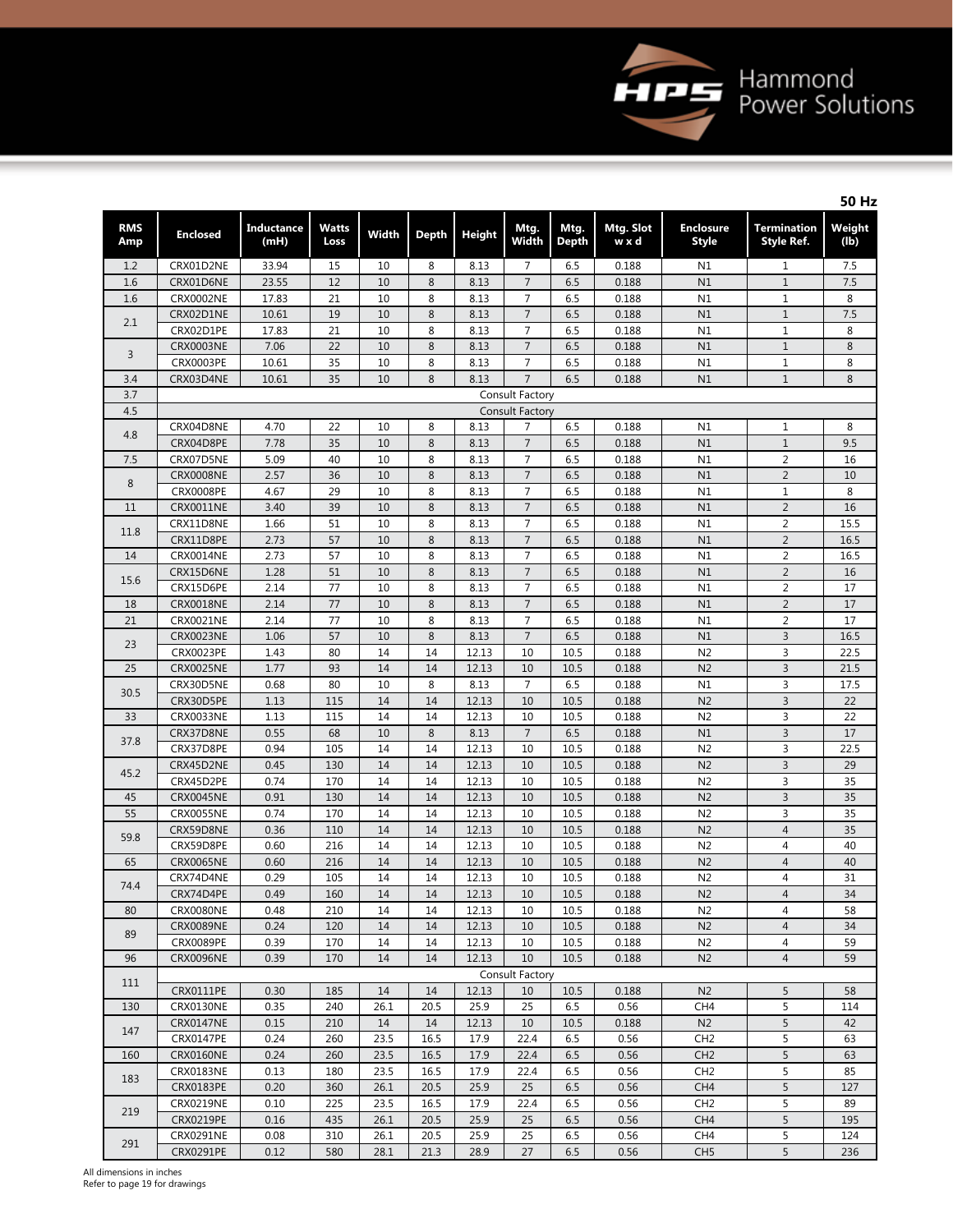# **HPS Centurion® R Line Reactor**

### **Diagrams**

### **Figure #1**



**Mounting hardware** (not included) 4 pcs - 1/4 in. bolts 4 pcs - 1/4 in. nuts 8 pcs - 1/4 in. flat washers 4 pcs - 1/4 in. lock washers Max. tightening torque: 5.5 ft-lb



**Figure #2**

**Mounting hardware**  (not included) 4 pcs - 5/16 in. bolts 4 pcs - 5/16 in. nuts 8 pcs - 5/16 in. flat washers 4 pcs - 5/16 in. lock washers Max. tightening torque: 18 ft-lb **Figure #3**



| <b>Mounting hardware</b><br>(not included) | .38x.5<br>slot | .44x1.0<br>slot |
|--------------------------------------------|----------------|-----------------|
| 4 pcs bolts                                | 5/16 in.       | 3/8 in.         |
| 4 pcs nuts                                 | 5/16 in.       | 3/8 in.         |
| 8 pcs flat washers                         | 5/16 in.       | 3/8 in.         |
| 4 pcs lock washers                         | 5/16 in.       | 3/8 in.         |
| Max. tightening<br>torque                  | $18$ ft- $lb$  | 28 ft-lb        |

**Figure #4**



### **Mounting hardware**

(not included) 4 pcs - 3/8 in. bolts 4 pcs - 3/8 in. nuts 8 pcs - 3/8 in. flat washers 4 pcs - 3/8 in. lock washers Max. tightening torque: 28 ft-lb

### **Figure #5**



**Mounting hardware** 

(not included) 4 pcs - 3/8 in. bolts 4 pcs - 3/8 in. nuts 8 pcs - 3/8 in. flat washers 4 pcs - 3/8 in. lock washers Max. tightening torque: 28 ft-lb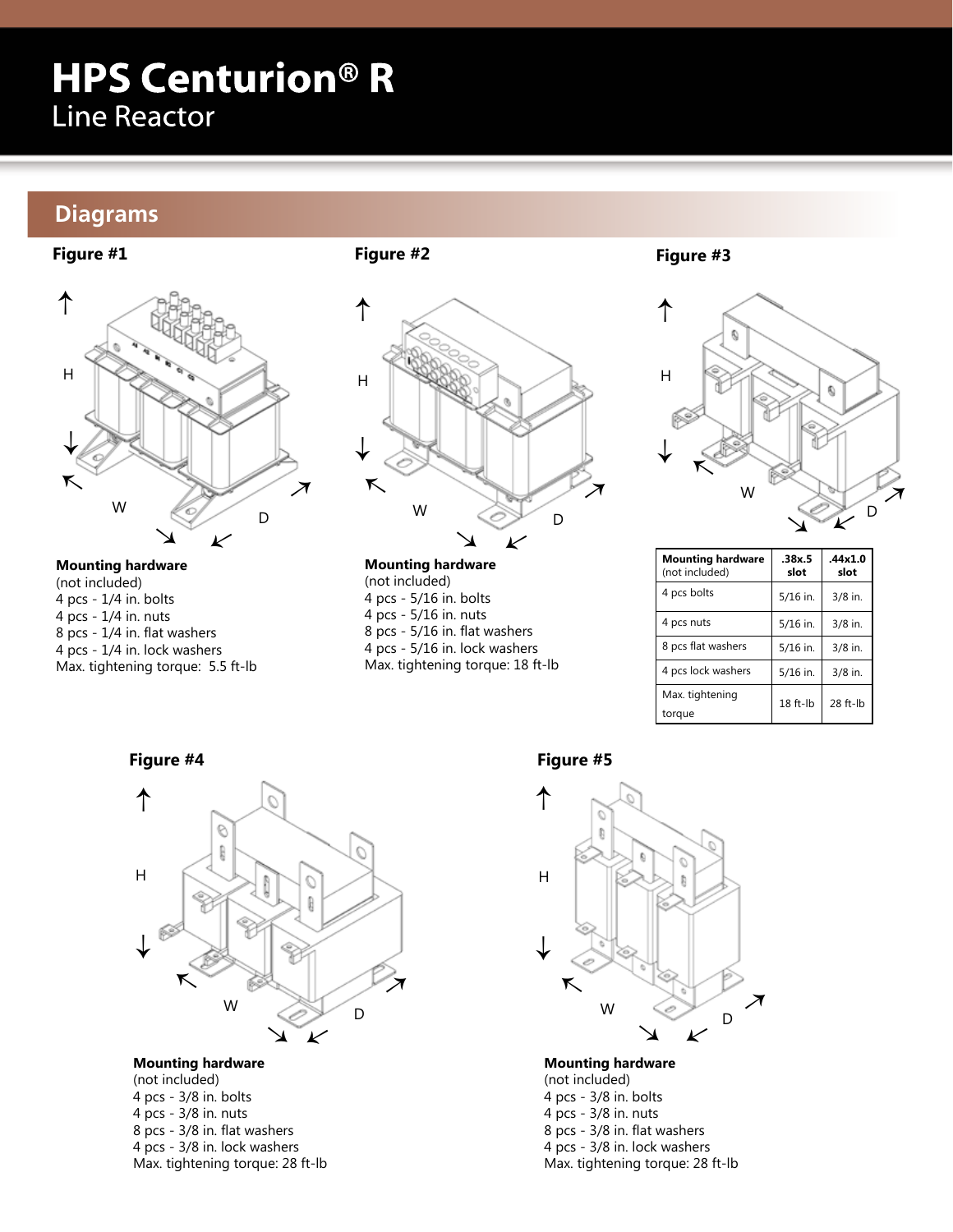

## **Enclosure Styles**













## **Termination Style Reference**

| <b>Style</b><br><b>Number</b> | <b>Size</b>       | Max.<br><b>Amps</b> | Max.<br><b>Torque</b> |
|-------------------------------|-------------------|---------------------|-----------------------|
| 1                             | 18-14 AWG         | 9                   | 5 in-Ibs              |
| 2                             | 13-10 AWG         | 27                  | 11 in-lbs             |
| 3                             | 4-14 AWG          | 65                  | 20 in-lbs             |
| 4                             | 0.28''            | 110                 | 10 ft-lbs             |
| 5                             | 0.44''            | 472                 | 28 ft-Ibs             |
| 6                             | 0.56''            | 840                 | 70 ft-Ibs             |
|                               | $4 \times 0.53''$ | 1200                | 70 ft-Ibs             |

**Style #1, 2** Use applicable terminal block





**Style #4, 5, 6**



**Style #7**